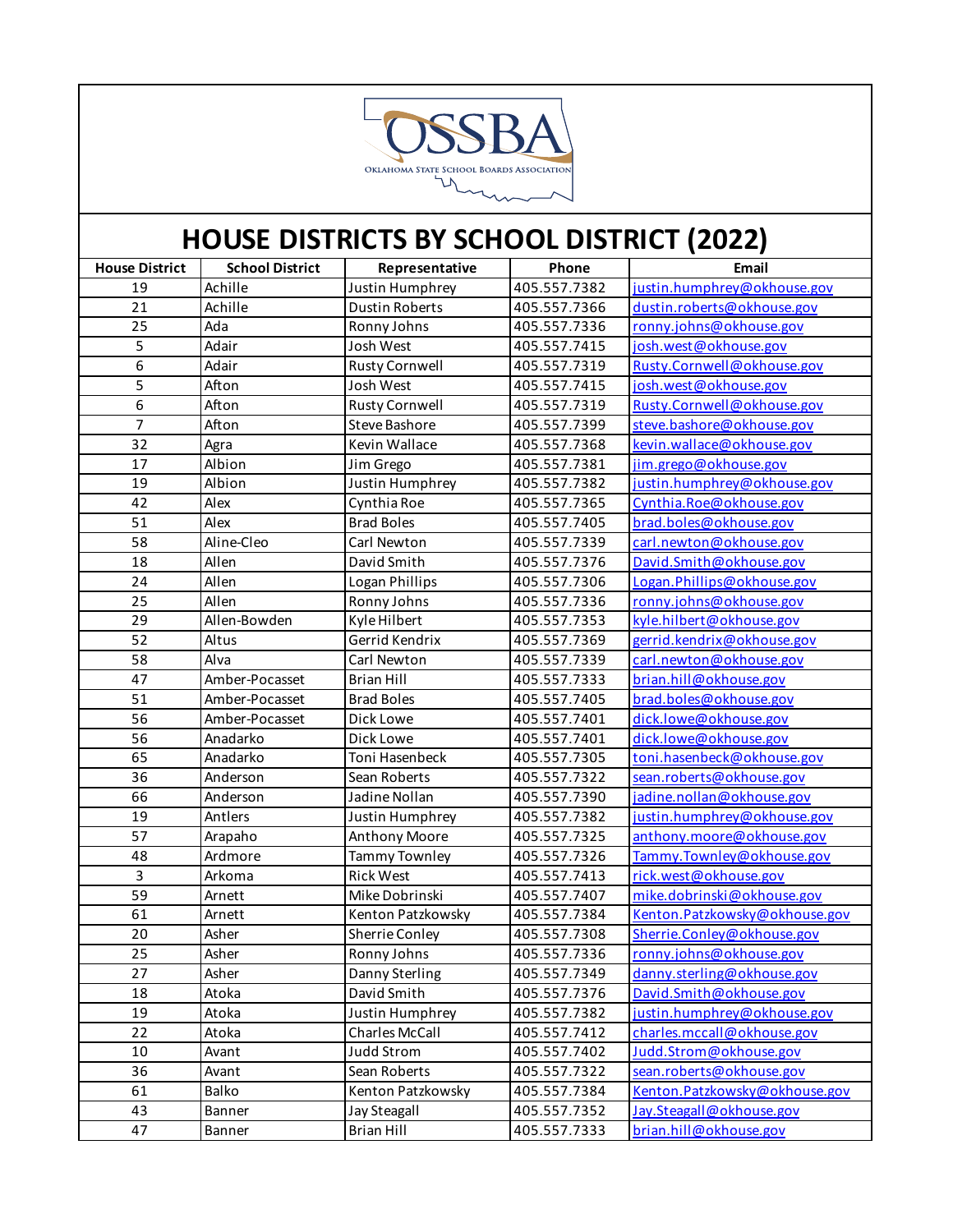

| <b>House District</b> | <b>School District</b> | Representative        | Phone        | Email                         |
|-----------------------|------------------------|-----------------------|--------------|-------------------------------|
| 60                    | <b>Banner</b>          | Rhonda Baker          | 405.557.7311 | rhonda.baker@okhouse.gov      |
| 10                    | Barnsdall              | <b>Judd Strom</b>     | 405.557.7402 | Judd.Strom@okhouse.gov        |
| 36                    | Barnsdall              | Sean Roberts          | 405.557.7322 | sean.roberts@okhouse.gov      |
| 10                    | Bartlesville           | <b>Judd Strom</b>     | 405.557.7402 | Judd.Strom@okhouse.gov        |
| 11                    | Bartlesville           | Wendi Stearman        | 405.557.7358 | wendi.stearman@okhouse.gov    |
| 36                    | Bartlesville           | Sean Roberts          | 405.557.7322 | sean.roberts@okhouse.gov      |
| $\mathbf{1}$          | <b>Battiest</b>        | <b>Eddy Dempsey</b>   | 405.557.7363 | eddy.dempsey@okhouse.gov      |
| 19                    | <b>Battiest</b>        | Justin Humphrey       | 405.557.7382 | justin.humphrey@okhouse.gov   |
| 24                    | Bearden                | Logan Phillips        | 405.557.7306 | Logan.Phillips@okhouse.gov    |
| 61                    | Beaver                 | Kenton Patzkowsky     | 405.557.7384 | Kenton.Patzkowsky@okhouse.gov |
| 24                    | <b>Beggs</b>           | Logan Phillips        | 405.557.7306 | Logan.Phillips@okhouse.gov    |
| $\overline{2}$        | Belfonte               | Jim Olsen             | 405.557.7315 | Jim.Olsen@okhouse.gov         |
| 86                    | Belfonte               | David Hardin          | 405.557.7394 | david.hardin@okhouse.gov      |
| 19                    | Bennington             | Justin Humphrey       | 405.557.7382 | justin.humphrey@okhouse.gov   |
| 66                    | Berryhill              | Jadine Nollan         | 405.557.7390 | jadine.nollan@okhouse.gov     |
| 68                    | Berryhill              | Lonnie Sims           | 405.557.7340 | Lonnie.Sims@okhouse.gov       |
| 84                    | Bethany                | Tammy West            | 405.557.7348 | tammy.west@okhouse.gov        |
| 100                   | Bethany                | Marilyn Stark         | 405.557.7403 | Marilyn.Stark@okhouse.gov     |
| 26                    | Bethel                 | Dell Kerbs            | 405.557.7345 | dell.kerbs@okhouse.gov        |
| 27                    | Bethel                 | Danny Sterling        | 405.557.7349 | danny.sterling@okhouse.gov    |
| 28                    | Bethel                 | Danny Williams        | 405.557.7372 | danny.williams@okhouse.gov    |
| 63                    | <b>Big Pasture</b>     | <b>Trey Caldwell</b>  | 405.557.7307 | Trey.Caldwell@okhouse.gov     |
| 65                    | <b>Big Pasture</b>     | Toni Hasenbeck        | 405.557.7305 | toni.hasenbeck@okhouse.gov    |
| 38                    | <b>Billings</b>        | John Pfeiffer         | 405.557.7332 | john.pfeiffer@okhouse.gov     |
| 56                    | Binger-Oney            | Dick Lowe             | 405.557.7401 | dick.lowe@okhouse.gov         |
| 60                    | Binger-Oney            | Rhonda Baker          | 405.557.7311 | rhonda.baker@okhouse.gov      |
| 62                    | Bishop                 | Daniel Pae            | 405.557.7374 | Daniel.Pae@okhouse.gov        |
| 63                    | Bishop                 | <b>Trey Caldwell</b>  | 405.557.7307 | Trey.Caldwell@okhouse.gov     |
| 16                    | Bixby                  | Scott Fetgatter       | 405.557.7373 | scott.fetgatter@okhouse.gov   |
| 30                    | Bixby                  | Mark Lawson           | 405.557.7414 | mark.lawson@okhouse.gov       |
| 67                    | Bixby                  | Jeff Boatman          | 405.557.7341 | Jeff.Boatman@okhouse.gov      |
| 69                    | Bixby                  | Sheila Dills          | 405.557.7331 | sheila.dills@okhouse.gov      |
| 80                    | Bixby                  | Stan May              | 405.557.7338 | Stan.May@okhouse.gov          |
| 38                    | Blackwell              | John Pfeiffer         | 405.557.7332 | john.pfeiffer@okhouse.gov     |
| 52                    | Blair                  | Gerrid Kendrix        | 405.557.7369 | gerrid.kendrix@okhouse.gov    |
| 20                    | Blanchard              | Sherrie Conley        | 405.557.7308 | Sherrie.Conley@okhouse.gov    |
| 42                    | Blanchard              | Cynthia Roe           | 405.557.7365 | Cynthia.Roe@okhouse.gov       |
| 51                    | Blanchard              | <b>Brad Boles</b>     | 405.557.7405 | brad.boles@okhouse.gov        |
| 6                     | Bluejacket             | <b>Rusty Cornwell</b> | 405.557.7319 | Rusty.Cornwell@okhouse.gov    |
| 61                    | <b>Boise City</b>      | Kenton Patzkowsky     | 405.557.7384 | Kenton.Patzkowsky@okhouse.gov |
| 15                    | Bokoshe                | Randy Randleman       | 405.557.7375 | Randy.Randleman@okhouse.gov   |
| 56                    | Boone-Apache           | Dick Lowe             | 405.557.7401 | dick.lowe@okhouse.gov         |
| 63                    | Boone-Apache           | <b>Trey Caldwell</b>  | 405.557.7307 | Trey.Caldwell@okhouse.gov     |
| 65                    | Boone-Apache           | Toni Hasenbeck        | 405.557.7305 | toni.hasenbeck@okhouse.gov    |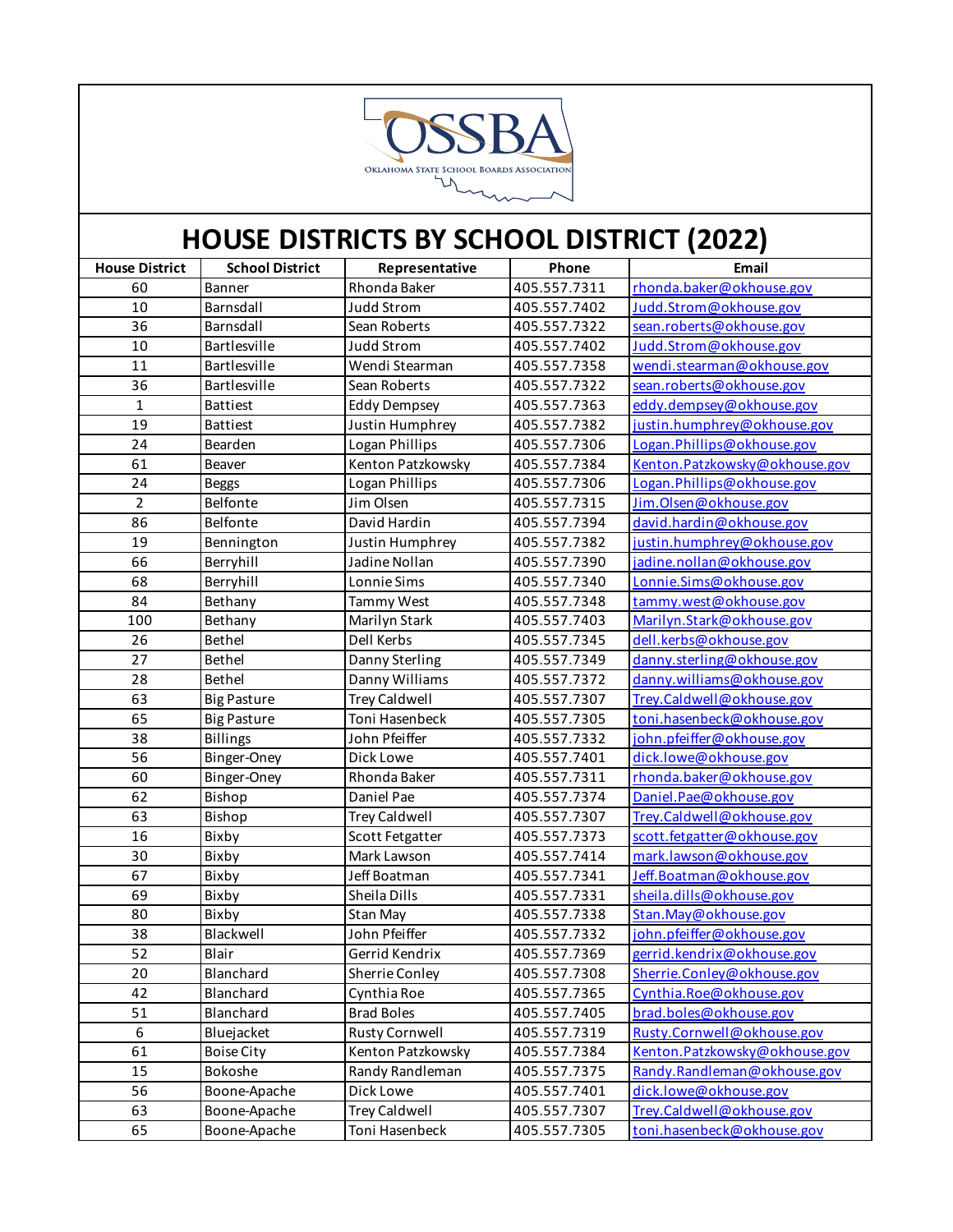

| <b>House District</b>   | <b>School District</b>      | Representative        | Phone        | Email                         |
|-------------------------|-----------------------------|-----------------------|--------------|-------------------------------|
| 19                      | Boswell                     | Justin Humphrey       | 405.557.7382 | justin.humphrey@okhouse.gov   |
| 28                      | <b>Bowlegs</b>              | Danny Williams        | 405.557.7372 | danny.williams@okhouse.gov    |
| 10                      | <b>Bowring</b>              | Judd Strom            | 405.557.7402 | Judd.Strom@okhouse.gov        |
| 36                      | <b>Bowring</b>              | Sean Roberts          | 405.557.7322 | sean.roberts@okhouse.gov      |
| 37                      | <b>Bowring</b>              | Ken Luttrell          | 405.557.7355 | Ken.Luttrell@okhouse.gov      |
| 14                      | <b>Braggs</b>               | Chris Sneed           | 405.557.7310 | Chris.Sneed@okhouse.gov       |
| 15                      | <b>Braggs</b>               | Randy Randleman       | 405.557.7375 | Randy.Randleman@okhouse.gov   |
| 42                      | Bray-Doyle                  | Cynthia Roe           | 405.557.7365 | Cynthia.Roe@okhouse.gov       |
| 50                      | Bray-Doyle                  | Marcus McEntire       | 405.557.7327 | marcus.mcentire@okhouse.gov   |
| 51                      | Bray-Doyle                  | <b>Brad Boles</b>     | 405.557.7405 | brad.boles@okhouse.gov        |
| 47                      | <b>Bridge Creek</b>         | <b>Brian Hill</b>     | 405.557.7333 | brian.hill@okhouse.gov        |
| 51                      | <b>Bridge Creek</b>         | <b>Brad Boles</b>     | 405.557.7405 | brad.boles@okhouse.gov        |
| $\overline{\mathbf{4}}$ | <b>Briggs</b>               | <b>Bob Culver</b>     | 405.557.7408 | bob.culver@okhouse.gov        |
| 86                      | <b>Briggs</b>               | David Hardin          | 405.557.7394 | david.hardin@okhouse.gov      |
| 29                      | Bristow                     | Kyle Hilbert          | 405.557.7353 | kyle.hilbert@okhouse.gov      |
| 8                       | <b>Broken Arrow</b>         | Tom Gann              | 405.557.7364 | tom.gann@okhouse.gov          |
| $\overline{12}$         | <b>Broken Arrow</b>         | Kevin McDugle         | 405.557.7388 | kevin.mcdugle@okhouse.gov     |
| 16                      | <b>Broken Arrow</b>         | Scott Fetgatter       | 405.557.7373 | scott.fetgatter@okhouse.gov   |
| 23                      | <b>Broken Arrow</b>         | Terry O'Donnell       | 405.557.7379 | terry.odonnell@okhouse.gov    |
| 75                      | <b>Broken Arrow</b>         | T.J. Marti            | 405.557.7356 | tj.marti@okhouse.gov          |
| 76                      | <b>Broken Arrow</b>         | <b>Ross Ford</b>      | 405.557.7347 | ross.ford@okhouse.gov         |
| 80                      | <b>Broken Arrow</b>         | <b>Stan May</b>       | 405.557.7338 | Stan.May@okhouse.gov          |
| 98                      | <b>Broken Arrow</b>         | Dean Davis            | 405.557.7362 | dean.davis@okhouse.gov        |
| $\mathbf{1}$            | <b>Broken Bow</b>           | <b>Eddy Dempsey</b>   | 405.557.7363 | eddy.dempsey@okhouse.gov      |
| $\overline{2}$          | Brushy                      | Jim Olsen             | 405.557.7315 | Jim.Olsen@okhouse.gov         |
| 61                      | <b>Buffalo</b>              | Kenton Patzkowsky     | 405.557.7384 | Kenton.Patzkowsky@okhouse.gov |
| 17                      | <b>Buffalo Valley</b>       | Jim Grego             | 405.557.7381 | jim.grego@okhouse.gov         |
| 58                      | Burlington                  | Carl Newton           | 405.557.7339 | carl.newton@okhouse.gov       |
| 55                      | <b>Burns Flat-Dill City</b> | <b>Todd Russ</b>      | 405.557.7312 | todd.russ@okhouse.gov         |
| 24                      | <b>Butner</b>               | Logan Phillips        | 405.557.7306 | Logan. Phillips@okhouse.gov   |
| 28                      | <b>Butner</b>               | Danny Williams        | 405.557.7372 | danny.williams@okhouse.gov    |
| 25                      | Byng                        | Ronny Johns           | 405.557.7336 | ronny.johns@okhouse.gov       |
| 62                      | Cache                       | Daniel Pae            | 405.557.7374 | Daniel.Pae@okhouse.gov        |
| 63                      | Cache                       | <b>Trey Caldwell</b>  | 405.557.7307 | Trey.Caldwell@okhouse.gov     |
| 19                      | Caddo                       | Justin Humphrey       | 405.557.7382 | justin.humphrey@okhouse.gov   |
| 21                      | Caddo                       | <b>Dustin Roberts</b> | 405.557.7366 | dustin.roberts@okhouse.gov    |
| 22                      | Caddo                       | <b>Charles McCall</b> | 405.557.7412 | charles.mccall@okhouse.gov    |
| 21                      | Calera                      | <b>Dustin Roberts</b> | 405.557.7366 | dustin.roberts@okhouse.gov    |
| 57                      | Calumet                     | <b>Anthony Moore</b>  | 405.557.7325 | anthony.moore@okhouse.gov     |
| 59                      | Calumet                     | Mike Dobrinski        | 405.557.7407 | mike.dobrinski@okhouse.gov    |
| 60                      | Calumet                     | Rhonda Baker          | 405.557.7311 | rhonda.baker@okhouse.gov      |
| 18                      | Calvin                      | David Smith           | 405.557.7376 | David.Smith@okhouse.gov       |
| 3                       | Cameron                     | <b>Rick West</b>      | 405.557.7413 | rick.west@okhouse.gov         |
| 15                      | Canadian                    | Randy Randleman       | 405.557.7375 | Randy.Randleman@okhouse.gov   |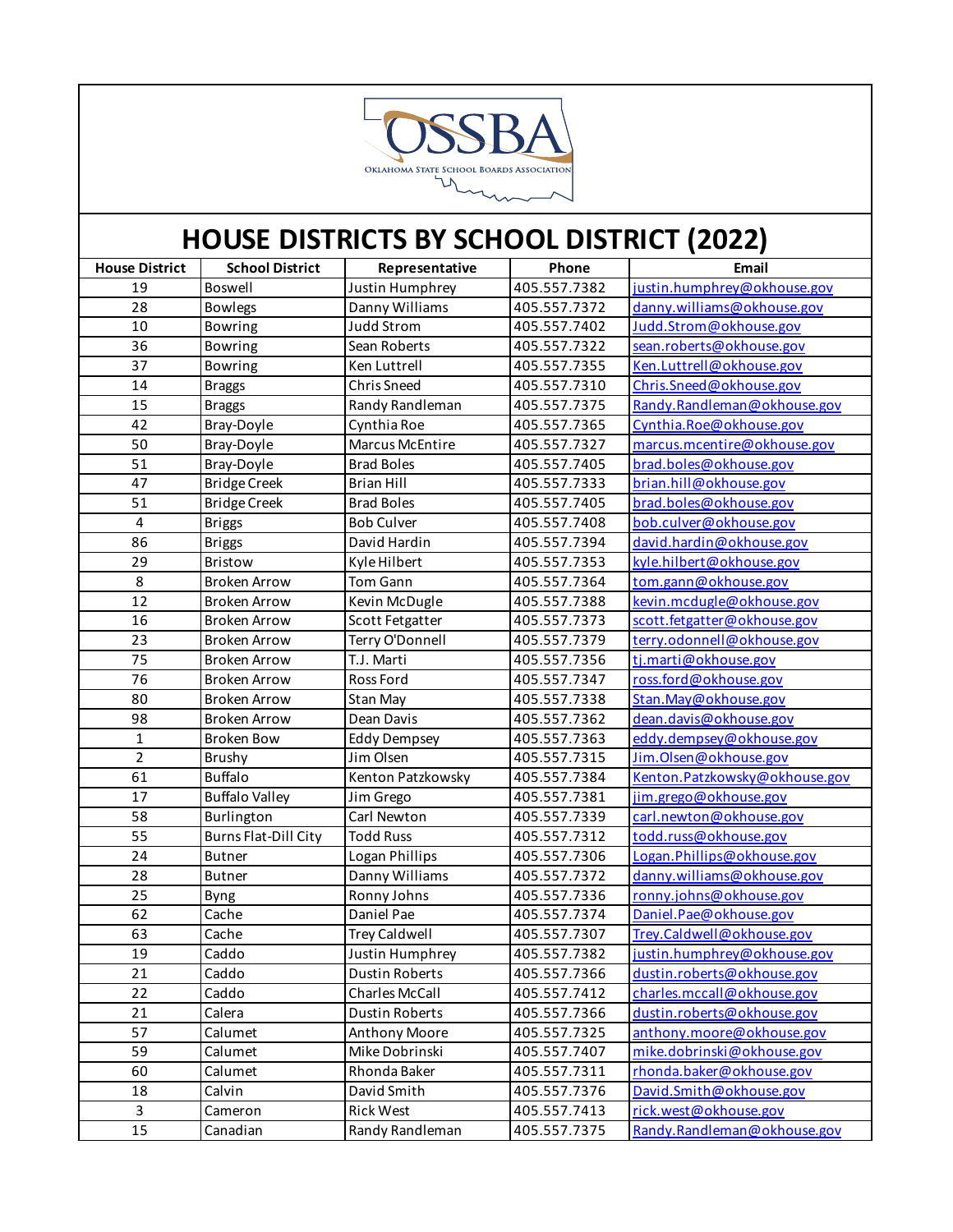

| <b>House District</b> | <b>School District</b> | Representative          | Phone        | Email                             |
|-----------------------|------------------------|-------------------------|--------------|-----------------------------------|
| 17                    | Canadian               | Jim Grego               | 405.557.7381 | jim.grego@okhouse.gov             |
| 18                    | Canadian               | David Smith             | 405.557.7376 | David.Smith@okhouse.gov           |
| 19                    | Caney                  | Justin Humphrey         | 405.557.7382 | justin.humphrey@okhouse.gov       |
| 22                    | Caney                  | Charles McCall          | 405.557.7412 | charles.mccall@okhouse.gov        |
| 10                    | Caney Valley           | <b>Judd Strom</b>       | 405.557.7402 | Judd.Strom@okhouse.gov            |
| 11                    | Caney Valley           | Wendi Stearman          | 405.557.7358 | wendi.stearman@okhouse.gov        |
| 58                    | Canton                 | Carl Newton             | 405.557.7339 | carl.newton@okhouse.gov           |
| 59                    | Canton                 | Mike Dobrinski          | 405.557.7407 | mike.dobrinski@okhouse.gov        |
| 55                    | Canute                 | <b>Todd Russ</b>        | 405.557.7312 | todd.russ@okhouse.gov             |
| 57                    | Canute                 | Anthony Moore           | 405.557.7325 | anthony.moore@okhouse.gov         |
| 55                    | Carnegie               | <b>Todd Russ</b>        | 405.557.7312 | todd.russ@okhouse.gov             |
| 56                    | Carnegie               | Dick Lowe               | 405.557.7401 | dick.lowe@okhouse.gov             |
| 60                    | Carnegie               | Rhonda Baker            | 405.557.7311 | rhonda.baker@okhouse.gov          |
| 32                    | Carney                 | Kevin Wallace           | 405.557.7368 | kevin.wallace@okhouse.gov         |
| 31                    | Cashion                | <b>Garry Mize</b>       | 405.557.7350 | Garry.Mize@okhouse.gov            |
| 38                    | Cashion                | John Pfeiffer           | 405.557.7332 | john.pfeiffer@okhouse.gov         |
| 41                    | Cashion                | Denise Crosswhite Hader | 405.557.7321 | Denise.Crosswhitehader@okhouse.go |
| 59                    | Cashion                | Mike Dobrinski          | 405.557.7407 | mike.dobrinski@okhouse.gov        |
| 8                     | Catoosa                | Tom Gann                | 405.557.7364 | tom.gann@okhouse.gov              |
| 9                     | Catoosa                | Mark Lepak              | 405.557.7380 | mark.lepak@okhouse.gov            |
| 12                    | Catoosa                | Kevin McDugle           | 405.557.7388 | kevin.mcdugle@okhouse.gov         |
| 23                    | Catoosa                | Terry O'Donnell         | 405.557.7379 | terry.odonnell@okhouse.gov        |
| 74                    | Catoosa                | Mark Vancuren           | 405.557.7377 | Mark. Vancuren@okhouse.gov        |
| 77                    | Catoosa                | John Waldron            | 405.557.7410 | John. Waldron@okhouse.gov         |
| 86                    | Cave Springs           | David Hardin            | 405.557.7394 | david.hardin@okhouse.gov          |
| 51                    | Cement                 | <b>Brad Boles</b>       | 405.557.7405 | brad.boles@okhouse.gov            |
| 56                    | Cement                 | Dick Lowe               | 405.557.7401 | dick.lowe@okhouse.gov             |
| 65                    | Cement                 | Toni Hasenbeck          | 405.557.7305 | toni.hasenbeck@okhouse.gov        |
| $\overline{2}$        | Central                | Jim Olsen               | 405.557.7315 | Jim.Olsen@okhouse.gov             |
| 50                    | Central High           | Marcus McEntire         | 405.557.7327 | marcus.mcentire@okhouse.gov       |
| 51                    | Central High           | <b>Brad Boles</b>       | 405.557.7405 | brad.boles@okhouse.gov            |
| 64                    | Central High           | Rande Worthen           | 405.557.7398 | rande.worthen@okhouse.gov         |
| 65                    | Central High           | Toni Hasenbeck          | 405.557.7305 | toni.hasenbeck@okhouse.gov        |
| 32                    | Chandler               | Kevin Wallace           | 405.557.7368 | kevin.wallace@okhouse.gov         |
| 63                    | Chattanooga            | Trey Caldwell           | 405.557.7307 | Trey.Caldwell@okhouse.gov         |
| 65                    | Chattanooga            | Toni Hasenbeck          | 405.557.7305 | toni.hasenbeck@okhouse.gov        |
| 13                    | Checotah               | Avery Frix              | 405.557.7302 | Avery.Frix@okhouse.gov            |
| 15                    | Checotah               | Randy Randleman         | 405.557.7375 | Randy.Randleman@okhouse.gov       |
| 16                    | Checotah               | Scott Fetgatter         | 405.557.7373 | scott.fetgatter@okhouse.gov       |
| 18                    | Checotah               | David Smith             | 405.557.7376 | David.Smith@okhouse.gov           |
| 6                     | Chelsea                | <b>Rusty Cornwell</b>   | 405.557.7319 | Rusty.Cornwell@okhouse.gov        |
| $10\,$                | Chelsea                | <b>Judd Strom</b>       | 405.557.7402 | Judd.Strom@okhouse.gov            |
| 58                    | Cherokee               | Carl Newton             | 405.557.7339 | carl.newton@okhouse.gov           |
| 55                    | Cheyenne               | <b>Todd Russ</b>        | 405.557.7312 | todd.russ@okhouse.gov             |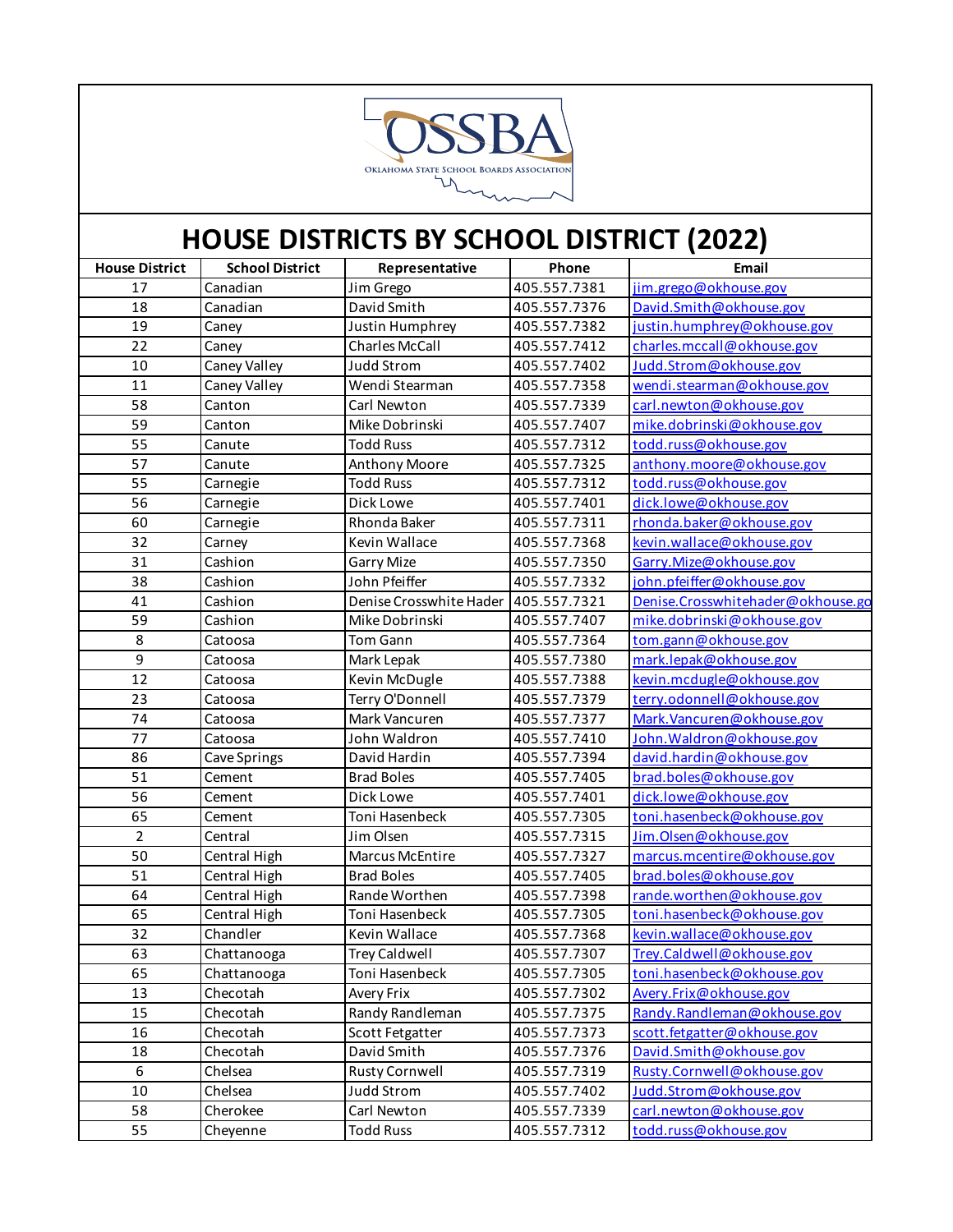

| <b>House District</b> | <b>School District</b>              | Representative                       | Phone        | Email                             |
|-----------------------|-------------------------------------|--------------------------------------|--------------|-----------------------------------|
| 51                    | Chickasha                           | <b>Brad Boles</b>                    | 405.557.7405 | brad.boles@okhouse.gov            |
| 56                    | Chickasha                           | Dick Lowe                            | 405.557.7401 | dick.lowe@okhouse.gov             |
| 38                    | Chisholm                            | John Pfeiffer                        | 405.557.7332 | john.pfeiffer@okhouse.gov         |
| 40                    | Chisholm                            | Chad Caldwell                        | 405.557.7317 | chad.caldwell@okhouse.gov         |
| 41                    | Chisholm                            | Denise Crosswhite Hader 405.557.7321 |              | Denise.Crosswhitehader@okhouse.go |
| 58                    | Chisholm                            | Carl Newton                          | 405.557.7339 | carl.newton@okhouse.gov           |
| 95                    | Choctaw/Nicoma Park Max Wolfley     |                                      | 405.557.7314 | max.wolfley@okhouse.gov           |
| 96                    | Choctaw/Nicoma Park Preston Stinson |                                      | 405.557.7400 | preston.stinson@okhouse.gov       |
| 97                    | Choctaw/Nicoma Park Jason Lowe      |                                      | 405.557.7367 | jason.lowe@okhouse.gov            |
| 101                   | Choctaw/Nicoma Park Robert Manger   |                                      | 405.557.7395 | robert.manger@okhouse.gov         |
| 8                     | Chouteau-Mazie                      | <b>Tom Gann</b>                      | 405.557.7364 | tom.gann@okhouse.gov              |
| 12                    | Chouteau-Mazie                      | Kevin McDugle                        | 405.557.7388 | kevin.mcdugle@okhouse.gov         |
| 41                    | Cimarron                            | Denise Crosswhite Hader              | 405.557.7321 | Denise.Crosswhitehader@okhouse.go |
| 58                    | Cimarron                            | Carl Newton                          | 405.557.7339 | carl.newton@okhouse.gov           |
| 59                    | Cimarron                            | Mike Dobrinski                       | 405.557.7407 | mike.dobrinski@okhouse.gov        |
| 9                     | Claremore                           | Mark Lepak                           | 405.557.7380 | mark.lepak@okhouse.gov            |
| 23                    | Claremore                           | Terry O'Donnell                      | 405.557.7379 | terry.odonnell@okhouse.gov        |
| 17                    | Clayton                             | Jim Grego                            | 405.557.7381 | jim.grego@okhouse.gov             |
| 19                    | Clayton                             | Justin Humphrey                      | 405.557.7382 | justin.humphrey@okhouse.gov       |
| 5                     | Cleora                              | Josh West                            | 405.557.7415 | josh.west@okhouse.gov             |
| 6                     | Cleora                              | <b>Rusty Cornwell</b>                | 405.557.7319 | Rusty.Cornwell@okhouse.gov        |
| 35                    | Cleveland                           | Ty Burns                             | 405.557.7344 | Ty.Burns@okhouse.gov              |
| 36                    | Cleveland                           | Sean Roberts                         | 405.557.7322 | sean.roberts@okhouse.gov          |
| 55                    | Clinton                             | <b>Todd Russ</b>                     | 405.557.7312 | todd.russ@okhouse.gov             |
| 57                    | Clinton                             | Anthony Moore                        | 405.557.7325 | anthony.moore@okhouse.gov         |
| 18                    | Coalgate                            | David Smith                          | 405.557.7376 | David.Smith@okhouse.gov           |
| 19                    | Coalgate                            | Justin Humphrey                      | 405.557.7382 | justin.humphrey@okhouse.gov       |
| 22                    | Coalgate                            | <b>Charles McCall</b>                | 405.557.7412 | charles.mccall@okhouse.gov        |
| 21                    | Colbert                             | <b>Dustin Roberts</b>                | 405.557.7366 | dustin.roberts@okhouse.gov        |
| 5                     | Colcord                             | Josh West                            | 405.557.7415 | josh.west@okhouse.gov             |
| 86                    | Colcord                             | David Hardin                         | 405.557.7394 | david.hardin@okhouse.gov          |
| 22                    | Coleman                             | <b>Charles McCall</b>                | 405.557.7412 | charles.mccall@okhouse.gov        |
| 9                     | Collinsville                        | Mark Lepak                           | 405.557.7380 | mark.lepak@okhouse.gov            |
| 11                    | Collinsville                        | Wendi Stearman                       | 405.557.7358 | wendi.stearman@okhouse.gov        |
| 36                    | Collinsville                        | Sean Roberts                         | 405.557.7322 | sean.roberts@okhouse.gov          |
| 50                    | Comanche                            | Marcus McEntire                      | 405.557.7327 | marcus.mcentire@okhouse.gov       |
| 51                    | Comanche                            | <b>Brad Boles</b>                    | 405.557.7405 | brad.boles@okhouse.gov            |
| $\overline{7}$        | Commerce                            | <b>Steve Bashore</b>                 | 405.557.7399 | steve.bashore@okhouse.gov         |
| 10                    | Copan                               | <b>Judd Strom</b>                    | 405.557.7402 | Judd.Strom@okhouse.gov            |
| 55                    | Cordell                             | <b>Todd Russ</b>                     | 405.557.7312 | todd.russ@okhouse.gov             |
| 60                    | Cordell                             | Rhonda Baker                         | 405.557.7311 | rhonda.baker@okhouse.gov          |
| 18                    | Cottonwood                          | David Smith                          | 405.557.7376 | David.Smith@okhouse.gov           |
| 38                    | Covington-Douglas                   | John Pfeiffer                        | 405.557.7332 | john.pfeiffer@okhouse.gov         |
| 41                    | Covington-Douglas                   | Denise Crosswhite Hader              | 405.557.7321 | Denise.Crosswhitehader@okhouse.go |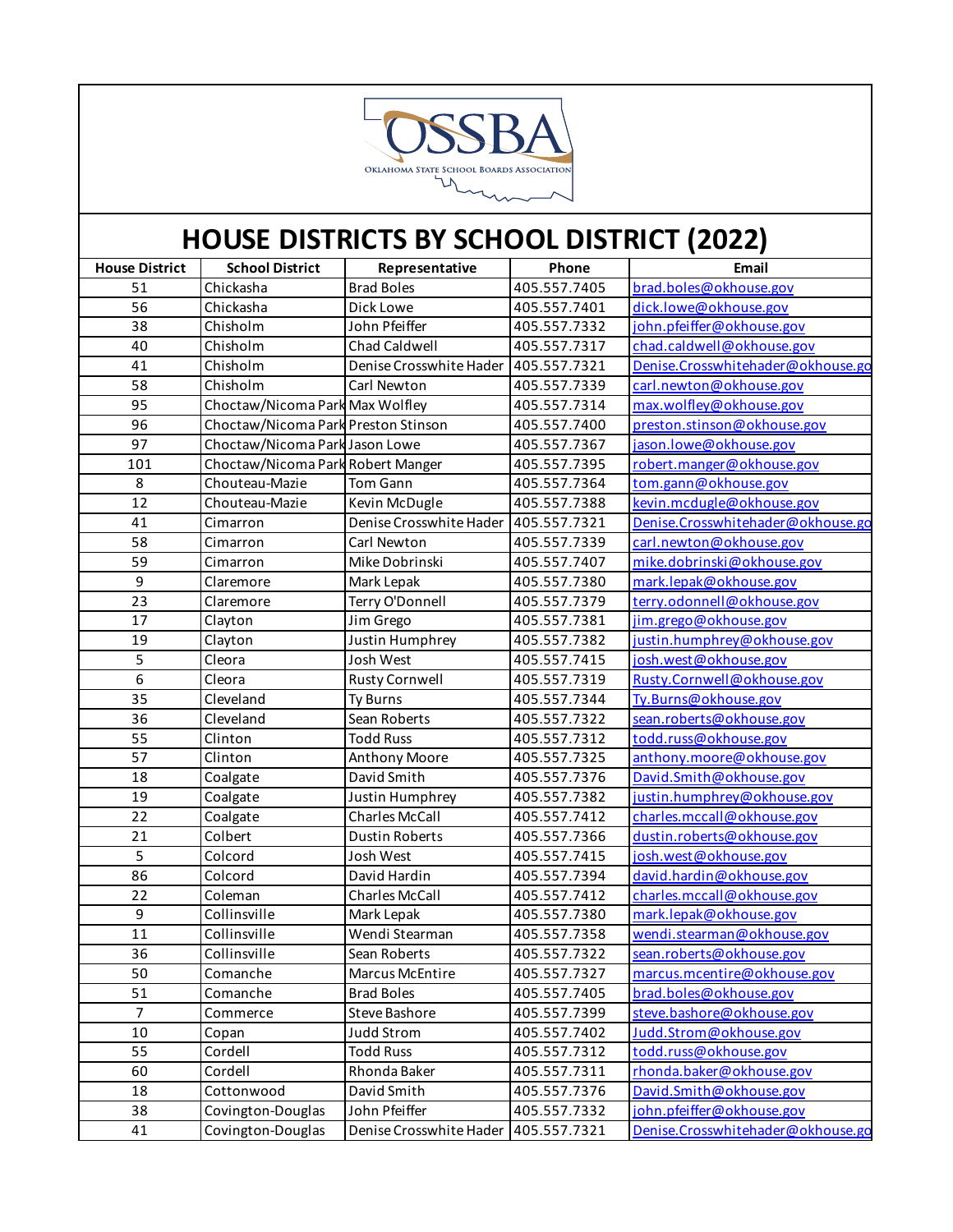

| <b>House District</b> | <b>School District</b> | Representative                       | Phone        | Email                             |
|-----------------------|------------------------|--------------------------------------|--------------|-----------------------------------|
| 8                     | Coweta                 | Tom Gann                             | 405.557.7364 | tom.gann@okhouse.gov              |
| 12                    | Coweta                 | Kevin McDugle                        | 405.557.7388 | kevin.mcdugle@okhouse.gov         |
| 16                    | Coweta                 | Scott Fetgatter                      | 405.557.7373 | scott.fetgatter@okhouse.gov       |
| 31                    | Coyle                  | <b>Garry Mize</b>                    | 405.557.7350 | Garry.Mize@okhouse.gov            |
| 32                    | Coyle                  | Kevin Wallace                        | 405.557.7368 | kevin.wallace@okhouse.gov         |
| 33                    | Coyle                  | John Talley                          | 405.557.7304 | John. Talley@okhouse.gov          |
| 31                    | Crescent               | <b>Garry Mize</b>                    | 405.557.7350 | Garry. Mize@okhouse.gov           |
| 38                    | Crescent               | John Pfeiffer                        | 405.557.7332 | john.pfeiffer@okhouse.gov         |
| 41                    | Crescent               | Denise Crosswhite Hader              | 405.557.7321 | Denise.Crosswhitehader@okhouse.go |
| 92                    | Crooked Oak            | Forrest Bennett                      | 405.557.7404 | forrest.bennett@okhouse.gov       |
| 94                    | Crooked Oak            | Andy Fugate                          | 405.557.7370 | andy.fugate@okhouse.gov           |
| 99                    | Crooked Oak            | Ajay Pittman                         | 405.557.7393 | Ajay.Pittman@okhouse.gov          |
| 17                    | Crowder                | Jim Grego                            | 405.557.7381 | jim.grego@okhouse.gov             |
| 18                    | Crowder                | David Smith                          | 405.557.7376 | David.Smith@okhouse.gov           |
| 94                    | Crutcho                | Andy Fugate                          | 405.557.7370 | andy.fugate@okhouse.gov           |
| 95                    | Crutcho                | Max Wolfley                          | 405.557.7314 | max.wolfley@okhouse.gov           |
| 97                    | Crutcho                | Jason Lowe                           | 405.557.7367 | jason.lowe@okhouse.gov            |
| 99                    | Crutcho                | Ajay Pittman                         | 405.557.7393 | Ajay.Pittman@okhouse.gov          |
| 32                    | Cushing                | Kevin Wallace                        | 405.557.7368 | kevin.wallace@okhouse.gov         |
| 33                    | Cushing                | John Talley                          | 405.557.7304 | John. Talley@okhouse.gov          |
| 56                    | Cyril                  | Dick Lowe                            | 405.557.7401 | dick.lowe@okhouse.gov             |
| 65                    | Cyril                  | Toni Hasenbeck                       | 405.557.7305 | toni.hasenbeck@okhouse.gov        |
| 26                    | Dale                   | Dell Kerbs                           | 405.557.7345 | dell.kerbs@okhouse.gov            |
| 28                    | Dale                   | Danny Williams                       | 405.557.7372 | danny.williams@okhouse.gov        |
| 57                    | Darlington             | Anthony Moore                        | 405.557.7325 | anthony.moore@okhouse.gov         |
| 59                    | Darlington             | Mike Dobrinski                       | 405.557.7407 | mike.dobrinski@okhouse.gov        |
| 60                    | Darlington             | Rhonda Baker                         | 405.557.7311 | rhonda.baker@okhouse.gov          |
| 32                    | Davenport              | Kevin Wallace                        | 405.557.7368 | kevin.wallace@okhouse.gov         |
| 63                    | Davidson               | <b>Trey Caldwell</b>                 | 405.557.7307 | Trey.Caldwell@okhouse.gov         |
| 22                    | Davis                  | Charles McCall                       | 405.557.7412 | charles.mccall@okhouse.gov        |
| 42                    | Davis                  | Cynthia Roe                          | 405.557.7365 | Cynthia.Roe@okhouse.gov           |
| 48                    | Davis                  | Tammy Townley                        | 405.557.7326 | Tammy.Townley@okhouse.gov         |
| 31                    | Deer Creek             | <b>Garry Mize</b>                    | 405.557.7350 | Garry.Mize@okhouse.gov            |
| 39                    | Deer Creek             | <b>Ryan Martinez</b>                 | 405.557.7342 | ryan.martinez@okhouse.gov         |
| 41                    | Deer Creek             | Denise Crosswhite Hader 405.557.7321 |              | Denise.Crosswhitehader@okhouse.go |
| 82                    | Deer Creek             | Nicole Miller                        | 405.557.7357 | Nicole.Miller@okhouse.gov         |
| 38                    | Deer Creek-Lamont      | John Pfeiffer                        | 405.557.7332 | john.pfeiffer@okhouse.gov         |
| $1\,$                 | Denison                | <b>Eddy Dempsey</b>                  | 405.557.7363 | eddy.dempsey@okhouse.gov          |
| 29                    | Depew                  | Kyle Hilbert                         | 405.557.7353 | kyle.hilbert@okhouse.gov          |
| 16                    | Dewar                  | Scott Fetgatter                      | 405.557.7373 | scott.fetgatter@okhouse.gov       |
| 18                    | Dewar                  | David Smith                          | 405.557.7376 | David.Smith@okhouse.gov           |
| 10                    | Dewey                  | <b>Judd Strom</b>                    | 405.557.7402 | Judd.Strom@okhouse.gov            |
| 42                    | Dibble                 | Cynthia Roe                          | 405.557.7365 | Cynthia.Roe@okhouse.gov           |
| 51                    | Dibble                 | <b>Brad Boles</b>                    | 405.557.7405 | brad.boles@okhouse.gov            |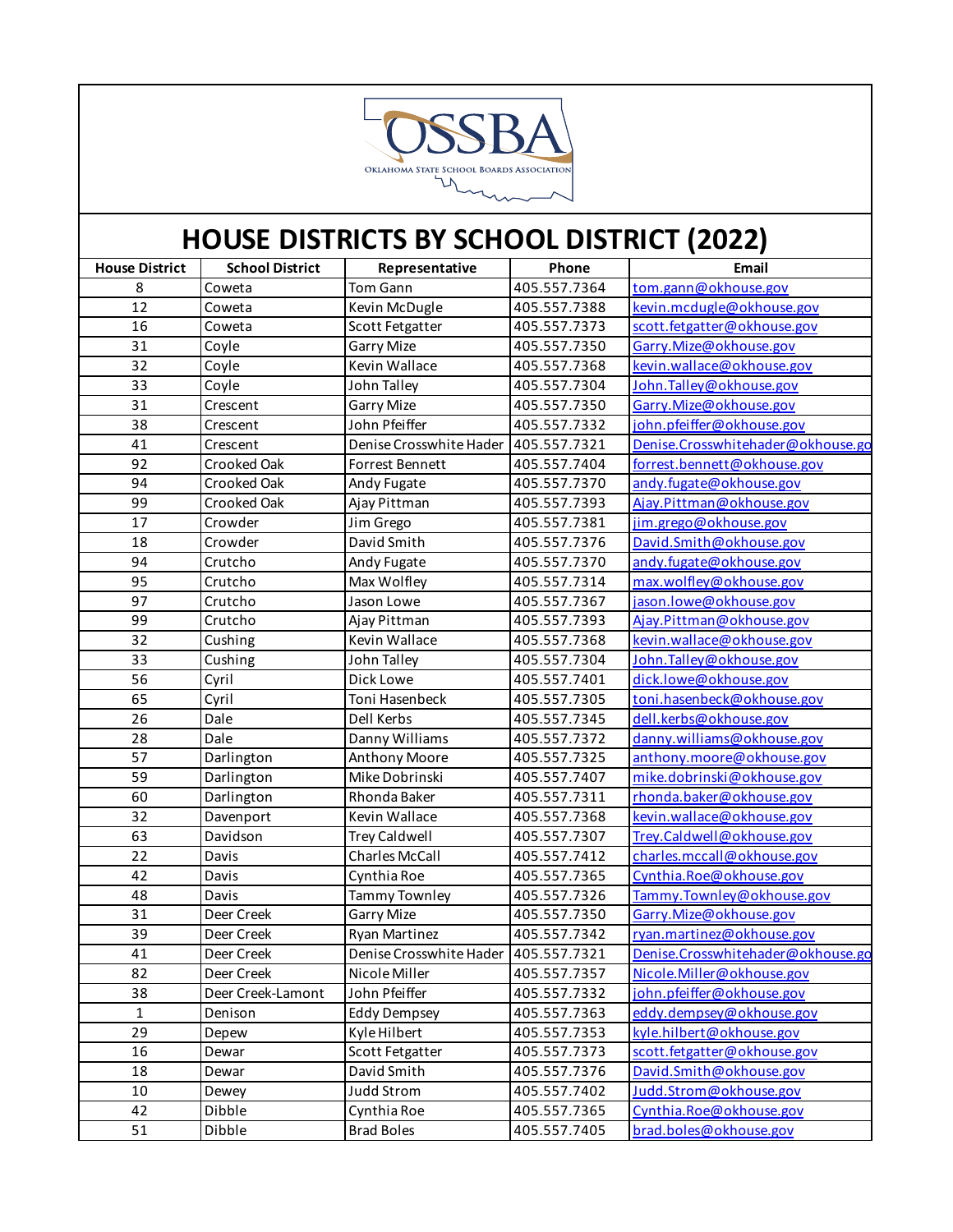

| <b>House District</b> | <b>School District</b> | Representative                         | Phone        | Email                             |
|-----------------------|------------------------|----------------------------------------|--------------|-----------------------------------|
| 48                    | Dickson                | <b>Tammy Townley</b>                   | 405.557.7326 | Tammy. Townley@okhouse.gov        |
| 49                    | Dickson                | <b>Tommy Hardin</b>                    | 405.557.7383 | tommy.hardin@okhouse.gov          |
| 41                    | Dover                  | Denise Crosswhite Hader   405.557.7321 |              | Denise.Crosswhitehader@okhouse.go |
| 59                    | Dover                  | Mike Dobrinski                         | 405.557.7407 | mike.dobrinski@okhouse.gov        |
| 41                    | Drummond               | Denise Crosswhite Hader   405.557.7321 |              | Denise.Crosswhitehader@okhouse.go |
| 58                    | Drummond               | Carl Newton                            | 405.557.7339 | carl.newton@okhouse.gov           |
| 59                    | Drummond               | Mike Dobrinski                         | 405.557.7407 | mike.dobrinski@okhouse.gov        |
| 29                    | Drumright              | Kyle Hilbert                           | 405.557.7353 | kyle.hilbert@okhouse.gov          |
| 33                    | Drumright              | John Talley                            | 405.557.7304 | John. Talley@okhouse.gov          |
| 35                    | Drumright              | Ty Burns                               | 405.557.7344 | Ty.Burns@okhouse.gov              |
| 52                    | Duke                   | Gerrid Kendrix                         | 405.557.7369 | gerrid.kendrix@okhouse.gov        |
| 50                    | Duncan                 | Marcus McEntire                        | 405.557.7327 | marcus.mcentire@okhouse.gov       |
| 51                    | Duncan                 | <b>Brad Boles</b>                      | 405.557.7405 | brad.boles@okhouse.gov            |
| 19                    | Durant                 | Justin Humphrey                        | 405.557.7382 | justin.humphrey@okhouse.gov       |
| 21                    | Durant                 | <b>Dustin Roberts</b>                  | 405.557.7366 | dustin.roberts@okhouse.gov        |
| $\mathbf{1}$          | Eagletown              | <b>Eddy Dempsey</b>                    | 405.557.7363 | eddy.dempsey@okhouse.gov          |
| 26                    | Earlsboro              | Dell Kerbs                             | 405.557.7345 | dell.kerbs@okhouse.gov            |
| 27                    | Earlsboro              | Danny Sterling                         | 405.557.7349 | danny.sterling@okhouse.gov        |
| 31                    | Edmond                 | <b>Garry Mize</b>                      | 405.557.7350 | Garry. Mize@okhouse.gov           |
| 39                    | Edmond                 | <b>Ryan Martinez</b>                   | 405.557.7342 | ryan.martinez@okhouse.gov         |
| 81                    | Edmond                 | Mike Osburn                            | 405.557.7360 | mike.osburn@okhouse.gov           |
| 82                    | Edmond                 | Nicole Miller                          | 405.557.7357 | Nicole.Miller@okhouse.gov         |
| 83                    | Edmond                 | Eric Roberts                           | 405.557.7409 | eric.roberts@okhouse.gov          |
| 96                    | Edmond                 | Preston Stinson                        | 405.557.7400 | preston.stinson@okhouse.gov       |
| 99                    | Edmond                 | Ajay Pittman                           | 405.557.7393 | Ajay.Pittman@okhouse.gov          |
| 59                    | El Reno                | Mike Dobrinski                         | 405.557.7407 | mike.dobrinski@okhouse.gov        |
| 60                    | El Reno                | Rhonda Baker                           | 405.557.7311 | rhonda.baker@okhouse.gov          |
| 63                    | Elgin                  | <b>Trey Caldwell</b>                   | 405.557.7307 | Trey.Caldwell@okhouse.gov         |
| 64                    | Elgin                  | Rande Worthen                          | 405.557.7398 | rande.worthen@okhouse.gov         |
| 65                    | Elgin                  | Toni Hasenbeck                         | 405.557.7305 | toni.hasenbeck@okhouse.gov        |
| 55                    | Elk City               | <b>Todd Russ</b>                       | 405.557.7312 | todd.russ@okhouse.gov             |
| 57                    | Elk City               | <b>Anthony Moore</b>                   | 405.557.7325 | anthony.moore@okhouse.gov         |
| 42                    | Elmore City-Pernell    | Cynthia Roe                            | 405.557.7365 | Cynthia.Roe@okhouse.gov           |
| 48                    | Elmore City-Pernell    | <b>Tammy Townley</b>                   | 405.557.7326 | Tammy.Townley@okhouse.gov         |
| 51                    | Elmore City-Pernell    | <b>Brad Boles</b>                      | 405.557.7405 | brad.boles@okhouse.gov            |
| 50                    | Empire                 | Marcus McEntire                        | 405.557.7327 | marcus.mcentire@okhouse.gov       |
| 65                    | Empire                 | Toni Hasenbeck                         | 405.557.7305 | toni.hasenbeck@okhouse.gov        |
| 38                    | Enid                   | John Pfeiffer                          | 405.557.7332 | john.pfeiffer@okhouse.gov         |
| 40                    | Enid                   | Chad Caldwell                          | 405.557.7317 | chad.caldwell@okhouse.gov         |
| 41                    | Enid                   | Denise Crosswhite Hader                | 405.557.7321 | Denise.Crosswhitehader@okhouse.go |
| 52                    | Erick                  | Gerrid Kendrix                         | 405.557.7369 | gerrid.kendrix@okhouse.gov        |
| 55                    | Erick                  | <b>Todd Russ</b>                       | 405.557.7312 | todd.russ@okhouse.gov             |
| 15                    | Eufaula                | Randy Randleman                        | 405.557.7375 | Randy.Randleman@okhouse.gov       |
| 18                    | Eufaula                | David Smith                            | 405.557.7376 | David.Smith@okhouse.gov           |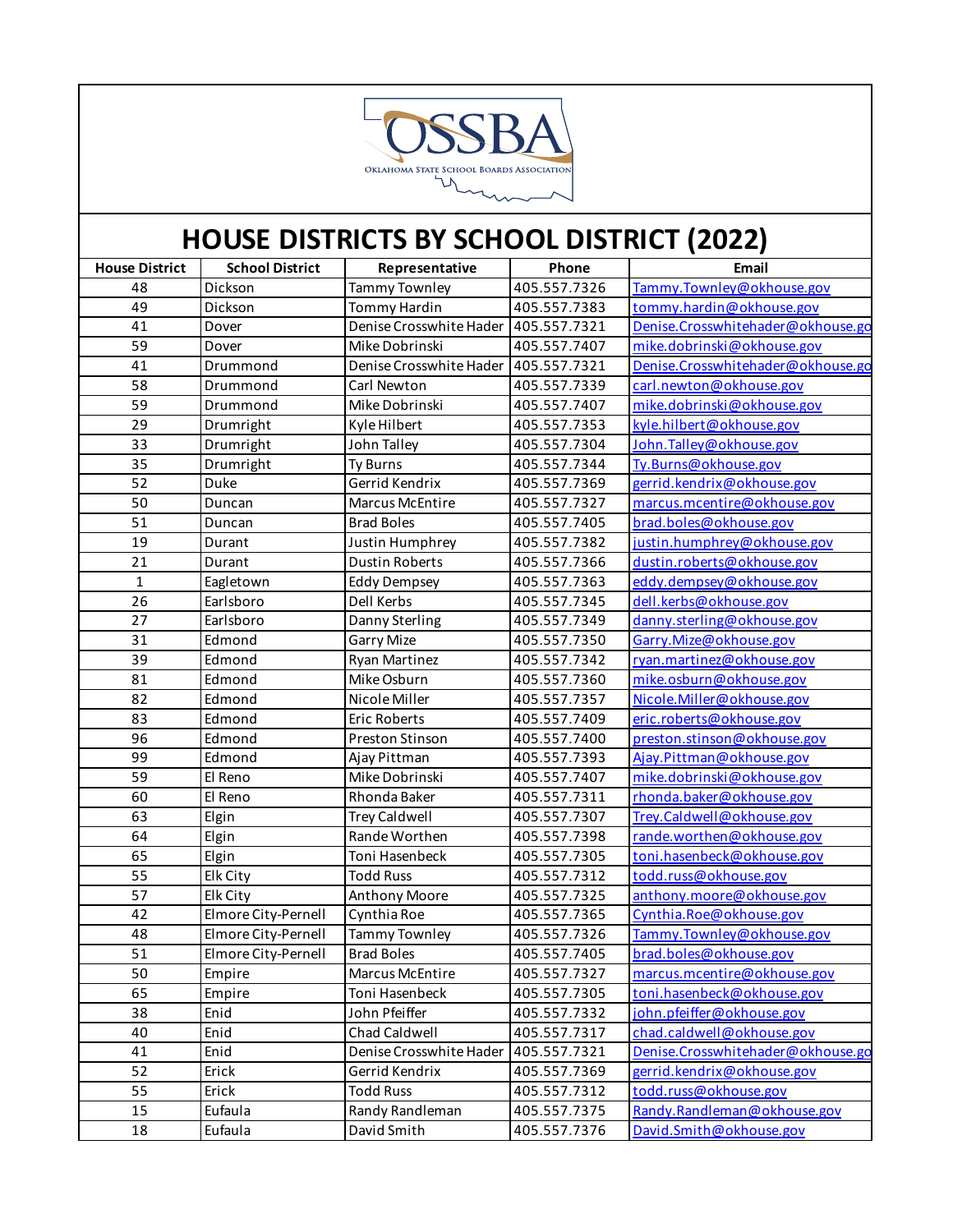

| <b>House District</b>   | <b>School District</b> | Representative        | Phone        | Email                         |
|-------------------------|------------------------|-----------------------|--------------|-------------------------------|
| 7                       | Fairland               | Steve Bashore         | 405.557.7399 | steve.bashore@okhouse.gov     |
| 58                      | Fairview               | Carl Newton           | 405.557.7339 | carl.newton@okhouse.gov       |
| 59                      | Fairview               | Mike Dobrinski        | 405.557.7407 | mike.dobrinski@okhouse.gov    |
| $\overline{3}$          | Fanshawe               | <b>Rick West</b>      | 405.557.7413 | rick.west@okhouse.gov         |
| 15                      | Fanshawe               | Randy Randleman       | 405.557.7375 | Randy.Randleman@okhouse.gov   |
| 17                      | Fanshawe               | Jim Grego             | 405.557.7381 | jim.grego@okhouse.gov         |
| 59                      | Fargo                  | Mike Dobrinski        | 405.557.7407 | mike.dobrinski@okhouse.gov    |
| 61                      | Fargo                  | Kenton Patzkowsky     | 405.557.7384 | Kenton.Patzkowsky@okhouse.gov |
| 61                      | Felt                   | Kenton Patzkowsky     | 405.557.7384 | Kenton.Patzkowsky@okhouse.gov |
| 65                      | Fletcher               | Toni Hasenbeck        | 405.557.7305 | toni.hasenbeck@okhouse.gov    |
| 63                      | Flower Mound           | <b>Trey Caldwell</b>  | 405.557.7307 | Trey.Caldwell@okhouse.gov     |
| 64                      | Flower Mound           | Rande Worthen         | 405.557.7398 | rande.worthen@okhouse.gov     |
| $\mathbf{1}$            | <b>Forest Grove</b>    | <b>Eddy Dempsey</b>   | 405.557.7363 | eddy.dempsey@okhouse.gov      |
| 61                      | Forgan                 | Kenton Patzkowsky     | 405.557.7384 | Kenton.Patzkowsky@okhouse.gov |
| 56                      | Fort Cobb-Broxton      | Dick Lowe             | 405.557.7401 | dick.lowe@okhouse.gov         |
| 60                      | Fort Cobb-Broxton      | Rhonda Baker          | 405.557.7311 | rhonda.baker@okhouse.gov      |
| 65                      | Fort Cobb-Broxton      | Toni Hasenbeck        | 405.557.7305 | toni.hasenbeck@okhouse.gov    |
| $\overline{\mathbf{4}}$ | Fort Gibson            | <b>Bob Culver</b>     | 405.557.7408 | bob.culver@okhouse.gov        |
| 12                      | Fort Gibson            | Kevin McDugle         | 405.557.7388 | kevin.mcdugle@okhouse.gov     |
| 14                      | Fort Gibson            | <b>Chris Sneed</b>    | 405.557.7310 | Chris.Sneed@okhouse.gov       |
| 58                      | Fort Supply            | Carl Newton           | 405.557.7339 | carl.newton@okhouse.gov       |
| 59                      | Fort Supply            | Mike Dobrinski        | 405.557.7407 | mike.dobrinski@okhouse.gov    |
| 61                      | Fort Supply            | Kenton Patzkowsky     | 405.557.7384 | Kenton.Patzkowsky@okhouse.gov |
| 19                      | Fort Towson            | Justin Humphrey       | 405.557.7382 | justin.humphrey@okhouse.gov   |
| 48                      | Fox                    | <b>Tammy Townley</b>  | 405.557.7326 | Tammy.Townley@okhouse.gov     |
| 50                      | Fox                    | Marcus McEntire       | 405.557.7327 | marcus.mcentire@okhouse.gov   |
| 51                      | Fox                    | <b>Brad Boles</b>     | 405.557.7405 | brad.boles@okhouse.gov        |
| 6                       | Foyil                  | <b>Rusty Cornwell</b> | 405.557.7319 | Rusty.Cornwell@okhouse.gov    |
| 9                       | Foyil                  | Mark Lepak            | 405.557.7380 | mark.lepak@okhouse.gov        |
| 63                      | Frederick              | <b>Trey Caldwell</b>  | 405.557.7307 | Trey.Caldwell@okhouse.gov     |
| 58                      | Freedom                | Carl Newton           | 405.557.7339 | carl.newton@okhouse.gov       |
| 61                      | Freedom                | Kenton Patzkowsky     | 405.557.7384 | Kenton.Patzkowsky@okhouse.gov |
| 51                      | Friend                 | <b>Brad Boles</b>     | 405.557.7405 | brad.boles@okhouse.gov        |
| 56                      | Friend                 | Dick Lowe             | 405.557.7401 | dick.lowe@okhouse.gov         |
| 17                      | Frink-Chambers         | Jim Grego             | 405.557.7381 | jim.grego@okhouse.gov         |
| 18                      | Frink-Chambers         | David Smith           | 405.557.7376 | David.Smith@okhouse.gov       |
| 35                      | Frontier               | Ty Burns              | 405.557.7344 | Ty.Burns@okhouse.gov          |
| 37                      | Frontier               | Ken Luttrell          | 405.557.7355 | Ken.Luttrell@okhouse.gov      |
| 38                      | Frontier               | John Pfeiffer         | 405.557.7332 | john.pfeiffer@okhouse.gov     |
| $\overline{2}$          | Gans                   | Jim Olsen             | 405.557.7315 | Jim.Olsen@okhouse.gov         |
| 38                      | Garber                 | John Pfeiffer         | 405.557.7332 | john.pfeiffer@okhouse.gov     |
| 57                      | Geary                  | Anthony Moore         | 405.557.7325 | anthony.moore@okhouse.gov     |
| 59                      | Geary                  | Mike Dobrinski        | 405.557.7407 | mike.dobrinski@okhouse.gov    |
| 63                      | Geronimo               | <b>Trey Caldwell</b>  | 405.557.7307 | Trey.Caldwell@okhouse.gov     |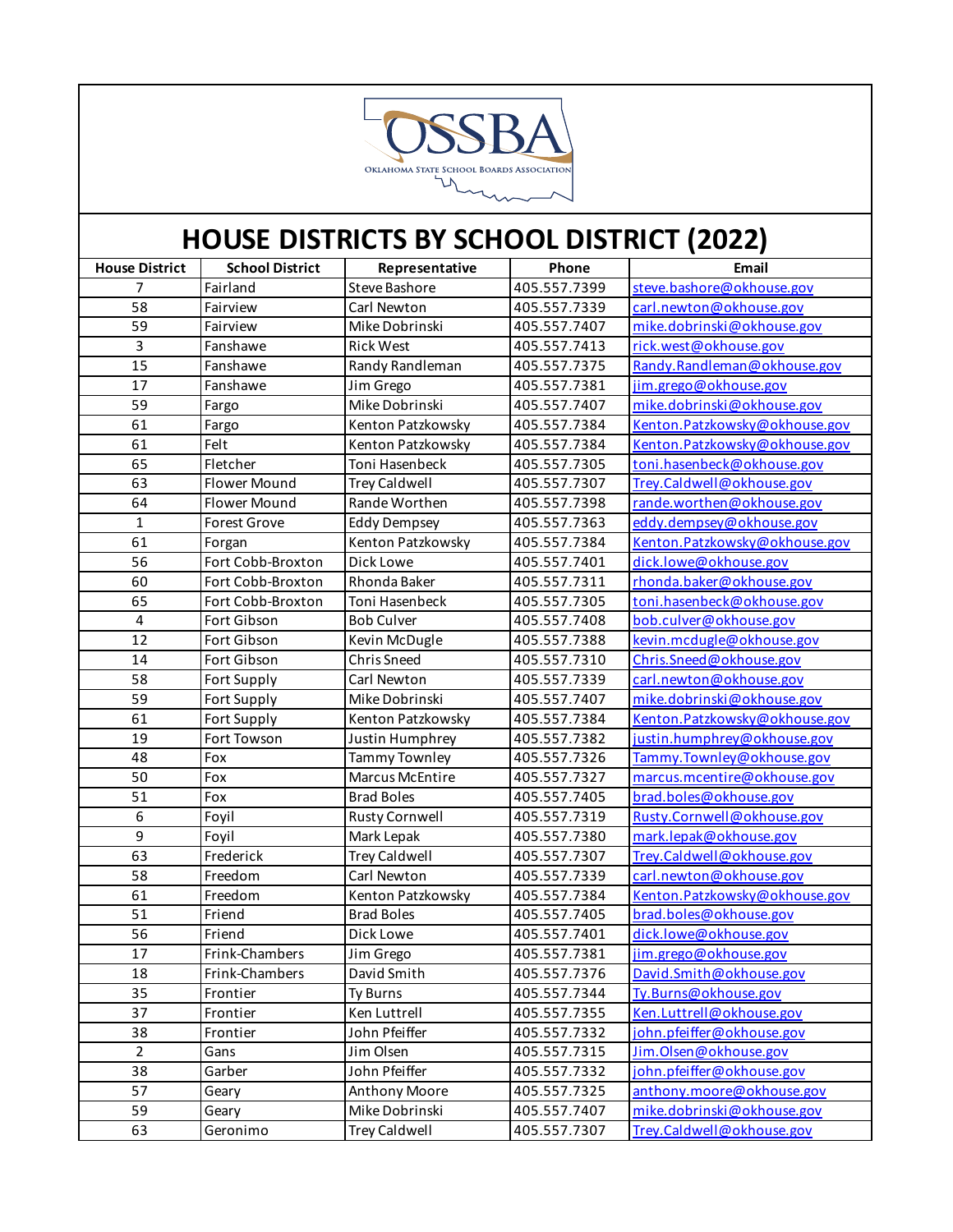

| <b>House District</b> | <b>School District</b> | Representative         | Phone        | Email                         |
|-----------------------|------------------------|------------------------|--------------|-------------------------------|
| 65                    | Geronimo               | Toni Hasenbeck         | 405.557.7305 | toni.hasenbeck@okhouse.gov    |
| 33                    | Glencoe                | John Talley            | 405.557.7304 | John. Talley@okhouse.gov      |
| 35                    | Glencoe                | Ty Burns               | 405.557.7344 | Ty.Burns@okhouse.gov          |
| 30                    | Glenpool               | Mark Lawson            | 405.557.7414 | mark.lawson@okhouse.gov       |
| 68                    | Glenpool               | Lonnie Sims            | 405.557.7340 | Lonnie.Sims@okhouse.gov       |
| $\mathbf{1}$          | Glover                 | <b>Eddy Dempsey</b>    | 405.557.7363 | eddy.dempsey@okhouse.gov      |
| 61                    | Goodwell               | Kenton Patzkowsky      | 405.557.7384 | Kenton.Patzkowsky@okhouse.gov |
| 14                    | Gore                   | Chris Sneed            | 405.557.7310 | Chris.Sneed@okhouse.gov       |
| 15                    | Gore                   | Randy Randleman        | 405.557.7375 | Randy.Randleman@okhouse.gov   |
| 56                    | Gracemont              | Dick Lowe              | 405.557.7401 | dick.lowe@okhouse.gov         |
| 16                    | Graham-Dustin          | <b>Scott Fetgatter</b> | 405.557.7373 | scott.fetgatter@okhouse.gov   |
| 18                    | Graham-Dustin          | David Smith            | 405.557.7376 | David.Smith@okhouse.gov       |
| 24                    | Graham-Dustin          | Logan Phillips         | 405.557.7306 | Logan. Phillips@okhouse.gov   |
| 63                    | Grandfield             | <b>Trey Caldwell</b>   | 405.557.7307 | Trey.Caldwell@okhouse.gov     |
| 65                    | Grandfield             | Toni Hasenbeck         | 405.557.7305 | toni.hasenbeck@okhouse.gov    |
| $\overline{4}$        | Grandview              | <b>Bob Culver</b>      | 405.557.7408 | bob.culver@okhouse.gov        |
| 50                    | Grandview              | Marcus McEntire        | 405.557.7327 | marcus.mcentire@okhouse.gov   |
| 65                    | Grandview              | Toni Hasenbeck         | 405.557.7305 | toni.hasenbeck@okhouse.gov    |
| 86                    | Grandview              | David Hardin           | 405.557.7394 | david.hardin@okhouse.gov      |
| 52                    | Granite                | Gerrid Kendrix         | 405.557.7369 | gerrid.kendrix@okhouse.gov    |
| 55                    | Granite                | <b>Todd Russ</b>       | 405.557.7312 | todd.russ@okhouse.gov         |
| 49                    | Greenville             | Tommy Hardin           | 405.557.7383 | tommy.hardin@okhouse.gov      |
| 5                     | Grove                  | Josh West              | 405.557.7415 | josh.west@okhouse.gov         |
| $\overline{7}$        | Grove                  | Steve Bashore          | 405.557.7399 | steve.bashore@okhouse.gov     |
| 26                    | Grove                  | Dell Kerbs             | 405.557.7345 | dell.kerbs@okhouse.gov        |
| 31                    | Guthrie                | Garry Mize             | 405.557.7350 | Garry.Mize@okhouse.gov        |
| 33                    | Guthrie                | John Talley            | 405.557.7304 | John. Talley@okhouse.gov      |
| 38                    | Guthrie                | John Pfeiffer          | 405.557.7332 | john.pfeiffer@okhouse.gov     |
| 61                    | Guymon                 | Kenton Patzkowsky      | 405.557.7384 | Kenton.Patzkowsky@okhouse.gov |
| 29                    | Gypsy                  | Kyle Hilbert           | 405.557.7353 | kyle.hilbert@okhouse.gov      |
| 17                    | Haileyville            | Jim Grego              | 405.557.7381 | jim.grego@okhouse.gov         |
| 55                    | Hammon                 | <b>Todd Russ</b>       | 405.557.7312 | todd.russ@okhouse.gov         |
| 57                    | Hammon                 | Anthony Moore          | 405.557.7325 | anthony.moore@okhouse.gov     |
| 18                    | Hanna                  | David Smith            | 405.557.7376 | David.Smith@okhouse.gov       |
| 61                    | Hardesty               | Kenton Patzkowsky      | 405.557.7384 | Kenton.Patzkowsky@okhouse.gov |
| 19                    | Harmony                | Justin Humphrey        | 405.557.7382 | justin.humphrey@okhouse.gov   |
| 22                    | Harmony                | Charles McCall         | 405.557.7412 | charles.mccall@okhouse.gov    |
| 28                    | Harrah                 | Danny Williams         | 405.557.7372 | danny.williams@okhouse.gov    |
| 32                    | Harrah                 | Kevin Wallace          | 405.557.7368 | kevin.wallace@okhouse.gov     |
| 96                    | Harrah                 | Preston Stinson        | 405.557.7400 | preston.stinson@okhouse.gov   |
| 101                   | Harrah                 | Robert Manger          | 405.557.7395 | robert.manger@okhouse.gov     |
| 17                    | Hartshorne             | Jim Grego              | 405.557.7381 | jim.grego@okhouse.gov         |
| 13                    | Haskell                | Avery Frix             | 405.557.7302 | Avery.Frix@okhouse.gov        |
| 16                    | Haskell                | Scott Fetgatter        | 405.557.7373 | scott.fetgatter@okhouse.gov   |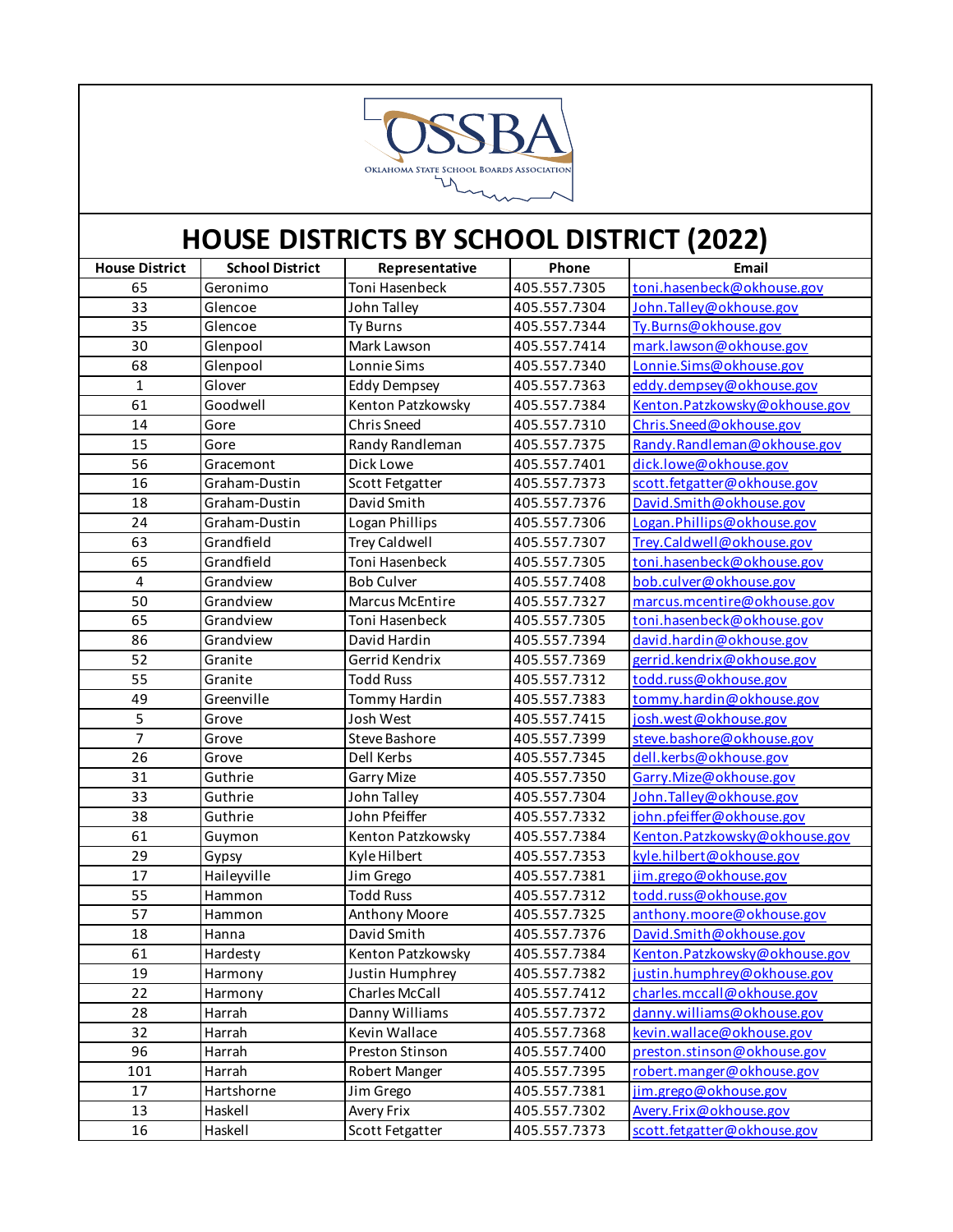

| <b>House District</b>   | <b>School District</b> | Representative          | Phone        | Email                             |
|-------------------------|------------------------|-------------------------|--------------|-----------------------------------|
| 1                       | Haworth                | <b>Eddy Dempsey</b>     | 405.557.7363 | eddy.dempsey@okhouse.gov          |
| 17                      | Haywood                | Jim Grego               | 405.557.7381 | jim.grego@okhouse.gov             |
| 18                      | Haywood                | David Smith             | 405.557.7376 | David.Smith@okhouse.gov           |
| 48                      | Healdton               | Tammy Townley           | 405.557.7326 | Tammy.Townley@okhouse.gov         |
| 50                      | Healdton               | Marcus McEntire         | 405.557.7327 | marcus.mcentire@okhouse.gov       |
| $\mathbf{1}$            | Heavener               | <b>Eddy Dempsey</b>     | 405.557.7363 | eddy.dempsey@okhouse.gov          |
| 3                       | Heavener               | <b>Rick West</b>        | 405.557.7413 | rick.west@okhouse.gov             |
| 41                      | Hennessey              | Denise Crosswhite Hader | 405.557.7321 | Denise.Crosswhitehader@okhouse.go |
| 58                      | Hennessey              | Carl Newton             | 405.557.7339 | carl.newton@okhouse.gov           |
| 59                      | Hennessey              | Mike Dobrinski          | 405.557.7407 | mike.dobrinski@okhouse.gov        |
| 16                      | Henryetta              | Scott Fetgatter         | 405.557.7373 | scott.fetgatter@okhouse.gov       |
| 18                      | Henryetta              | David Smith             | 405.557.7376 | David.Smith@okhouse.gov           |
| 24                      | Henryetta              | Logan Phillips          | 405.557.7306 | Logan.Phillips@okhouse.gov        |
| 13                      | Hilldale               | Avery Frix              | 405.557.7302 | Avery.Frix@okhouse.gov            |
| 14                      | Hilldale               | <b>Chris Sneed</b>      | 405.557.7310 | Chris.Sneed@okhouse.gov           |
| 56                      | Hinton                 | Dick Lowe               | 405.557.7401 | dick.lowe@okhouse.gov             |
| 57                      | Hinton                 | Anthony Moore           | 405.557.7325 | anthony.moore@okhouse.gov         |
| 60                      | Hinton                 | Rhonda Baker            | 405.557.7311 | rhonda.baker@okhouse.gov          |
| 55                      | Hobart                 | <b>Todd Russ</b>        | 405.557.7312 | todd.russ@okhouse.gov             |
| 56                      | Hobart                 | Dick Lowe               | 405.557.7401 | dick.lowe@okhouse.gov             |
| $\mathbf{1}$            | Hodgen                 | <b>Eddy Dempsey</b>     | 405.557.7363 | eddy.dempsey@okhouse.gov          |
| $\overline{3}$          | Hodgen                 | <b>Rick West</b>        | 405.557.7413 | rick.west@okhouse.gov             |
| 18                      | Holdenville            | David Smith             | 405.557.7376 | David.Smith@okhouse.gov           |
| 24                      | Holdenville            | Logan Phillips          | 405.557.7306 | Logan.Phillips@okhouse.gov        |
| 52                      | Hollis                 | Gerrid Kendrix          | 405.557.7369 | gerrid.kendrix@okhouse.gov        |
| 55                      | Hollis                 | <b>Todd Russ</b>        | 405.557.7312 | todd.russ@okhouse.gov             |
| $\mathbf{1}$            | Holly Creek            | <b>Eddy Dempsey</b>     | 405.557.7363 | eddy.dempsey@okhouse.gov          |
| 35                      | Hominy                 | Ty Burns                | 405.557.7344 | Ty.Burns@okhouse.gov              |
| 36                      | Hominy                 | Sean Roberts            | 405.557.7322 | sean.roberts@okhouse.gov          |
| 61                      | Hooker                 | Kenton Patzkowsky       | 405.557.7384 | Kenton.Patzkowsky@okhouse.gov     |
| $\overline{3}$          | Howe                   | <b>Rick West</b>        | 405.557.7413 | rick.west@okhouse.gov             |
| 19                      | Hugo                   | Justin Humphrey         | 405.557.7382 | justin.humphrey@okhouse.gov       |
| $\overline{\mathbf{4}}$ | Hulbert                | <b>Bob Culver</b>       | 405.557.7408 | bob.culver@okhouse.gov            |
| 14                      | Hulbert                | Chris Sneed             | 405.557.7310 | Chris.Sneed@okhouse.gov           |
| 55                      | Hydro-Eakly            | <b>Todd Russ</b>        | 405.557.7312 | todd.russ@okhouse.gov             |
| 56                      | Hydro-Eakly            | Dick Lowe               | 405.557.7401 | dick.lowe@okhouse.gov             |
| 57                      | Hydro-Eakly            | Anthony Moore           | 405.557.7325 | anthony.moore@okhouse.gov         |
| 60                      | Hydro-Eakly            | Rhonda Baker            | 405.557.7311 | rhonda.baker@okhouse.gov          |
| $\mathbf 1$             | Idabel                 | <b>Eddy Dempsey</b>     | 405.557.7363 | eddy.dempsey@okhouse.gov          |
| 52                      | Indiahoma              | Gerrid Kendrix          | 405.557.7369 | gerrid.kendrix@okhouse.gov        |
| 63                      | Indiahoma              | <b>Trey Caldwell</b>    | 405.557.7307 | Trey.Caldwell@okhouse.gov         |
| 18                      | Indianola              | David Smith             | 405.557.7376 | David.Smith@okhouse.gov           |
| 8                       | Inola                  | Tom Gann                | 405.557.7364 | tom.gann@okhouse.gov              |
| 12                      | Inola                  | Kevin McDugle           | 405.557.7388 | kevin.mcdugle@okhouse.gov         |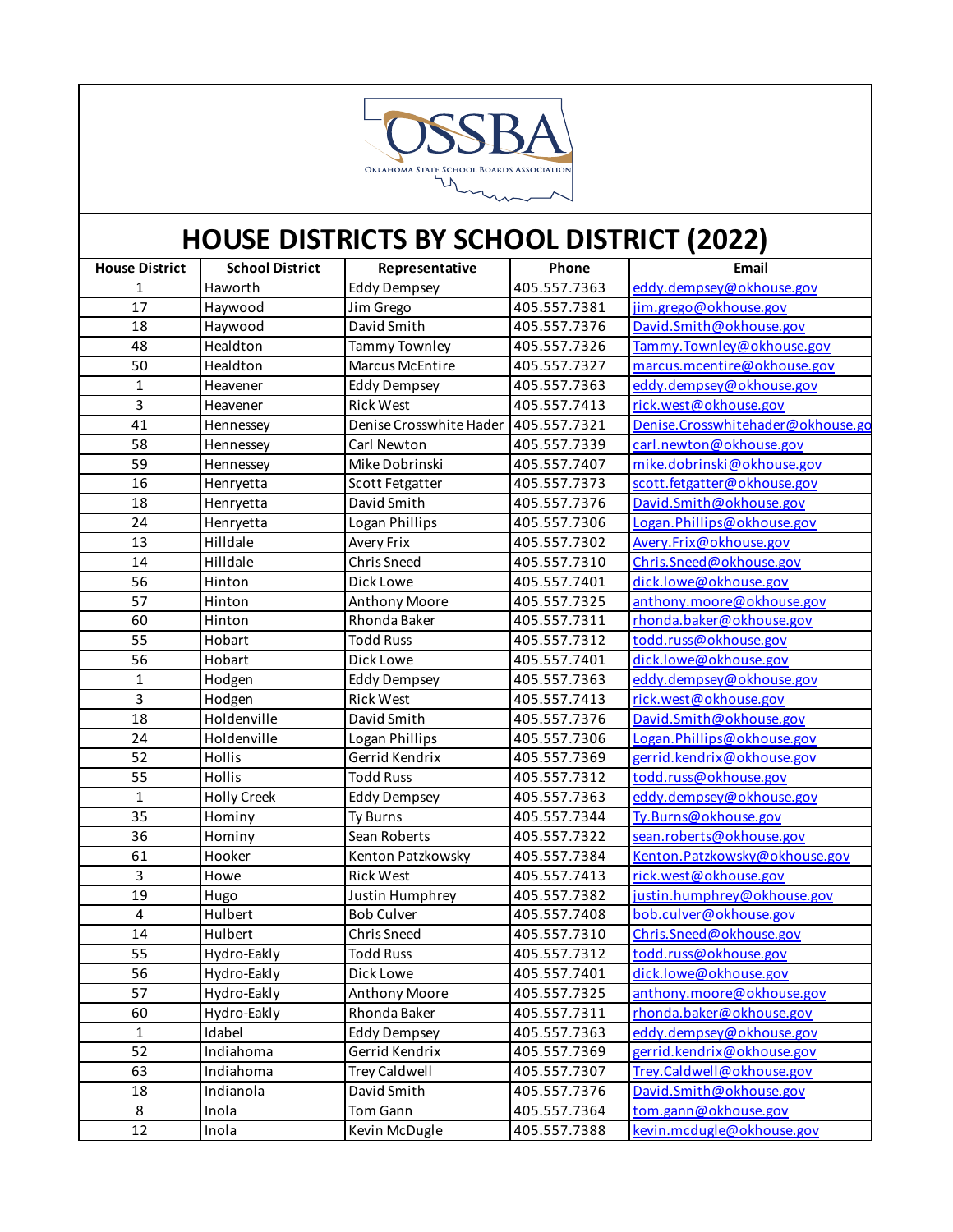

| <b>House District</b> | <b>School District</b> | Representative          | Phone        | Email                             |
|-----------------------|------------------------|-------------------------|--------------|-----------------------------------|
| 5                     | Jay                    | Josh West               | 405.557.7415 | josh.west@okhouse.gov             |
| 86                    | Jay                    | David Hardin            | 405.557.7394 | david.hardin@okhouse.gov          |
| 30                    | Jenks                  | Mark Lawson             | 405.557.7414 | mark.lawson@okhouse.gov           |
| 67                    | Jenks                  | Jeff Boatman            | 405.557.7341 | Jeff.Boatman@okhouse.gov          |
| 68                    | Jenks                  | Lonnie Sims             | 405.557.7340 | Lonnie.Sims@okhouse.gov           |
| 69                    | Jenks                  | Sheila Dills            | 405.557.7331 | sheila.dills@okhouse.gov          |
| 70                    | Jenks                  | Carol Bush              | 405.557.7359 | carol.bush@okhouse.gov            |
| 71                    | Jenks                  | Denise Brewer           | 405.557.7361 | Denise.Brewer@okhouse.gov         |
| 35                    | Jennings               | <b>Ty Burns</b>         | 405.557.7344 | Ty.Burns@okhouse.gov              |
| 96                    | Jones                  | Preston Stinson         | 405.557.7400 | preston.stinson@okhouse.gov       |
| 97                    | Jones                  | Jason Lowe              | 405.557.7367 | jason.lowe@okhouse.gov            |
| 28                    | Justice                | Danny Williams          | 405.557.7372 | danny.williams@okhouse.gov        |
| 8                     | Justus-Tiawah          | Tom Gann                | 405.557.7364 | tom.gann@okhouse.gov              |
| 9                     | Justus-Tiawah          | Mark Lepak              | 405.557.7380 | mark.lepak@okhouse.gov            |
| 23                    | Justus-Tiawah          | Terry O'Donnell         | 405.557.7379 | terry.odonnell@okhouse.gov        |
| 5                     | Kansas                 | Josh West               | 405.557.7415 | josh.west@okhouse.gov             |
| 86                    | Kansas                 | David Hardin            | 405.557.7394 | david.hardin@okhouse.gov          |
| 29                    | Kellyville             | Kyle Hilbert            | 405.557.7353 | kyle.hilbert@okhouse.gov          |
| 30                    | Kellyville             | Mark Lawson             | 405.557.7414 | mark.lawson@okhouse.gov           |
| 5                     | Kenwood                | Josh West               | 405.557.7415 | josh.west@okhouse.gov             |
| 15                    | Keota                  | Randy Randleman         | 405.557.7375 | Randy.Randleman@okhouse.gov       |
| 5                     | Ketchum                | Josh West               | 405.557.7415 | josh.west@okhouse.gov             |
| 6                     | Ketchum                | <b>Rusty Cornwell</b>   | 405.557.7319 | Rusty.Cornwell@okhouse.gov        |
| 4                     | Keys                   | <b>Bob Culver</b>       | 405.557.7408 | bob.culver@okhouse.gov            |
| 29                    | Keystone               | Kyle Hilbert            | 405.557.7353 | kyle.hilbert@okhouse.gov          |
| 35                    | Keystone               | <b>Ty Burns</b>         | 405.557.7344 | Ty.Burns@okhouse.gov              |
| 30                    | Kiefer                 | Mark Lawson             | 405.557.7414 | mark.lawson@okhouse.gov           |
| 37                    | Kildare                | Ken Luttrell            | 405.557.7355 | Ken.Luttrell@okhouse.gov          |
| 38                    | Kildare                | John Pfeiffer           | 405.557.7332 | john.pfeiffer@okhouse.gov         |
| 41                    | Kingfisher             | Denise Crosswhite Hader | 405.557.7321 | Denise.Crosswhitehader@okhouse.go |
| 59                    | Kingfisher             | Mike Dobrinski          | 405.557.7407 | mike.dobrinski@okhouse.gov        |
| 49                    | Kingston               | Tommy Hardin            | 405.557.7383 | tommy.hardin@okhouse.gov          |
| 15                    | Kinta                  | Randy Randleman         | 405.557.7375 | Randy.Randleman@okhouse.gov       |
| 17                    | Kiowa                  | Jim Grego               | 405.557.7381 | jim.grego@okhouse.gov             |
| 18                    | Kiowa                  | David Smith             | 405.557.7376 | David.Smith@okhouse.gov           |
| 19                    | Kiowa                  | Justin Humphrey         | 405.557.7382 | justin.humphrey@okhouse.gov       |
| 27                    | Konawa                 | Danny Sterling          | 405.557.7349 | danny.sterling@okhouse.gov        |
| 28                    | Konawa                 | Danny Williams          | 405.557.7372 | danny.williams@okhouse.gov        |
| 17                    | Krebs                  | Jim Grego               | 405.557.7381 | jim.grego@okhouse.gov             |
| 38                    | Kremlin-Hillsdale      | John Pfeiffer           | 405.557.7332 | john.pfeiffer@okhouse.gov         |
| 40                    | Kremlin-Hillsdale      | Chad Caldwell           | 405.557.7317 | chad.caldwell@okhouse.gov         |
| 41                    | Kremlin-Hillsdale      | Denise Crosswhite Hader | 405.557.7321 | Denise.Crosswhitehader@okhouse.go |
| 19                    | Lane                   | Justin Humphrey         | 405.557.7382 | justin.humphrey@okhouse.gov       |
| 25                    | Latta                  | Ronny Johns             | 405.557.7336 | ronny.johns@okhouse.gov           |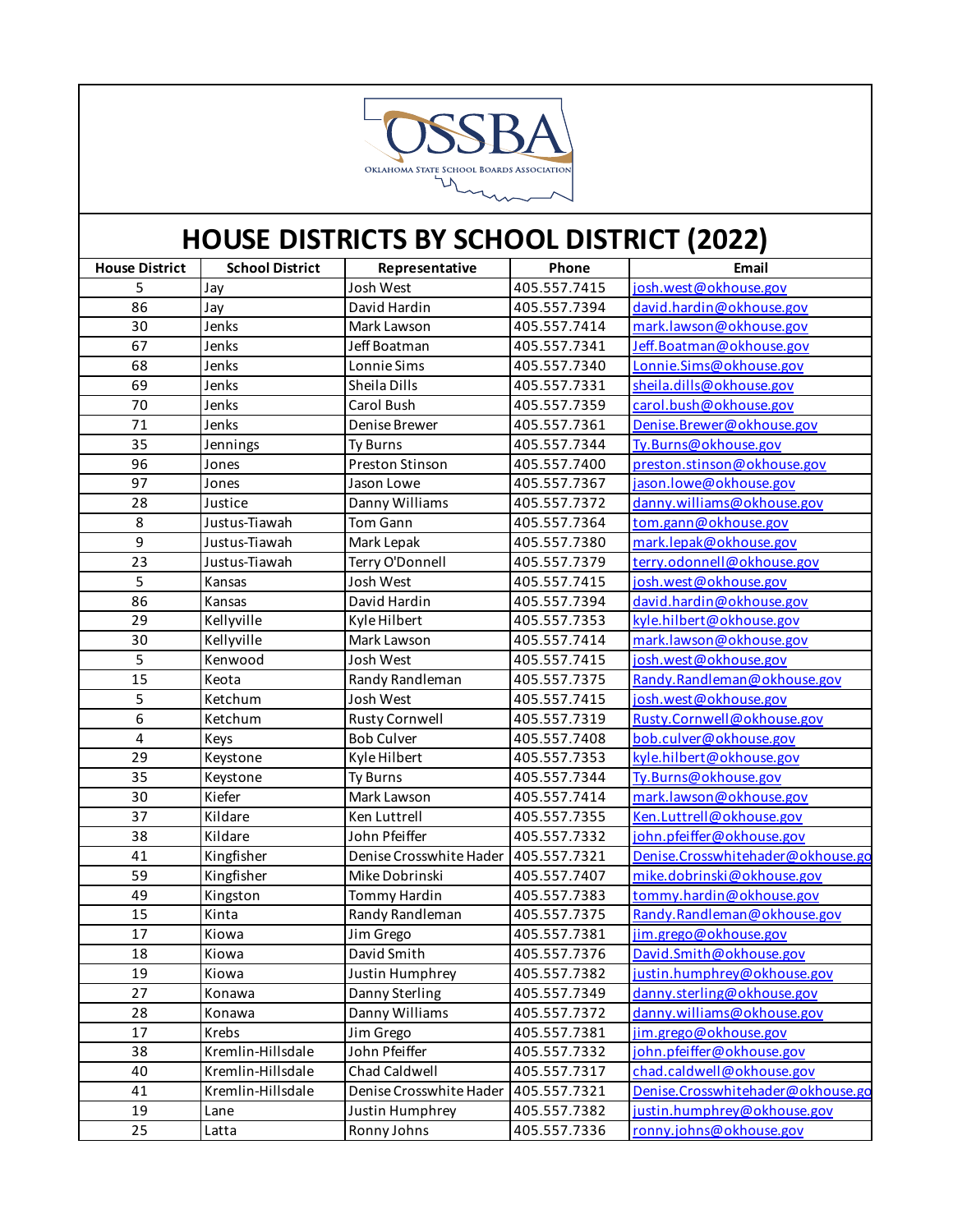

| <b>House District</b> | <b>School District</b> | Representative       | Phone        | Email                         |
|-----------------------|------------------------|----------------------|--------------|-------------------------------|
| 61                    | Laverne                | Kenton Patzkowsky    | 405.557.7384 | Kenton.Patzkowsky@okhouse.gov |
| 62                    | Lawton                 | Daniel Pae           | 405.557.7374 | Daniel.Pae@okhouse.gov        |
| 63                    | Lawton                 | <b>Trey Caldwell</b> | 405.557.7307 | Trey.Caldwell@okhouse.gov     |
| 64                    | Lawton                 | Rande Worthen        | 405.557.7398 | rande.worthen@okhouse.gov     |
| 65                    | Lawton                 | Toni Hasenbeck       | 405.557.7305 | toni.hasenbeck@okhouse.gov    |
| 5                     | Leach                  | Josh West            | 405.557.7415 | josh.west@okhouse.gov         |
| 86                    | Leach                  | David Hardin         | 405.557.7394 | david.hardin@okhouse.gov      |
| 55                    | Leedey                 | <b>Todd Russ</b>     | 405.557.7312 | todd.russ@okhouse.gov         |
| 57                    | Leedey                 | <b>Anthony Moore</b> | 405.557.7325 | anthony.moore@okhouse.gov     |
| 59                    | Leedey                 | Mike Dobrinski       | 405.557.7407 | mike.dobrinski@okhouse.gov    |
| $\mathbf{1}$          | LeFlore                | <b>Eddy Dempsey</b>  | 405.557.7363 | eddy.dempsey@okhouse.gov      |
| $\overline{3}$        | LeFlore                | <b>Rick West</b>     | 405.557.7413 | rick.west@okhouse.gov         |
| 17                    | LeFlore                | Jim Grego            | 405.557.7381 | jim.grego@okhouse.gov         |
| 20                    | Lexington              | Sherrie Conley       | 405.557.7308 | Sherrie.Conley@okhouse.gov    |
| $\overline{2}$        | Liberty                | Jim Olsen            | 405.557.7315 | Jim.Olsen@okhouse.gov         |
| 16                    | Liberty                | Scott Fetgatter      | 405.557.7373 | scott.fetgatter@okhouse.gov   |
| 24                    | Liberty                | Logan Phillips       | 405.557.7306 | Logan.Phillips@okhouse.gov    |
| 30                    | Liberty                | Mark Lawson          | 405.557.7414 | mark.lawson@okhouse.gov       |
| 42                    | Lindsay                | Cynthia Roe          | 405.557.7365 | Cynthia.Roe@okhouse.gov       |
| 51                    | Lindsay                | <b>Brad Boles</b>    | 405.557.7405 | brad.boles@okhouse.gov        |
| 20                    | Little Axe             | Sherrie Conley       | 405.557.7308 | Sherrie.Conley@okhouse.gov    |
| 27                    | Little Axe             | Danny Sterling       | 405.557.7349 | danny.sterling@okhouse.gov    |
| 45                    | Little Axe             | Merleyn Bell         | 405.557.7386 | Merleyn.Bell@okhouse.gov      |
| 8                     | Locust Grove           | Tom Gann             | 405.557.7364 | tom.gann@okhouse.gov          |
| 12                    | Locust Grove           | Kevin McDugle        | 405.557.7388 | kevin.mcdugle@okhouse.gov     |
| 14                    | Locust Grove           | Chris Sneed          | 405.557.7310 | Chris.Sneed@okhouse.gov       |
| 86                    | Locust Grove           | David Hardin         | 405.557.7394 | david.hardin@okhouse.gov      |
| 59                    | Lomega                 | Mike Dobrinski       | 405.557.7407 | mike.dobrinski@okhouse.gov    |
| 48                    | Lone Grove             | Tammy Townley        | 405.557.7326 | Tammy.Townley@okhouse.gov     |
| 49                    | Lone Grove             | Tommy Hardin         | 405.557.7383 | tommy.hardin@okhouse.gov      |
| 52                    | Lone Wolf              | Gerrid Kendrix       | 405.557.7369 | gerrid.kendrix@okhouse.gov    |
| 52                    | Lone Wolf              | Gerrid Kendrix       | 405.557.7369 | gerrid.kendrix@okhouse.gov    |
| 55                    | Lone Wolf              | <b>Todd Russ</b>     | 405.557.7312 | todd.russ@okhouse.gov         |
| $\overline{55}$       | Lone Wolf              | <b>Todd Russ</b>     | 405.557.7312 | todd.russ@okhouse.gov         |
| 29                    | Lonestar               | Kyle Hilbert         | 405.557.7353 | kyle.hilbert@okhouse.gov      |
| 30                    | Lonestar               | Mark Lawson          | 405.557.7414 | mark.lawson@okhouse.gov       |
| 56                    | Lookeba-Sickles        | Dick Lowe            | 405.557.7401 | dick.lowe@okhouse.gov         |
| 60                    | Lookeba-Sickles        | Rhonda Baker         | 405.557.7311 | rhonda.baker@okhouse.gov      |
| 86                    | Lowrey                 | David Hardin         | 405.557.7394 | david.hardin@okhouse.gov      |
| $\mathbf{1}$          | Lukfata                | <b>Eddy Dempsey</b>  | 405.557.7363 | eddy.dempsey@okhouse.gov      |
| 31                    | Luther                 | Garry Mize           | 405.557.7350 | Garry.Mize@okhouse.gov        |
| 32                    | Luther                 | Kevin Wallace        | 405.557.7368 | kevin.wallace@okhouse.gov     |
| 96                    | Luther                 | Preston Stinson      | 405.557.7400 | preston.stinson@okhouse.gov   |
| 27                    | Macomb                 | Danny Sterling       | 405.557.7349 | danny.sterling@okhouse.gov    |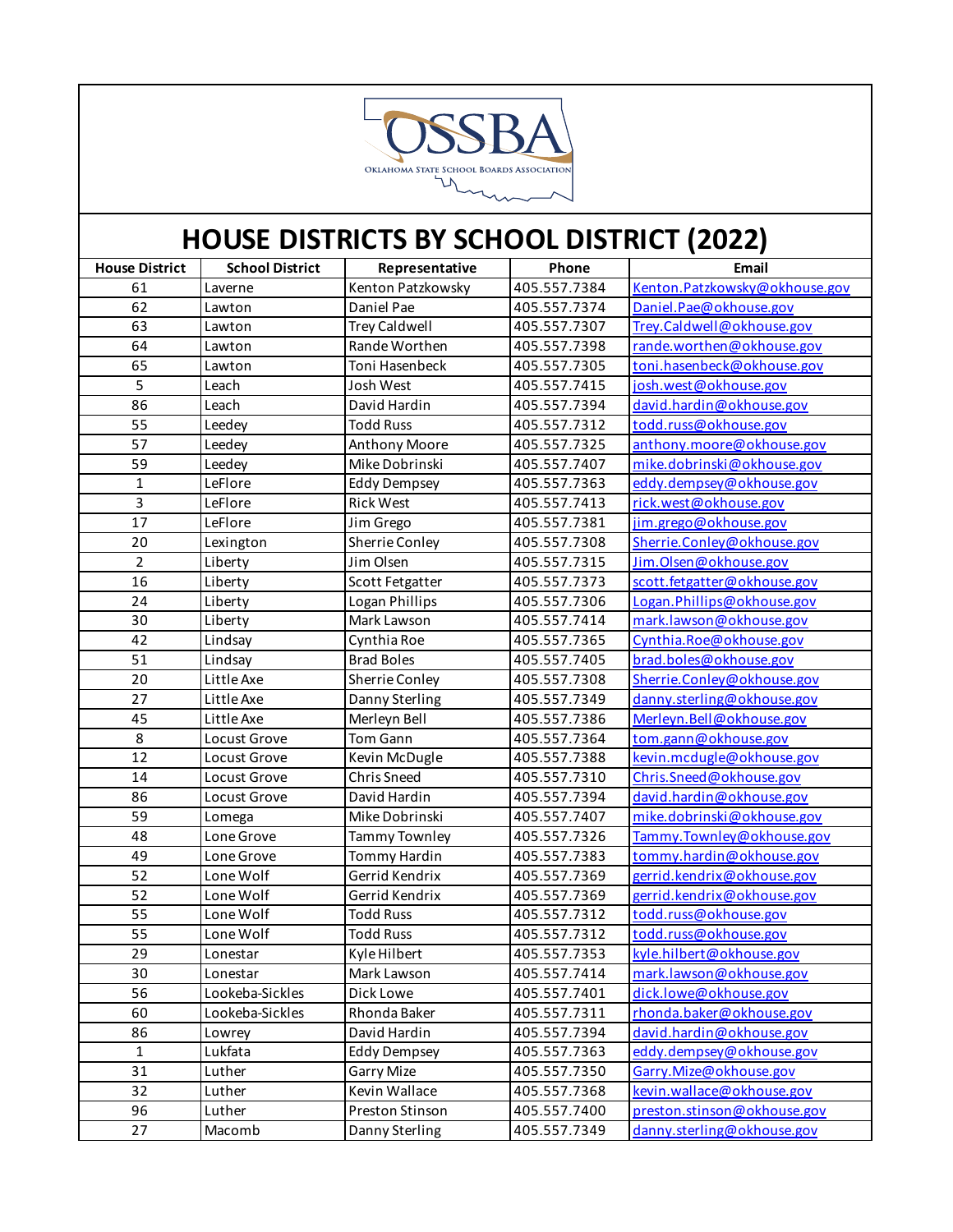

| <b>House District</b> | <b>School District</b> | Representative        | Phone        | Email                       |
|-----------------------|------------------------|-----------------------|--------------|-----------------------------|
| 49                    | Madill                 | Tommy Hardin          | 405.557.7383 | tommy.hardin@okhouse.gov    |
| 52                    | Mangum                 | Gerrid Kendrix        | 405.557.7369 | gerrid.kendrix@okhouse.gov  |
| 55                    | Mangum                 | <b>Todd Russ</b>      | 405.557.7312 | todd.russ@okhouse.gov       |
| 29                    | Mannford               | Kyle Hilbert          | 405.557.7353 | kyle.hilbert@okhouse.gov    |
| 35                    | Mannford               | Ty Burns              | 405.557.7344 | Ty.Burns@okhouse.gov        |
| 22                    | Mannsville             | <b>Charles McCall</b> | 405.557.7412 | charles.mccall@okhouse.gov  |
| 49                    | Mannsville             | Tommy Hardin          | 405.557.7383 | tommy.hardin@okhouse.gov    |
| 57                    | Maple                  | Anthony Moore         | 405.557.7325 | anthony.moore@okhouse.gov   |
| 60                    | Maple                  | Rhonda Baker          | 405.557.7311 | rhonda.baker@okhouse.gov    |
| $\overline{2}$        | Marble City            | Jim Olsen             | 405.557.7315 | Jim.Olsen@okhouse.gov       |
| 49                    | Marietta               | Tommy Hardin          | 405.557.7383 | tommy.hardin@okhouse.gov    |
| 50                    | Marlow                 | Marcus McEntire       | 405.557.7327 | marcus.mcentire@okhouse.gov |
| 51                    | Marlow                 | <b>Brad Boles</b>     | 405.557.7405 | brad.boles@okhouse.gov      |
| 65                    | Marlow                 | Toni Hasenbeck        | 405.557.7305 | toni.hasenbeck@okhouse.gov  |
| 86                    | Maryetta               | David Hardin          | 405.557.7394 | david.hardin@okhouse.gov    |
| 24                    | Mason                  | Logan Phillips        | 405.557.7306 | Logan.Phillips@okhouse.gov  |
| 27                    | Maud                   | Danny Sterling        | 405.557.7349 | danny.sterling@okhouse.gov  |
| 28                    | Maud                   | Danny Williams        | 405.557.7372 | danny.williams@okhouse.gov  |
| 42                    | Maysville              | Cynthia Roe           | 405.557.7365 | Cynthia.Roe@okhouse.gov     |
| 17                    | McAlester              | Jim Grego             | 405.557.7381 | jim.grego@okhouse.gov       |
| 18                    | McAlester              | David Smith           | 405.557.7376 | David.Smith@okhouse.gov     |
| 37                    | Mccord                 | Ken Luttrell          | 405.557.7355 | Ken.Luttrell@okhouse.gov    |
| 15                    | McCurtain              | Randy Randleman       | 405.557.7375 | Randy.Randleman@okhouse.gov |
| 27                    | McLoud                 | Danny Sterling        | 405.557.7349 | danny.sterling@okhouse.gov  |
| 28                    | McLoud                 | Danny Williams        | 405.557.7372 | danny.williams@okhouse.gov  |
| 32                    | McLoud                 | Kevin Wallace         | 405.557.7368 | kevin.wallace@okhouse.gov   |
| 96                    | McLoud                 | Preston Stinson       | 405.557.7400 | preston.stinson@okhouse.gov |
| 101                   | McLoud                 | Robert Manger         | 405.557.7395 | robert.manger@okhouse.gov   |
| 38                    | Medford                | John Pfeiffer         | 405.557.7332 | john.pfeiffer@okhouse.gov   |
| 58                    | Medford                | Carl Newton           | 405.557.7339 | carl.newton@okhouse.gov     |
| 28                    | Meeker                 | Danny Williams        | 405.557.7372 | danny.williams@okhouse.gov  |
| 32                    | Meeker                 | Kevin Wallace         | 405.557.7368 | kevin.wallace@okhouse.gov   |
| 55                    | Merritt                | <b>Todd Russ</b>      | 405.557.7312 | todd.russ@okhouse.gov       |
| 57                    | Merritt                | Anthony Moore         | 405.557.7325 | anthony.moore@okhouse.gov   |
| $\overline{7}$        | Miami                  | Steve Bashore         | 405.557.7399 | steve.bashore@okhouse.gov   |
| 27                    | Mid-Del City           | Danny Sterling        | 405.557.7349 | danny.sterling@okhouse.gov  |
| 94                    | Mid-Del City           | Andy Fugate           | 405.557.7370 | andy.fugate@okhouse.gov     |
| 95                    | Mid-Del City           | Max Wolfley           | 405.557.7314 | max.wolfley@okhouse.gov     |
| 97                    | Mid-Del City           | Jason Lowe            | 405.557.7367 | jason.lowe@okhouse.gov      |
| 99                    | Mid-Del City           | Ajay Pittman          | 405.557.7393 | Ajay.Pittman@okhouse.gov    |
| 101                   | Mid-Del City           | Robert Manger         | 405.557.7395 | robert.manger@okhouse.gov   |
| 51                    | Middleberg             | <b>Brad Boles</b>     | 405.557.7405 | brad.boles@okhouse.gov      |
| 13                    | Midway                 | Avery Frix            | 405.557.7302 | Avery.Frix@okhouse.gov      |
| 16                    | Midway                 | Scott Fetgatter       | 405.557.7373 | scott.fetgatter@okhouse.gov |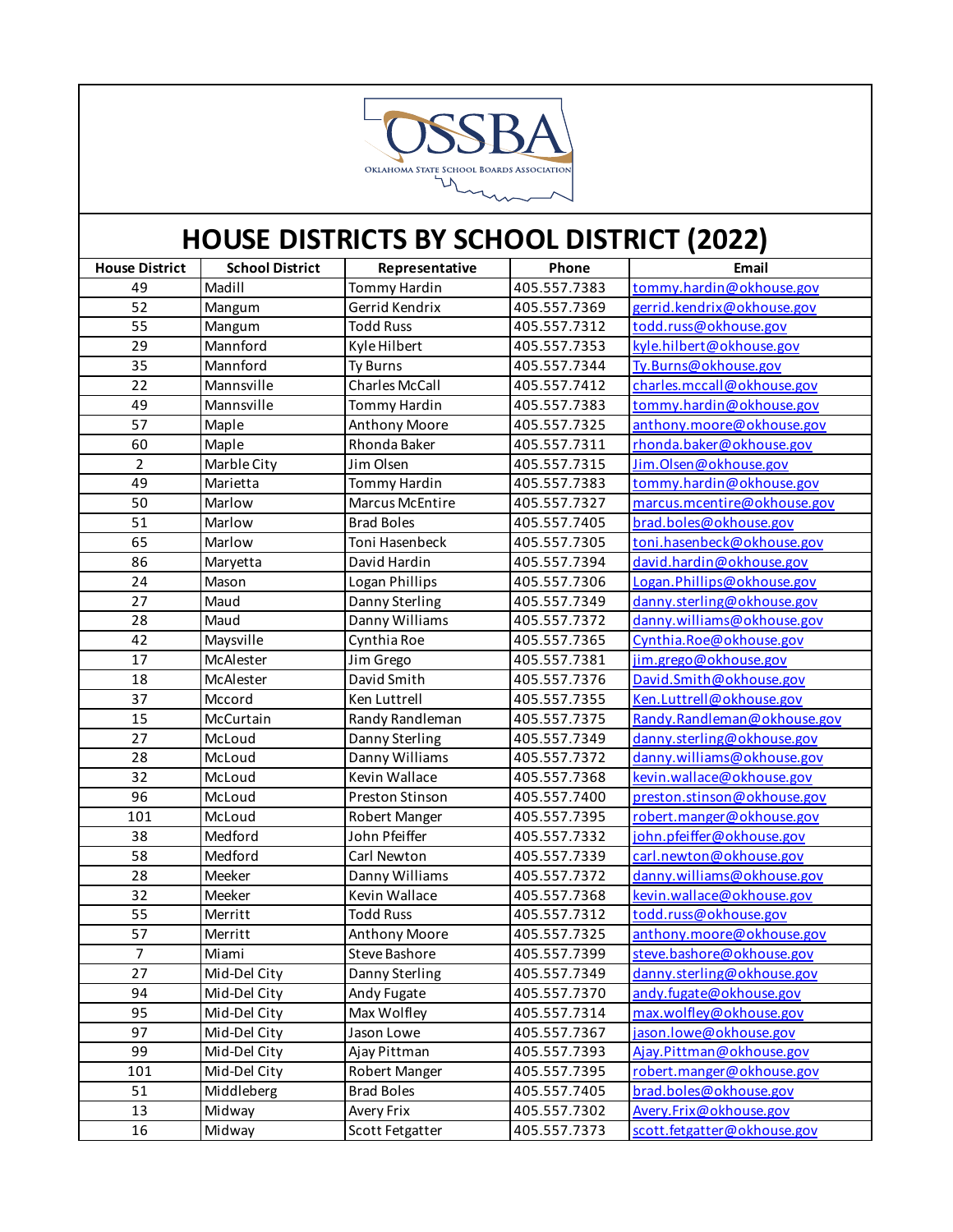

| <b>House District</b>   | <b>School District</b>            | Representative        | Phone        | Email                        |
|-------------------------|-----------------------------------|-----------------------|--------------|------------------------------|
| 18                      | Midway                            | David Smith           | 405.557.7376 | David.Smith@okhouse.gov      |
| 22                      | Milburn                           | <b>Charles McCall</b> | 405.557.7412 | charles.mccall@okhouse.gov   |
| 22                      | Mill Creek                        | <b>Charles McCall</b> | 405.557.7412 | charles.mccall@okhouse.gov   |
| 97                      | Millwood                          | Jason Lowe            | 405.557.7367 | jason.lowe@okhouse.gov       |
| 56                      | Minco                             | Dick Lowe             | 405.557.7401 | dick.lowe@okhouse.gov        |
| 60                      | Minco                             | Rhonda Baker          | 405.557.7311 | rhonda.baker@okhouse.gov     |
| $\overline{2}$          | Moffett                           | Jim Olsen             | 405.557.7315 | Jim.Olsen@okhouse.gov        |
| $\overline{\mathbf{3}}$ | Monroe                            | <b>Rick West</b>      | 405.557.7413 | rick.west@okhouse.gov        |
| 27                      | Moore                             | Danny Sterling        | 405.557.7349 | danny.sterling@okhouse.gov   |
| 45                      | Moore                             | Merleyn Bell          | 405.557.7386 | Merleyn.Bell@okhouse.gov     |
| 46                      | Moore                             | Jacob Rosecrants      | 405.557.7329 | jacob.rosecrants@okhouse.gov |
| 53                      | Moore                             | Mark McBride          | 405.557.7346 | mark.mcbride@okhouse.gov     |
| 54                      | Moore                             | Kevin West            | 405.557.7343 | kevin.west@okhouse.gov       |
| 90                      | Moore                             | Jon Echols            | 405.557.7354 | jon.echols@okhouse.gov       |
| 91                      | Moore                             | Chris Kannady         | 405.557.7337 | chris.kannady@okhouse.gov    |
| 93                      | Moore                             | Mickey Dollens        | 405.557.7371 | mickey.dollens@okhouse.gov   |
| 94                      | Moore                             | Andy Fugate           | 405.557.7370 | andy.fugate@okhouse.gov      |
| 95                      | Moore                             | Max Wolfley           | 405.557.7314 | max.wolfley@okhouse.gov      |
| 58                      | Mooreland                         | Carl Newton           | 405.557.7339 | carl.newton@okhouse.gov      |
| 59                      | Mooreland                         | Mike Dobrinski        | 405.557.7407 | mike.dobrinski@okhouse.gov   |
| 16                      | Morris                            | Scott Fetgatter       | 405.557.7373 | scott_fetgatter@okhouse.gov  |
| 33                      | Morrison                          | John Talley           | 405.557.7304 | John. Talley@okhouse.gov     |
| 34                      | Morrison                          | Trish Ranson          | 405.557.7411 | Trish.Ranson@okhouse.gov     |
| 35                      | Morrison                          | Ty Burns              | 405.557.7344 | Ty.Burns@okhouse.gov         |
| 38                      | Morrison                          | John Pfeiffer         | 405.557.7332 | john.pfeiffer@okhouse.gov    |
| 86                      | Moseley                           | David Hardin          | 405.557.7394 | david.hardin@okhouse.gov     |
| 18                      | Moss                              | David Smith           | 405.557.7376 | David.Smith@okhouse.gov      |
| 24                      | Moss                              | Logan Phillips        | 405.557.7306 | Logan.Phillips@okhouse.gov   |
| 24                      | Mounds                            | Logan Phillips        | 405.557.7306 | Logan. Phillips@okhouse.gov  |
| 29                      | Mounds                            | Kyle Hilbert          | 405.557.7353 | kyle.hilbert@okhouse.gov     |
| 30                      | Mounds                            | Mark Lawson           | 405.557.7414 | mark.lawson@okhouse.gov      |
| 55                      | Mountain View-Goteb Todd Russ     |                       | 405.557.7312 | todd.russ@okhouse.gov        |
| 56                      | Mountain View-Goteb Dick Lowe     |                       | 405.557.7401 | dick.lowe@okhouse.gov        |
| 63                      | Mountain View-Goteb Trey Caldwell |                       | 405.557.7307 | Trey.Caldwell@okhouse.gov    |
| 19                      |                                   | Justin Humphrey       | 405.557.7382 | justin.humphrey@okhouse.gov  |
| $\overline{2}$          | Muldrow                           | Jim Olsen             | 405.557.7315 | Jim.Olsen@okhouse.gov        |
| 33                      | Mulhall-Orlando                   | John Talley           | 405.557.7304 | John.Talley@okhouse.gov      |
| 35                      | Mulhall-Orlando                   | <b>Ty Burns</b>       | 405.557.7344 | Ty.Burns@okhouse.gov         |
| 38                      | Mulhall-Orlando                   | John Pfeiffer         | 405.557.7332 | john.pfeiffer@okhouse.gov    |
| 13                      | Muskogee                          | Avery Frix            | 405.557.7302 | Avery.Frix@okhouse.gov       |
| 14                      | Muskogee                          | Chris Sneed           | 405.557.7310 | Chris.Sneed@okhouse.gov      |
| 43                      | Mustang                           | <b>Jay Steagall</b>   | 405.557.7352 | Jay.Steagall@okhouse.gov     |
| 47                      | Mustang                           | <b>Brian Hill</b>     | 405.557.7333 | brian.hill@okhouse.gov       |
| 60                      | Mustang                           | Rhonda Baker          | 405.557.7311 | rhonda.baker@okhouse.gov     |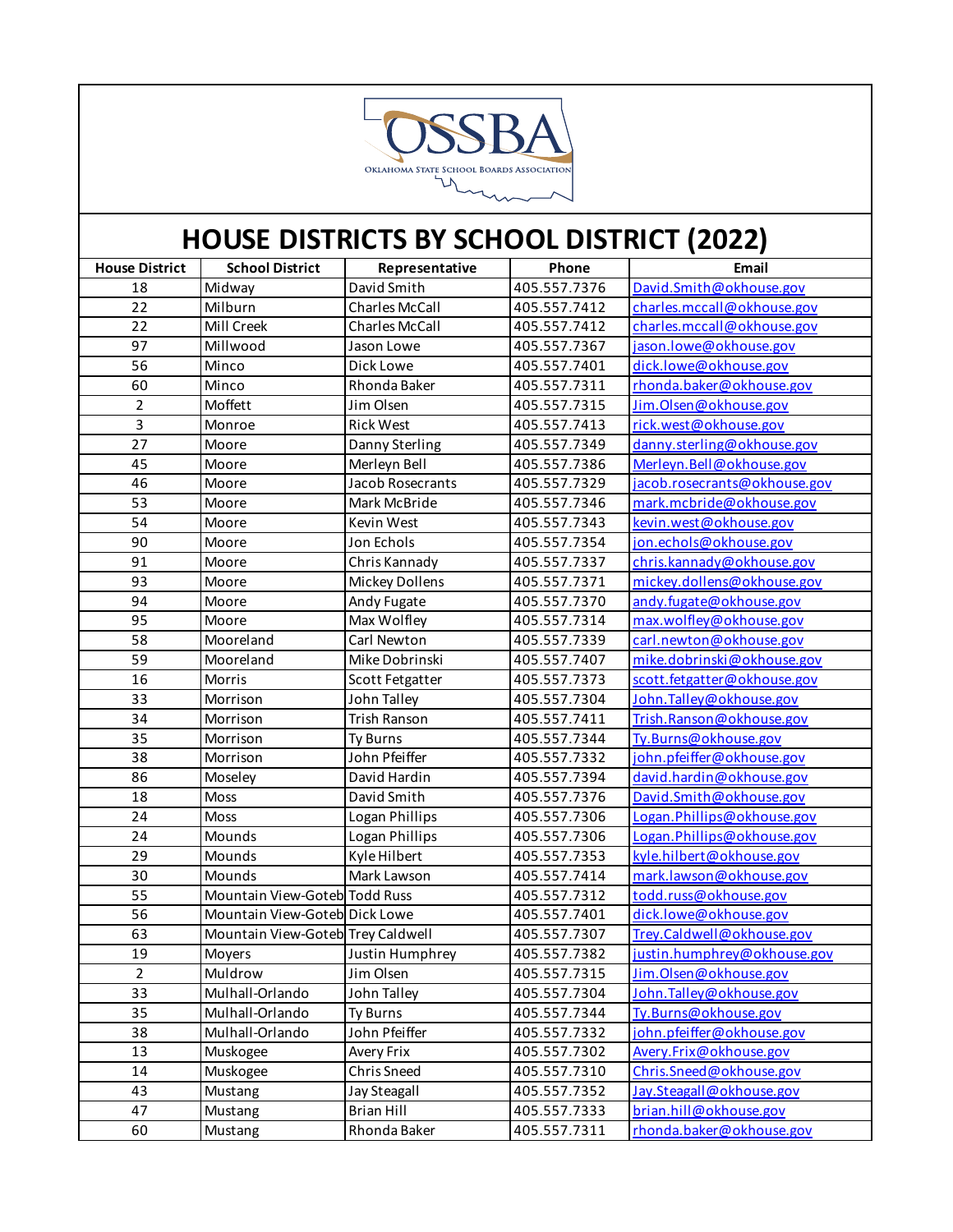

| <b>House District</b>   | <b>School District</b> | Representative    | Phone        | Email                        |
|-------------------------|------------------------|-------------------|--------------|------------------------------|
| 90                      | Mustang                | Jon Echols        | 405.557.7354 | jon.echols@okhouse.gov       |
| 19                      | Nashoba                | Justin Humphrey   | 405.557.7382 | justin.humphrey@okhouse.gov  |
| 52                      | Navajo                 | Gerrid Kendrix    | 405.557.7369 | gerrid.kendrix@okhouse.gov   |
| 28                      | New Lima               | Danny Williams    | 405.557.7372 | danny.williams@okhouse.gov   |
| 20                      | Newcastle              | Sherrie Conley    | 405.557.7308 | Sherrie.Conley@okhouse.gov   |
| 47                      | Newcastle              | <b>Brian Hill</b> | 405.557.7333 | brian.hill@okhouse.gov       |
| 51                      | Newcastle              | <b>Brad Boles</b> | 405.557.7405 | brad.boles@okhouse.gov       |
| 37                      | Newkirk                | Ken Luttrell      | 405.557.7355 | Ken.Luttrell@okhouse.gov     |
| 38                      | Newkirk                | John Pfeiffer     | 405.557.7332 | john.pfeiffer@okhouse.gov    |
| 51                      | Ninnekah               | <b>Brad Boles</b> | 405.557.7405 | brad.boles@okhouse.gov       |
| 56                      | Ninnekah               | Dick Lowe         | 405.557.7401 | dick.lowe@okhouse.gov        |
| 65                      | Ninnekah               | Toni Hasenbeck    | 405.557.7305 | toni.hasenbeck@okhouse.gov   |
| 20                      | Noble                  | Sherrie Conley    | 405.557.7308 | Sherrie.Conley@okhouse.gov   |
| 27                      | Noble                  | Danny Sterling    | 405.557.7349 | danny.sterling@okhouse.gov   |
| 45                      | Noble                  | Merleyn Bell      | 405.557.7386 | Merleyn. Bell@okhouse.gov    |
| 46                      | Noble                  | Jacob Rosecrants  | 405.557.7329 | jacob.rosecrants@okhouse.gov |
| 20                      | Norman                 | Sherrie Conley    | 405.557.7308 | Sherrie.Conley@okhouse.gov   |
| 27                      | Norman                 | Danny Sterling    | 405.557.7349 | danny.sterling@okhouse.gov   |
| 44                      | Norman                 | Emily Virgin      | 405.557.7323 | emily.virgin@okhouse.gov     |
| 45                      | Norman                 | Merleyn Bell      | 405.557.7386 | Merleyn. Bell@okhouse.gov    |
| 46                      | Norman                 | Jacob Rosecrants  | 405.557.7329 | jacob.rosecrants@okhouse.gov |
| 26                      | North Rock Creek       | Dell Kerbs        | 405.557.7345 | dell.kerbs@okhouse.gov       |
| 28                      | North Rock Creek       | Danny Williams    | 405.557.7372 | danny.williams@okhouse.gov   |
| $\overline{\mathbf{4}}$ | Norwood                | <b>Bob Culver</b> | 405.557.7408 | bob.culver@okhouse.gov       |
| 14                      | Norwood                | Chris Sneed       | 405.557.7310 | Chris.Sneed@okhouse.gov      |
| 10                      | Nowata                 | <b>Judd Strom</b> | 405.557.7402 | Judd.Strom@okhouse.gov       |
| 32                      | Oak Grove              | Kevin Wallace     | 405.557.7368 | kevin.wallace@okhouse.gov    |
| 33                      | Oak Grove              | John Talley       | 405.557.7304 | John. Talley@okhouse.gov     |
| 81                      | Oakdale                | Mike Osburn       | 405.557.7360 | mike.osburn@okhouse.gov      |
| 96                      | Oakdale                | Preston Stinson   | 405.557.7400 | preston.stinson@okhouse.gov  |
| 97                      | Oakdale                | Jason Lowe        | 405.557.7367 | jason.lowe@okhouse.gov       |
| 5                       | Oaks Mission           | Josh West         | 405.557.7415 | josh.west@okhouse.gov        |
| 86                      | Oaks Mission           | David Hardin      | 405.557.7394 | david.hardin@okhouse.gov     |
| 33                      | Oilton                 | John Talley       | 405.557.7304 | John. Talley@okhouse.gov     |
| 35                      | Oilton                 | Ty Burns          | 405.557.7344 | Ty.Burns@okhouse.gov         |
| 57                      | Okarche                | Anthony Moore     | 405.557.7325 | anthony.moore@okhouse.gov    |
| 59                      | Okarche                | Mike Dobrinski    | 405.557.7407 | mike.dobrinski@okhouse.gov   |
| 12                      | Okay                   | Kevin McDugle     | 405.557.7388 | kevin.mcdugle@okhouse.gov    |
| 58                      | Okeene                 | Carl Newton       | 405.557.7339 | carl.newton@okhouse.gov      |
| 59                      | Okeene                 | Mike Dobrinski    | 405.557.7407 | mike.dobrinski@okhouse.gov   |
| 24                      | Okemah                 | Logan Phillips    | 405.557.7306 | Logan.Phillips@okhouse.gov   |
| 54                      | Oklahoma City          | Kevin West        | 405.557.7343 | kevin.west@okhouse.gov       |
| 81                      | Oklahoma City          | Mike Osburn       | 405.557.7360 | mike.osburn@okhouse.gov      |
| 82                      | Oklahoma City          | Nicole Miller     | 405.557.7357 | Nicole.Miller@okhouse.gov    |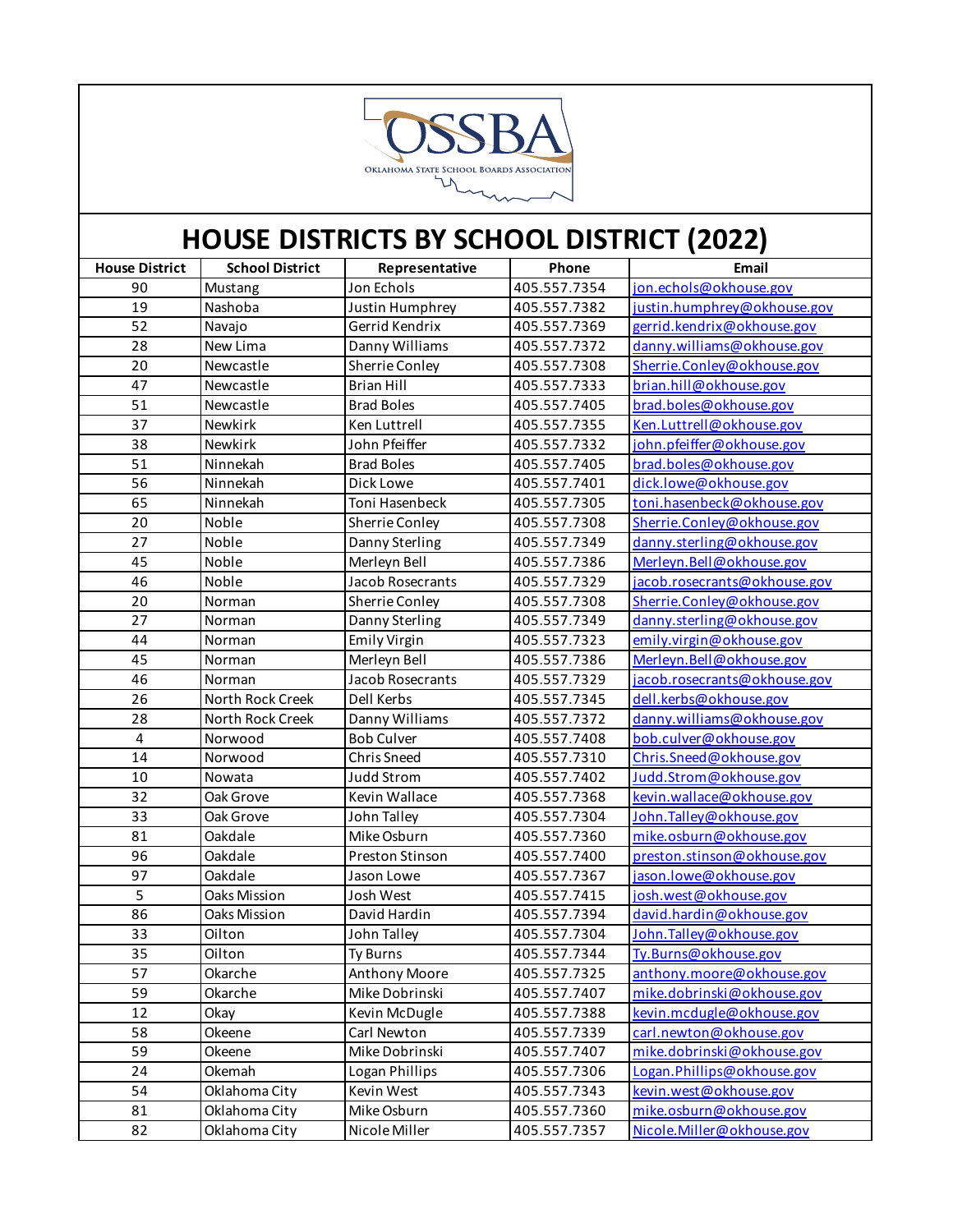

| <b>House District</b> | <b>School District</b> | Representative        | Phone        | Email                         |
|-----------------------|------------------------|-----------------------|--------------|-------------------------------|
| 83                    | Oklahoma City          | <b>Eric Roberts</b>   | 405.557.7409 | eric.roberts@okhouse.gov      |
| 85                    | Oklahoma City          | Cyndi Munson          | 405.557.7392 | cyndi.munson@okhouse.gov      |
| 87                    | Oklahoma City          | Collin Walke          | 405.557.7335 | collin.walke@okhouse.gov      |
| 88                    | Oklahoma City          | Mauree Turner         | 405.557.7396 | mauree.turner@okhouse.gov     |
| 90                    | Oklahoma City          | Jon Echols            | 405.557.7354 | jon.echols@okhouse.gov        |
| 92                    | Oklahoma City          | Forrest Bennett       | 405.557.7404 | forrest.bennett@okhouse.gov   |
| 93                    | Oklahoma City          | Mickey Dollens        | 405.557.7371 | mickey.dollens@okhouse.gov    |
| 94                    | Oklahoma City          | Andy Fugate           | 405.557.7370 | andy.fugate@okhouse.gov       |
| 95                    | Oklahoma City          | Max Wolfley           | 405.557.7314 | max.wolfley@okhouse.gov       |
| 96                    | Oklahoma City          | Preston Stinson       | 405.557.7400 | preston.stinson@okhouse.gov   |
| 97                    | Oklahoma City          | Jason Lowe            | 405.557.7367 | jason.lowe@okhouse.gov        |
| 99                    | Oklahoma City          | Ajay Pittman          | 405.557.7393 | Ajay.Pittman@okhouse.gov      |
| 101                   | Oklahoma City          | Robert Manger         | 405.557.7395 | robert.manger@okhouse.gov     |
| 10                    | Oklahoma Union         | Judd Strom            | 405.557.7402 | Judd.Strom@okhouse.gov        |
| 16                    | Okmulgee               | Scott Fetgatter       | 405.557.7373 | scott.fetgatter@okhouse.gov   |
| 24                    | Okmulgee               | Logan Phillips        | 405.557.7306 | Logan.Phillips@okhouse.gov    |
| 13                    | Oktaha                 | Avery Frix            | 405.557.7302 | Avery.Frix@okhouse.gov        |
| 14                    | Oktaha                 | <b>Chris Sneed</b>    | 405.557.7310 | Chris.Sneed@okhouse.gov       |
| 29                    | Olive                  | Kyle Hilbert          | 405.557.7353 | kyle.hilbert@okhouse.gov      |
| 35                    | Olive                  | <b>Ty Burns</b>       | 405.557.7344 | Ty.Burns@okhouse.gov          |
| 52                    | Olustee-Eldorado       | Gerrid Kendrix        | 405.557.7369 | gerrid.kendrix@okhouse.gov    |
| 6                     | Oologah-Talala         | <b>Rusty Cornwell</b> | 405.557.7319 | Rusty.Cornwell@okhouse.gov    |
| 9                     | Oologah-Talala         | Mark Lepak            | 405.557.7380 | mark.lepak@okhouse.gov        |
| 61                    | Optima                 | Kenton Patzkowsky     | 405.557.7384 | Kenton.Patzkowsky@okhouse.gov |
| 6                     | Osage                  | <b>Rusty Cornwell</b> | 405.557.7319 | Rusty.Cornwell@okhouse.gov    |
| 8                     | Osage                  | Tom Gann              | 405.557.7364 | tom.gann@okhouse.gov          |
| 10                    | Osage Hills            | <b>Judd Strom</b>     | 405.557.7402 | Judd.Strom@okhouse.gov        |
| $\boldsymbol{9}$      | Owasso                 | Mark Lepak            | 405.557.7380 | mark.lepak@okhouse.gov        |
| 11                    | Owasso                 | Wendi Stearman        | 405.557.7358 | wendi.stearman@okhouse.gov    |
| 23                    | Owasso                 | Terry O'Donnell       | 405.557.7379 | terry.odonnell@okhouse.gov    |
| 36                    | Owasso                 | Sean Roberts          | 405.557.7322 | sean.roberts@okhouse.gov      |
| 72                    | Owasso                 | Monroe Nichols        | 405.557.7391 | monroe.nichols@okhouse.gov    |
| 74                    | Owasso                 | Mark Vancuren         | 405.557.7377 | Mark. Vancuren@okhouse.gov    |
| 77                    | Owasso                 | John Waldron          | 405.557.7410 | John. Waldron@okhouse.gov     |
| 24                    | Paden                  | Logan Phillips        | 405.557.7306 | Logan.Phillips@okhouse.gov    |
| 29                    | Paden                  | Kyle Hilbert          | 405.557.7353 | kyle.hilbert@okhouse.gov      |
| 32                    | Paden                  | Kevin Wallace         | 405.557.7368 | kevin.wallace@okhouse.gov     |
| 3                     | Panama                 | <b>Rick West</b>      | 405.557.7413 | rick.west@okhouse.gov         |
| 15                    | Panama                 | Randy Randleman       | 405.557.7375 | Randy.Randleman@okhouse.gov   |
| 17                    | Panama                 | Jim Grego             | 405.557.7381 | jim.grego@okhouse.gov         |
| 17                    | Panola                 | Jim Grego             | 405.557.7381 | jim.grego@okhouse.gov         |
| 20                    | Paoli                  | Sherrie Conley        | 405.557.7308 | Sherrie.Conley@okhouse.gov    |
| 42                    | Paoli                  | Cynthia Roe           | 405.557.7365 | Cynthia.Roe@okhouse.gov       |
| 20                    | Pauls Valley           | Sherrie Conley        | 405.557.7308 | Sherrie.Conley@okhouse.gov    |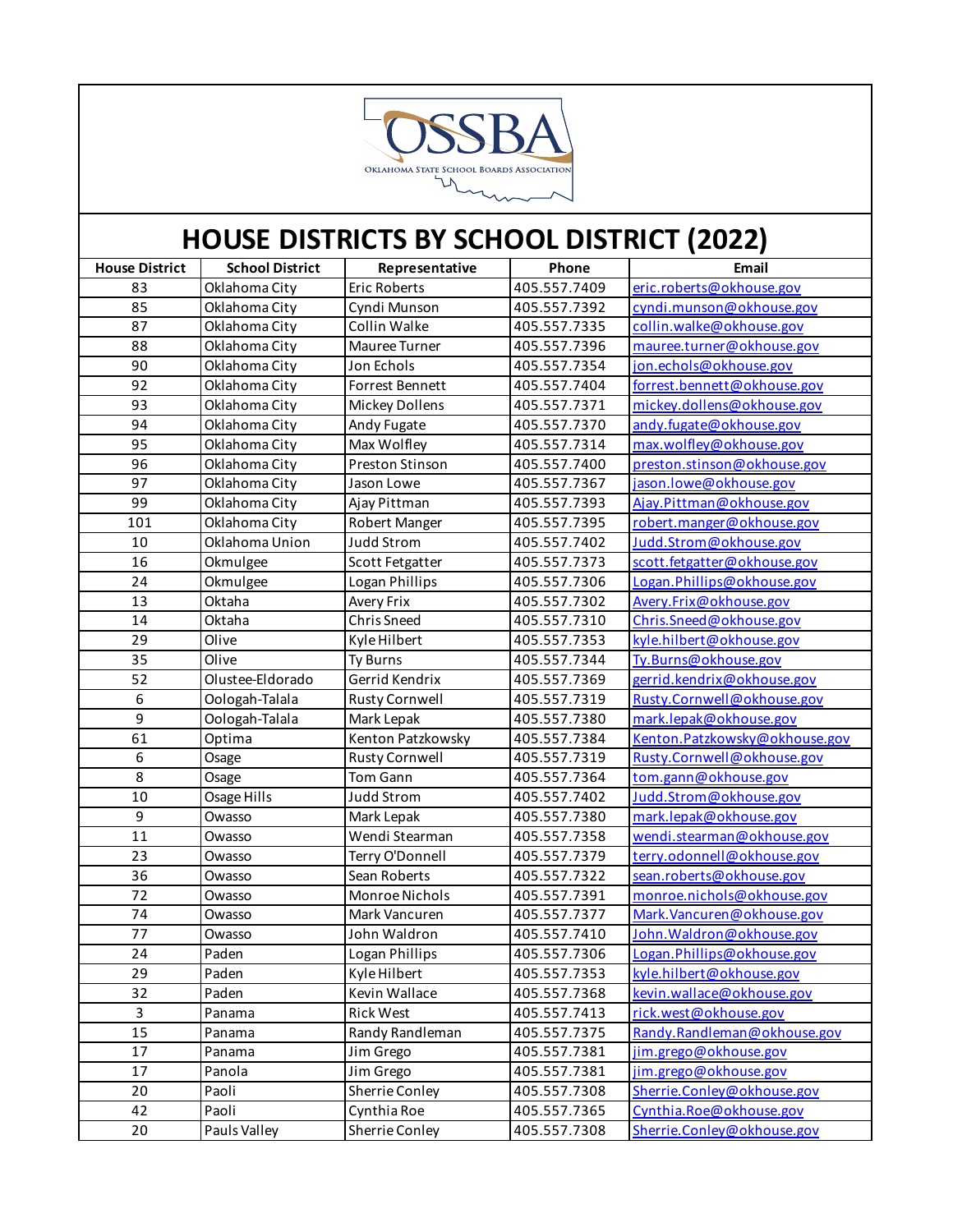

| <b>House District</b> | <b>School District</b>              | Representative                                  | Phone        | Email                             |
|-----------------------|-------------------------------------|-------------------------------------------------|--------------|-----------------------------------|
| 42                    | Pauls Valley                        | Cynthia Roe                                     | 405.557.7365 | Cynthia.Roe@okhouse.gov           |
| 36                    | Pawhuska                            | Sean Roberts                                    | 405.557.7322 | sean.roberts@okhouse.gov          |
| 37                    | Pawhuska                            | Ken Luttrell                                    | 405.557.7355 | Ken.Luttrell@okhouse.gov          |
| 35                    | Pawnee                              | <b>Ty Burns</b>                                 | 405.557.7344 | Ty.Burns@okhouse.gov              |
| 86                    | Peavine                             | David Hardin                                    | 405.557.7394 | david.hardin@okhouse.gov          |
| 38                    | Peckham                             | John Pfeiffer                                   | 405.557.7332 | john.pfeiffer@okhouse.gov         |
| 4                     | Peggs                               | <b>Bob Culver</b>                               | 405.557.7408 | bob.culver@okhouse.gov            |
| 14                    | Peggs                               | <b>Chris Sneed</b>                              | 405.557.7310 | Chris.Sneed@okhouse.gov           |
| 86                    | Peggs                               | David Hardin                                    | 405.557.7394 | david.hardin@okhouse.gov          |
| 32                    | Perkins-Tryon                       | Kevin Wallace                                   | 405.557.7368 | kevin.wallace@okhouse.gov         |
| 33                    | Perkins-Tryon                       | John Talley                                     | 405.557.7304 | John. Talley@okhouse.gov          |
| 35                    | Perry                               | <b>Ty Burns</b>                                 | 405.557.7344 | Ty.Burns@okhouse.gov              |
| 38                    | Perry                               | John Pfeiffer                                   | 405.557.7332 | john.pfeiffer@okhouse.gov         |
| 41                    | Piedmont                            | Denise Crosswhite Hader                         | 405.557.7321 | Denise.Crosswhitehader@okhouse.go |
| 59                    | Piedmont                            | Mike Dobrinski                                  | 405.557.7407 | mike.dobrinski@okhouse.gov        |
| 100                   | Piedmont                            | Marilyn Stark                                   | 405.557.7403 | Marilyn.Stark@okhouse.gov         |
| 51                    | Pioneer                             | <b>Brad Boles</b>                               | 405.557.7405 | brad.boles@okhouse.gov            |
| 56                    | Pioneer                             | Dick Lowe                                       | 405.557.7401 | dick.lowe@okhouse.gov             |
| 38                    | Pioneer-Pleasant Vale John Pfeiffer |                                                 | 405.557.7332 | john.pfeiffer@okhouse.gov         |
| 40                    | Pioneer-Pleasant Vale Chad Caldwell |                                                 | 405.557.7317 | chad.caldwell@okhouse.gov         |
| 41                    |                                     | Pioneer-Pleasant Vale   Denise Crosswhite Hader | 405.557.7321 | Denise.Crosswhitehader@okhouse.go |
| 17                    | Pittsburg                           | Jim Grego                                       | 405.557.7381 | jim.grego@okhouse.gov             |
| 19                    | Pittsburg                           | Justin Humphrey                                 | 405.557.7382 | justin.humphrey@okhouse.gov       |
| 48                    | Plainview                           | <b>Tammy Townley</b>                            | 405.557.7326 | Tammy.Townley@okhouse.gov         |
| 49                    | Plainview                           | <b>Tommy Hardin</b>                             | 405.557.7383 | tommy.hardin@okhouse.gov          |
| 26                    | Pleasant Grove                      | Dell Kerbs                                      | 405.557.7345 | dell.kerbs@okhouse.gov            |
| 3                     | Pocola                              | <b>Rick West</b>                                | 405.557.7413 | rick.west@okhouse.gov             |
| 37                    | Ponca City                          | Ken Luttrell                                    | 405.557.7355 | Ken.Luttrell@okhouse.gov          |
| 38                    | Ponca City                          | John Pfeiffer                                   | 405.557.7332 | john.pfeiffer@okhouse.gov         |
| 38                    | Pond Creek-Hunter                   | John Pfeiffer                                   | 405.557.7332 | john.pfeiffer@okhouse.gov         |
| 12                    | Porter Consolidated                 | Kevin McDugle                                   | 405.557.7388 | kevin.mcdugle@okhouse.gov         |
| 16                    | <b>Porter Consolidated</b>          | <b>Scott Fetgatter</b>                          | 405.557.7373 | scott.fetgatter@okhouse.gov       |
| 15                    | Porum                               | Randy Randleman                                 | 405.557.7375 | Randy.Randleman@okhouse.gov       |
| 3                     | Poteau                              | <b>Rick West</b>                                | 405.557.7413 | rick.west@okhouse.gov             |
| 15                    | Poteau                              | Randy Randleman                                 | 405.557.7375 | Randy.Randleman@okhouse.gov       |
| 26                    | Prague                              | Dell Kerbs                                      | 405.557.7345 | dell.kerbs@okhouse.gov            |
| 28                    | Prague                              | Danny Williams                                  | 405.557.7372 | danny.williams@okhouse.gov        |
| 32                    | Prague                              | Kevin Wallace                                   | 405.557.7368 | kevin.wallace@okhouse.gov         |
| 16                    | Preston                             | Scott Fetgatter                                 | 405.557.7373 | scott.fetgatter@okhouse.gov       |
| 24                    | Preston                             | Logan Phillips                                  | 405.557.7306 | Logan.Phillips@okhouse.gov        |
| 29                    | Pretty Water                        | Kyle Hilbert                                    | 405.557.7353 | kyle.hilbert@okhouse.gov          |
| 35                    | Prue                                | <b>Ty Burns</b>                                 | 405.557.7344 | Ty.Burns@okhouse.gov              |
| 36                    | Prue                                | Sean Roberts                                    | 405.557.7322 | sean.roberts@okhouse.gov          |
| 5                     | Pryor                               | Josh West                                       | 405.557.7415 | josh.west@okhouse.gov             |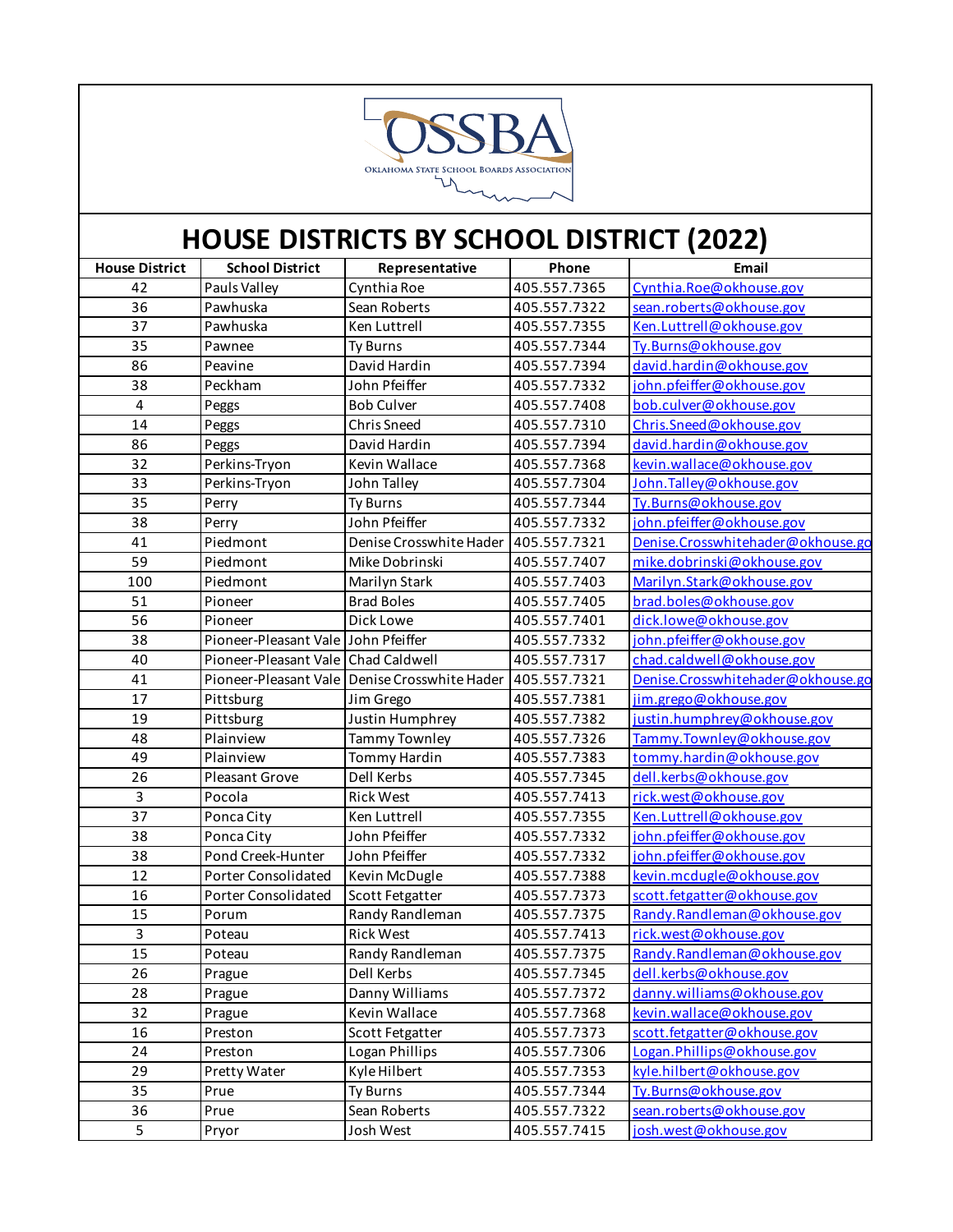

| <b>House District</b> | <b>School District</b> | Representative          | Phone        | Email                             |
|-----------------------|------------------------|-------------------------|--------------|-----------------------------------|
| 6                     | Pryor                  | Rusty Cornwell          | 405.557.7319 | Rusty.Cornwell@okhouse.gov        |
| 8                     | Pryor                  | Tom Gann                | 405.557.7364 | tom.gann@okhouse.gov              |
| 20                    | Purcell                | Sherrie Conley          | 405.557.7308 | Sherrie.Conley@okhouse.gov        |
| 42                    | Purcell                | Cynthia Roe             | 405.557.7365 | Cynthia.Roe@okhouse.gov           |
| 41                    | Putnam City            | Denise Crosswhite Hader | 405.557.7321 | Denise.Crosswhitehader@okhouse.go |
| 82                    | Putnam City            | Nicole Miller           | 405.557.7357 | Nicole.Miller@okhouse.gov         |
| 84                    | Putnam City            | Tammy West              | 405.557.7348 | tammy.west@okhouse.gov            |
| 85                    | Putnam City            | Cyndi Munson            | 405.557.7392 | cyndi.munson@okhouse.gov          |
| 87                    | <b>Putnam City</b>     | Collin Walke            | 405.557.7335 | collin.walke@okhouse.gov          |
| 90                    | <b>Putnam City</b>     | Jon Echols              | 405.557.7354 | jon.echols@okhouse.gov            |
| 92                    | <b>Putnam City</b>     | Forrest Bennett         | 405.557.7404 | forrest.bennett@okhouse.gov       |
| 100                   | Putnam City            | Marilyn Stark           | 405.557.7403 | Marilyn.Stark@okhouse.gov         |
| $\overline{7}$        | Quapaw                 | Steve Bashore           | 405.557.7399 | steve.bashore@okhouse.gov         |
| 15                    | Quinton                | Randy Randleman         | 405.557.7375 | Randy.Randleman@okhouse.gov       |
| 17                    | Quinton                | Jim Grego               | 405.557.7381 | jim.grego@okhouse.gov             |
| 19                    | Rattan                 | <b>Justin Humphrey</b>  | 405.557.7382 | justin.humphrey@okhouse.gov       |
| 22                    | Ravia                  | <b>Charles McCall</b>   | 405.557.7412 | charles.mccall@okhouse.gov        |
| 15                    | <b>Red Oak</b>         | Randy Randleman         | 405.557.7375 | Randy.Randleman@okhouse.gov       |
| 17                    | Red Oak                | Jim Grego               | 405.557.7381 | jim.grego@okhouse.gov             |
| 55                    | Reydon                 | <b>Todd Russ</b>        | 405.557.7312 | todd.russ@okhouse.gov             |
| 49                    | Ringling               | <b>Tommy Hardin</b>     | 405.557.7383 | tommy.hardin@okhouse.gov          |
| 50                    | Ringling               | <b>Marcus McEntire</b>  | 405.557.7327 | marcus.mcentire@okhouse.gov       |
| 58                    | Ringwood               | Carl Newton             | 405.557.7339 | carl.newton@okhouse.gov           |
| 33                    | Ripley                 | John Talley             | 405.557.7304 | John. Talley@okhouse.gov          |
| 59                    | Riverside              | Mike Dobrinski          | 405.557.7407 | mike.dobrinski@okhouse.gov        |
| 60                    | Riverside              | Rhonda Baker            | 405.557.7311 | rhonda.baker@okhouse.gov          |
| 27                    | Robin Hill             | Danny Sterling          | 405.557.7349 | danny.sterling@okhouse.gov        |
| 45                    | Robin Hill             | Merleyn Bell            | 405.557.7386 | Merleyn. Bell@okhouse.gov         |
| 19                    | <b>Rock Creek</b>      | Justin Humphrey         | 405.557.7382 | justin.humphrey@okhouse.gov       |
| 21                    | <b>Rock Creek</b>      | <b>Dustin Roberts</b>   | 405.557.7366 | dustin.roberts@okhouse.gov        |
| 86                    | Rocky Mountain         | David Hardin            | 405.557.7394 | david.hardin@okhouse.gov          |
| 22                    | Roff                   | <b>Charles McCall</b>   | 405.557.7412 | charles.mccall@okhouse.gov        |
| 25                    | Roff                   | Ronny Johns             | 405.557.7336 | ronny.johns@okhouse.gov           |
| $\overline{2}$        | Roland                 | Jim Olsen               | 405.557.7315 | Jim.Olsen@okhouse.gov             |
| 51                    | <b>Rush Springs</b>    | <b>Brad Boles</b>       | 405.557.7405 | brad.boles@okhouse.gov            |
| 65                    | <b>Rush Springs</b>    | Toni Hasenbeck          | 405.557.7305 | toni.hasenbeck@okhouse.gov        |
| 18                    | Ryal                   | David Smith             | 405.557.7376 | David.Smith@okhouse.gov           |
| 50                    | Ryan                   | Marcus McEntire         | 405.557.7327 | marcus.mcentire@okhouse.gov       |
| 5                     | Salina                 | Josh West               | 405.557.7415 | josh.west@okhouse.gov             |
| 8                     | Salina                 | Tom Gann                | 405.557.7364 | tom.gann@okhouse.gov              |
| $\overline{2}$        | Sallisaw               | Jim Olsen               | 405.557.7315 | Jim.Olsen@okhouse.gov             |
| 15                    | Sallisaw               | Randy Randleman         | 405.557.7375 | Randy.Randleman@okhouse.gov       |
| 29                    | Sand Springs           | Kyle Hilbert            | 405.557.7353 | kyle.hilbert@okhouse.gov          |
| 36                    | Sand Springs           | Sean Roberts            | 405.557.7322 | sean.roberts@okhouse.gov          |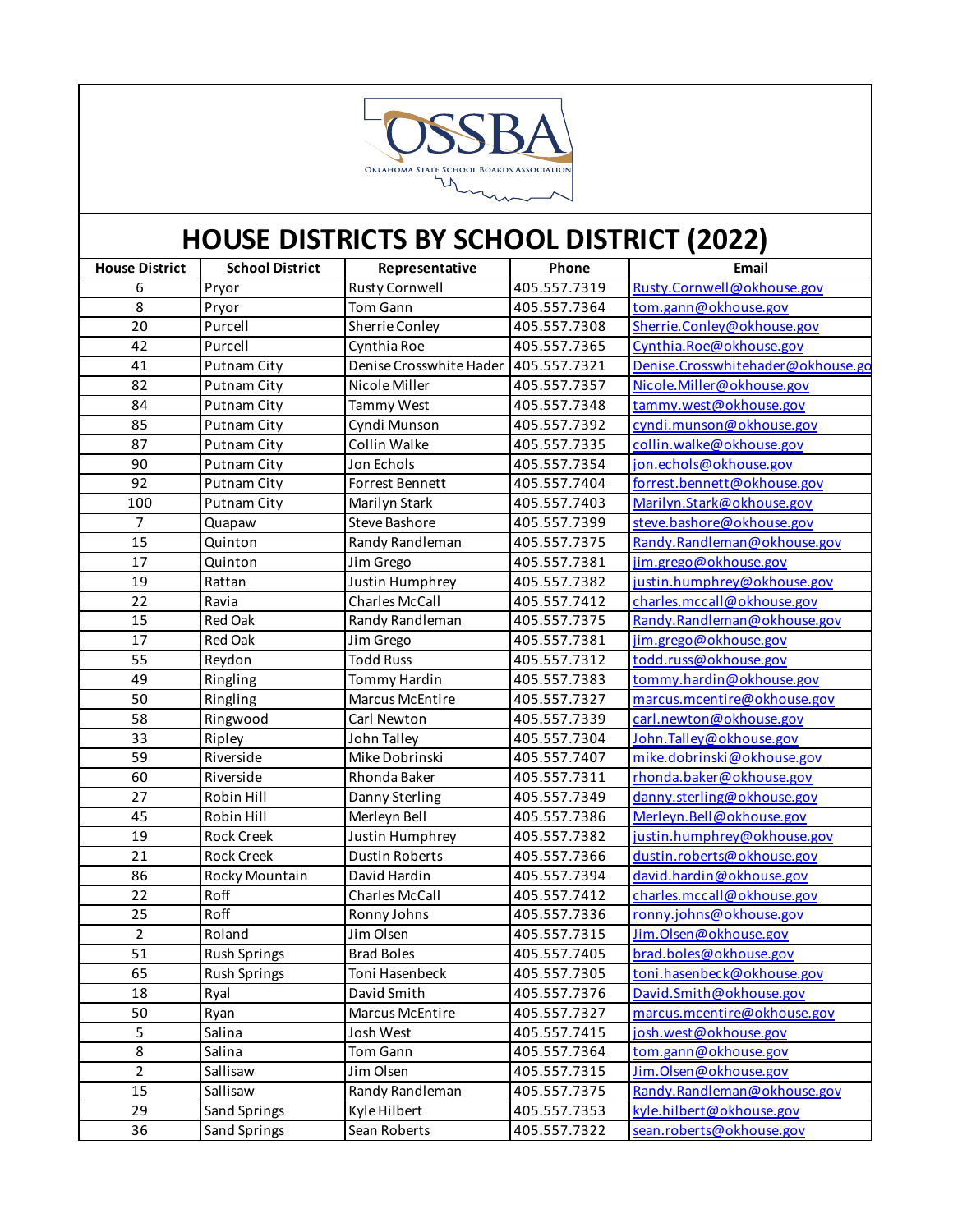

| 405.557.7390<br>66<br>Jadine Nollan<br>jadine.nollan@okhouse.gov<br>Sand Springs<br>29<br>405.557.7353<br>kyle.hilbert@okhouse.gov<br>Sapulpa<br>Kyle Hilbert<br>30<br>mark.lawson@okhouse.gov<br>Mark Lawson<br>405.557.7414<br>Sapulpa<br>24<br>Logan Phillips<br>405.557.7306<br>Logan.Phillips@okhouse.gov<br>Sasakwa<br>danny.williams@okhouse.gov<br>28<br>Danny Williams<br>405.557.7372<br>Sasakwa<br>17<br>Jim Grego<br>jim.grego@okhouse.gov<br>405.557.7381<br>Savanna<br>18<br>David Smith<br>David.Smith@okhouse.gov<br>405.557.7376<br>Savanna<br>55<br><b>Todd Russ</b><br>todd.russ@okhouse.gov<br>405.557.7312<br>Sayre<br>16<br>scott.fetgatter@okhouse.gov<br>Schulter<br>405.557.7373<br>Scott Fetgatter<br>58<br>Carl Newton<br>carl.newton@okhouse.gov<br>Seiling<br>405.557.7339<br>mike.dobrinski@okhouse.gov<br>59<br>Mike Dobrinski<br>405.557.7407<br>Seiling<br>28<br>405.557.7372<br>Seminole<br>Danny Williams<br>danny.williams@okhouse.gov<br>todd.russ@okhouse.gov<br>55<br>Sentinel<br><b>Todd Russ</b><br>405.557.7312<br>6<br>Rusty.Cornwell@okhouse.gov<br><b>Rusty Cornwell</b><br>405.557.7319<br>Sequoyah<br>8<br>Tom Gann<br>405.557.7364<br>tom.gann@okhouse.gov<br>Sequoyah<br>9<br>mark.lepak@okhouse.gov<br>Sequoyah<br>405.557.7380<br>Mark Lepak<br>$\overline{\mathbf{4}}$<br>bob.culver@okhouse.gov<br>Shady Grove<br><b>Bob Culver</b><br>405.557.7408<br>14<br>Shady Grove<br>Chris.Sneed@okhouse.gov<br>Chris Sneed<br>405.557.7310<br>3<br>rick.west@okhouse.gov<br>Shady Point<br><b>Rick West</b><br>405.557.7413<br>15<br>Shady Point<br>Randy.Randleman@okhouse.gov<br>Randy Randleman<br>405.557.7375<br>Sharon-Mutual<br>58<br>Carl Newton<br>405.557.7339<br>carl.newton@okhouse.gov<br>59<br>Mike Dobrinski<br>Sharon-Mutual<br>405.557.7407<br>mike.dobrinski@okhouse.gov<br>Kenton.Patzkowsky@okhouse.gov<br>61<br>Shattuck<br>Kenton Patzkowsky<br>405.557.7384<br>26<br>Dell Kerbs<br>dell.kerbs@okhouse.gov<br>405.557.7345<br>Shawnee<br>27<br>danny.sterling@okhouse.gov<br>405.557.7349<br>Danny Sterling<br>Shawnee<br>28<br>Danny Williams<br>danny.williams@okhouse.gov<br>Shawnee<br>405.557.7372<br>36<br>sean.roberts@okhouse.gov<br>Shidler<br>Sean Roberts<br>405.557.7322<br>37<br>Shidler<br>Ken.Luttrell@okhouse.gov<br>Ken Luttrell<br>405.557.7355<br>21<br>Silo<br>dustin.roberts@okhouse.gov<br><b>Dustin Roberts</b><br>405.557.7366<br>10<br>Skiatook<br>Judd.Strom@okhouse.gov<br><b>Judd Strom</b><br>405.557.7402<br>36<br>Skiatook<br>Sean Roberts<br>405.557.7322<br>sean.roberts@okhouse.gov<br>$\mathbf{1}$<br>Smithville<br>405.557.7363<br>eddy.dempsey@okhouse.gov<br><b>Eddy Dempsey</b><br>justin.humphrey@okhouse.gov<br>19<br>Smithville<br>Justin Humphrey<br>405.557.7382<br>52<br>Gerrid Kendrix<br>405.557.7369<br>gerrid.kendrix@okhouse.gov<br>Snyder<br>55<br>Snyder<br>todd.russ@okhouse.gov<br>405.557.7312<br><b>Todd Russ</b><br>56<br>Snyder<br>405.557.7401<br>dick.lowe@okhouse.gov<br>Dick Lowe<br>63<br>Snyder<br><b>Trey Caldwell</b><br>Trey.Caldwell@okhouse.gov<br>405.557.7307<br>19<br>Justin Humphrey<br>justin.humphrey@okhouse.gov<br>405.557.7382<br>Soper<br>South Coffeyville<br>10<br><b>Judd Strom</b><br>405.557.7402<br>Judd.Strom@okhouse.gov<br>Dell Kerbs<br>26<br>South Rock Creek<br>dell.kerbs@okhouse.gov<br>405.557.7345<br>danny.sterling@okhouse.gov<br>27<br>South Rock Creek<br>Danny Sterling<br>405.557.7349<br>36<br>Sean Roberts<br>405.557.7322<br>sean.roberts@okhouse.gov<br>Sperry<br>Monroe Nichols<br>monroe.nichols@okhouse.gov<br>72<br>405.557.7391<br>Sperry<br>$\mathbf{3}$<br>rick.west@okhouse.gov<br>Rick West<br>405.557.7413<br>Spiro | <b>House District</b> | <b>School District</b> | Representative | Phone | Email |
|-----------------------------------------------------------------------------------------------------------------------------------------------------------------------------------------------------------------------------------------------------------------------------------------------------------------------------------------------------------------------------------------------------------------------------------------------------------------------------------------------------------------------------------------------------------------------------------------------------------------------------------------------------------------------------------------------------------------------------------------------------------------------------------------------------------------------------------------------------------------------------------------------------------------------------------------------------------------------------------------------------------------------------------------------------------------------------------------------------------------------------------------------------------------------------------------------------------------------------------------------------------------------------------------------------------------------------------------------------------------------------------------------------------------------------------------------------------------------------------------------------------------------------------------------------------------------------------------------------------------------------------------------------------------------------------------------------------------------------------------------------------------------------------------------------------------------------------------------------------------------------------------------------------------------------------------------------------------------------------------------------------------------------------------------------------------------------------------------------------------------------------------------------------------------------------------------------------------------------------------------------------------------------------------------------------------------------------------------------------------------------------------------------------------------------------------------------------------------------------------------------------------------------------------------------------------------------------------------------------------------------------------------------------------------------------------------------------------------------------------------------------------------------------------------------------------------------------------------------------------------------------------------------------------------------------------------------------------------------------------------------------------------------------------------------------------------------------------------------------------------------------------------------------------------------------------------------------------------------------------------------------------------------------------------------------------------------------------------------------------------------------------------------------------------------------------------------------------------------------------------------------------------------------------------------------------------------------------------------------------------------------------------------------------------------------------------------------|-----------------------|------------------------|----------------|-------|-------|
|                                                                                                                                                                                                                                                                                                                                                                                                                                                                                                                                                                                                                                                                                                                                                                                                                                                                                                                                                                                                                                                                                                                                                                                                                                                                                                                                                                                                                                                                                                                                                                                                                                                                                                                                                                                                                                                                                                                                                                                                                                                                                                                                                                                                                                                                                                                                                                                                                                                                                                                                                                                                                                                                                                                                                                                                                                                                                                                                                                                                                                                                                                                                                                                                                                                                                                                                                                                                                                                                                                                                                                                                                                                                                                           |                       |                        |                |       |       |
|                                                                                                                                                                                                                                                                                                                                                                                                                                                                                                                                                                                                                                                                                                                                                                                                                                                                                                                                                                                                                                                                                                                                                                                                                                                                                                                                                                                                                                                                                                                                                                                                                                                                                                                                                                                                                                                                                                                                                                                                                                                                                                                                                                                                                                                                                                                                                                                                                                                                                                                                                                                                                                                                                                                                                                                                                                                                                                                                                                                                                                                                                                                                                                                                                                                                                                                                                                                                                                                                                                                                                                                                                                                                                                           |                       |                        |                |       |       |
|                                                                                                                                                                                                                                                                                                                                                                                                                                                                                                                                                                                                                                                                                                                                                                                                                                                                                                                                                                                                                                                                                                                                                                                                                                                                                                                                                                                                                                                                                                                                                                                                                                                                                                                                                                                                                                                                                                                                                                                                                                                                                                                                                                                                                                                                                                                                                                                                                                                                                                                                                                                                                                                                                                                                                                                                                                                                                                                                                                                                                                                                                                                                                                                                                                                                                                                                                                                                                                                                                                                                                                                                                                                                                                           |                       |                        |                |       |       |
|                                                                                                                                                                                                                                                                                                                                                                                                                                                                                                                                                                                                                                                                                                                                                                                                                                                                                                                                                                                                                                                                                                                                                                                                                                                                                                                                                                                                                                                                                                                                                                                                                                                                                                                                                                                                                                                                                                                                                                                                                                                                                                                                                                                                                                                                                                                                                                                                                                                                                                                                                                                                                                                                                                                                                                                                                                                                                                                                                                                                                                                                                                                                                                                                                                                                                                                                                                                                                                                                                                                                                                                                                                                                                                           |                       |                        |                |       |       |
|                                                                                                                                                                                                                                                                                                                                                                                                                                                                                                                                                                                                                                                                                                                                                                                                                                                                                                                                                                                                                                                                                                                                                                                                                                                                                                                                                                                                                                                                                                                                                                                                                                                                                                                                                                                                                                                                                                                                                                                                                                                                                                                                                                                                                                                                                                                                                                                                                                                                                                                                                                                                                                                                                                                                                                                                                                                                                                                                                                                                                                                                                                                                                                                                                                                                                                                                                                                                                                                                                                                                                                                                                                                                                                           |                       |                        |                |       |       |
|                                                                                                                                                                                                                                                                                                                                                                                                                                                                                                                                                                                                                                                                                                                                                                                                                                                                                                                                                                                                                                                                                                                                                                                                                                                                                                                                                                                                                                                                                                                                                                                                                                                                                                                                                                                                                                                                                                                                                                                                                                                                                                                                                                                                                                                                                                                                                                                                                                                                                                                                                                                                                                                                                                                                                                                                                                                                                                                                                                                                                                                                                                                                                                                                                                                                                                                                                                                                                                                                                                                                                                                                                                                                                                           |                       |                        |                |       |       |
|                                                                                                                                                                                                                                                                                                                                                                                                                                                                                                                                                                                                                                                                                                                                                                                                                                                                                                                                                                                                                                                                                                                                                                                                                                                                                                                                                                                                                                                                                                                                                                                                                                                                                                                                                                                                                                                                                                                                                                                                                                                                                                                                                                                                                                                                                                                                                                                                                                                                                                                                                                                                                                                                                                                                                                                                                                                                                                                                                                                                                                                                                                                                                                                                                                                                                                                                                                                                                                                                                                                                                                                                                                                                                                           |                       |                        |                |       |       |
|                                                                                                                                                                                                                                                                                                                                                                                                                                                                                                                                                                                                                                                                                                                                                                                                                                                                                                                                                                                                                                                                                                                                                                                                                                                                                                                                                                                                                                                                                                                                                                                                                                                                                                                                                                                                                                                                                                                                                                                                                                                                                                                                                                                                                                                                                                                                                                                                                                                                                                                                                                                                                                                                                                                                                                                                                                                                                                                                                                                                                                                                                                                                                                                                                                                                                                                                                                                                                                                                                                                                                                                                                                                                                                           |                       |                        |                |       |       |
|                                                                                                                                                                                                                                                                                                                                                                                                                                                                                                                                                                                                                                                                                                                                                                                                                                                                                                                                                                                                                                                                                                                                                                                                                                                                                                                                                                                                                                                                                                                                                                                                                                                                                                                                                                                                                                                                                                                                                                                                                                                                                                                                                                                                                                                                                                                                                                                                                                                                                                                                                                                                                                                                                                                                                                                                                                                                                                                                                                                                                                                                                                                                                                                                                                                                                                                                                                                                                                                                                                                                                                                                                                                                                                           |                       |                        |                |       |       |
|                                                                                                                                                                                                                                                                                                                                                                                                                                                                                                                                                                                                                                                                                                                                                                                                                                                                                                                                                                                                                                                                                                                                                                                                                                                                                                                                                                                                                                                                                                                                                                                                                                                                                                                                                                                                                                                                                                                                                                                                                                                                                                                                                                                                                                                                                                                                                                                                                                                                                                                                                                                                                                                                                                                                                                                                                                                                                                                                                                                                                                                                                                                                                                                                                                                                                                                                                                                                                                                                                                                                                                                                                                                                                                           |                       |                        |                |       |       |
|                                                                                                                                                                                                                                                                                                                                                                                                                                                                                                                                                                                                                                                                                                                                                                                                                                                                                                                                                                                                                                                                                                                                                                                                                                                                                                                                                                                                                                                                                                                                                                                                                                                                                                                                                                                                                                                                                                                                                                                                                                                                                                                                                                                                                                                                                                                                                                                                                                                                                                                                                                                                                                                                                                                                                                                                                                                                                                                                                                                                                                                                                                                                                                                                                                                                                                                                                                                                                                                                                                                                                                                                                                                                                                           |                       |                        |                |       |       |
|                                                                                                                                                                                                                                                                                                                                                                                                                                                                                                                                                                                                                                                                                                                                                                                                                                                                                                                                                                                                                                                                                                                                                                                                                                                                                                                                                                                                                                                                                                                                                                                                                                                                                                                                                                                                                                                                                                                                                                                                                                                                                                                                                                                                                                                                                                                                                                                                                                                                                                                                                                                                                                                                                                                                                                                                                                                                                                                                                                                                                                                                                                                                                                                                                                                                                                                                                                                                                                                                                                                                                                                                                                                                                                           |                       |                        |                |       |       |
|                                                                                                                                                                                                                                                                                                                                                                                                                                                                                                                                                                                                                                                                                                                                                                                                                                                                                                                                                                                                                                                                                                                                                                                                                                                                                                                                                                                                                                                                                                                                                                                                                                                                                                                                                                                                                                                                                                                                                                                                                                                                                                                                                                                                                                                                                                                                                                                                                                                                                                                                                                                                                                                                                                                                                                                                                                                                                                                                                                                                                                                                                                                                                                                                                                                                                                                                                                                                                                                                                                                                                                                                                                                                                                           |                       |                        |                |       |       |
|                                                                                                                                                                                                                                                                                                                                                                                                                                                                                                                                                                                                                                                                                                                                                                                                                                                                                                                                                                                                                                                                                                                                                                                                                                                                                                                                                                                                                                                                                                                                                                                                                                                                                                                                                                                                                                                                                                                                                                                                                                                                                                                                                                                                                                                                                                                                                                                                                                                                                                                                                                                                                                                                                                                                                                                                                                                                                                                                                                                                                                                                                                                                                                                                                                                                                                                                                                                                                                                                                                                                                                                                                                                                                                           |                       |                        |                |       |       |
|                                                                                                                                                                                                                                                                                                                                                                                                                                                                                                                                                                                                                                                                                                                                                                                                                                                                                                                                                                                                                                                                                                                                                                                                                                                                                                                                                                                                                                                                                                                                                                                                                                                                                                                                                                                                                                                                                                                                                                                                                                                                                                                                                                                                                                                                                                                                                                                                                                                                                                                                                                                                                                                                                                                                                                                                                                                                                                                                                                                                                                                                                                                                                                                                                                                                                                                                                                                                                                                                                                                                                                                                                                                                                                           |                       |                        |                |       |       |
|                                                                                                                                                                                                                                                                                                                                                                                                                                                                                                                                                                                                                                                                                                                                                                                                                                                                                                                                                                                                                                                                                                                                                                                                                                                                                                                                                                                                                                                                                                                                                                                                                                                                                                                                                                                                                                                                                                                                                                                                                                                                                                                                                                                                                                                                                                                                                                                                                                                                                                                                                                                                                                                                                                                                                                                                                                                                                                                                                                                                                                                                                                                                                                                                                                                                                                                                                                                                                                                                                                                                                                                                                                                                                                           |                       |                        |                |       |       |
|                                                                                                                                                                                                                                                                                                                                                                                                                                                                                                                                                                                                                                                                                                                                                                                                                                                                                                                                                                                                                                                                                                                                                                                                                                                                                                                                                                                                                                                                                                                                                                                                                                                                                                                                                                                                                                                                                                                                                                                                                                                                                                                                                                                                                                                                                                                                                                                                                                                                                                                                                                                                                                                                                                                                                                                                                                                                                                                                                                                                                                                                                                                                                                                                                                                                                                                                                                                                                                                                                                                                                                                                                                                                                                           |                       |                        |                |       |       |
|                                                                                                                                                                                                                                                                                                                                                                                                                                                                                                                                                                                                                                                                                                                                                                                                                                                                                                                                                                                                                                                                                                                                                                                                                                                                                                                                                                                                                                                                                                                                                                                                                                                                                                                                                                                                                                                                                                                                                                                                                                                                                                                                                                                                                                                                                                                                                                                                                                                                                                                                                                                                                                                                                                                                                                                                                                                                                                                                                                                                                                                                                                                                                                                                                                                                                                                                                                                                                                                                                                                                                                                                                                                                                                           |                       |                        |                |       |       |
|                                                                                                                                                                                                                                                                                                                                                                                                                                                                                                                                                                                                                                                                                                                                                                                                                                                                                                                                                                                                                                                                                                                                                                                                                                                                                                                                                                                                                                                                                                                                                                                                                                                                                                                                                                                                                                                                                                                                                                                                                                                                                                                                                                                                                                                                                                                                                                                                                                                                                                                                                                                                                                                                                                                                                                                                                                                                                                                                                                                                                                                                                                                                                                                                                                                                                                                                                                                                                                                                                                                                                                                                                                                                                                           |                       |                        |                |       |       |
|                                                                                                                                                                                                                                                                                                                                                                                                                                                                                                                                                                                                                                                                                                                                                                                                                                                                                                                                                                                                                                                                                                                                                                                                                                                                                                                                                                                                                                                                                                                                                                                                                                                                                                                                                                                                                                                                                                                                                                                                                                                                                                                                                                                                                                                                                                                                                                                                                                                                                                                                                                                                                                                                                                                                                                                                                                                                                                                                                                                                                                                                                                                                                                                                                                                                                                                                                                                                                                                                                                                                                                                                                                                                                                           |                       |                        |                |       |       |
|                                                                                                                                                                                                                                                                                                                                                                                                                                                                                                                                                                                                                                                                                                                                                                                                                                                                                                                                                                                                                                                                                                                                                                                                                                                                                                                                                                                                                                                                                                                                                                                                                                                                                                                                                                                                                                                                                                                                                                                                                                                                                                                                                                                                                                                                                                                                                                                                                                                                                                                                                                                                                                                                                                                                                                                                                                                                                                                                                                                                                                                                                                                                                                                                                                                                                                                                                                                                                                                                                                                                                                                                                                                                                                           |                       |                        |                |       |       |
|                                                                                                                                                                                                                                                                                                                                                                                                                                                                                                                                                                                                                                                                                                                                                                                                                                                                                                                                                                                                                                                                                                                                                                                                                                                                                                                                                                                                                                                                                                                                                                                                                                                                                                                                                                                                                                                                                                                                                                                                                                                                                                                                                                                                                                                                                                                                                                                                                                                                                                                                                                                                                                                                                                                                                                                                                                                                                                                                                                                                                                                                                                                                                                                                                                                                                                                                                                                                                                                                                                                                                                                                                                                                                                           |                       |                        |                |       |       |
|                                                                                                                                                                                                                                                                                                                                                                                                                                                                                                                                                                                                                                                                                                                                                                                                                                                                                                                                                                                                                                                                                                                                                                                                                                                                                                                                                                                                                                                                                                                                                                                                                                                                                                                                                                                                                                                                                                                                                                                                                                                                                                                                                                                                                                                                                                                                                                                                                                                                                                                                                                                                                                                                                                                                                                                                                                                                                                                                                                                                                                                                                                                                                                                                                                                                                                                                                                                                                                                                                                                                                                                                                                                                                                           |                       |                        |                |       |       |
|                                                                                                                                                                                                                                                                                                                                                                                                                                                                                                                                                                                                                                                                                                                                                                                                                                                                                                                                                                                                                                                                                                                                                                                                                                                                                                                                                                                                                                                                                                                                                                                                                                                                                                                                                                                                                                                                                                                                                                                                                                                                                                                                                                                                                                                                                                                                                                                                                                                                                                                                                                                                                                                                                                                                                                                                                                                                                                                                                                                                                                                                                                                                                                                                                                                                                                                                                                                                                                                                                                                                                                                                                                                                                                           |                       |                        |                |       |       |
|                                                                                                                                                                                                                                                                                                                                                                                                                                                                                                                                                                                                                                                                                                                                                                                                                                                                                                                                                                                                                                                                                                                                                                                                                                                                                                                                                                                                                                                                                                                                                                                                                                                                                                                                                                                                                                                                                                                                                                                                                                                                                                                                                                                                                                                                                                                                                                                                                                                                                                                                                                                                                                                                                                                                                                                                                                                                                                                                                                                                                                                                                                                                                                                                                                                                                                                                                                                                                                                                                                                                                                                                                                                                                                           |                       |                        |                |       |       |
|                                                                                                                                                                                                                                                                                                                                                                                                                                                                                                                                                                                                                                                                                                                                                                                                                                                                                                                                                                                                                                                                                                                                                                                                                                                                                                                                                                                                                                                                                                                                                                                                                                                                                                                                                                                                                                                                                                                                                                                                                                                                                                                                                                                                                                                                                                                                                                                                                                                                                                                                                                                                                                                                                                                                                                                                                                                                                                                                                                                                                                                                                                                                                                                                                                                                                                                                                                                                                                                                                                                                                                                                                                                                                                           |                       |                        |                |       |       |
|                                                                                                                                                                                                                                                                                                                                                                                                                                                                                                                                                                                                                                                                                                                                                                                                                                                                                                                                                                                                                                                                                                                                                                                                                                                                                                                                                                                                                                                                                                                                                                                                                                                                                                                                                                                                                                                                                                                                                                                                                                                                                                                                                                                                                                                                                                                                                                                                                                                                                                                                                                                                                                                                                                                                                                                                                                                                                                                                                                                                                                                                                                                                                                                                                                                                                                                                                                                                                                                                                                                                                                                                                                                                                                           |                       |                        |                |       |       |
|                                                                                                                                                                                                                                                                                                                                                                                                                                                                                                                                                                                                                                                                                                                                                                                                                                                                                                                                                                                                                                                                                                                                                                                                                                                                                                                                                                                                                                                                                                                                                                                                                                                                                                                                                                                                                                                                                                                                                                                                                                                                                                                                                                                                                                                                                                                                                                                                                                                                                                                                                                                                                                                                                                                                                                                                                                                                                                                                                                                                                                                                                                                                                                                                                                                                                                                                                                                                                                                                                                                                                                                                                                                                                                           |                       |                        |                |       |       |
|                                                                                                                                                                                                                                                                                                                                                                                                                                                                                                                                                                                                                                                                                                                                                                                                                                                                                                                                                                                                                                                                                                                                                                                                                                                                                                                                                                                                                                                                                                                                                                                                                                                                                                                                                                                                                                                                                                                                                                                                                                                                                                                                                                                                                                                                                                                                                                                                                                                                                                                                                                                                                                                                                                                                                                                                                                                                                                                                                                                                                                                                                                                                                                                                                                                                                                                                                                                                                                                                                                                                                                                                                                                                                                           |                       |                        |                |       |       |
|                                                                                                                                                                                                                                                                                                                                                                                                                                                                                                                                                                                                                                                                                                                                                                                                                                                                                                                                                                                                                                                                                                                                                                                                                                                                                                                                                                                                                                                                                                                                                                                                                                                                                                                                                                                                                                                                                                                                                                                                                                                                                                                                                                                                                                                                                                                                                                                                                                                                                                                                                                                                                                                                                                                                                                                                                                                                                                                                                                                                                                                                                                                                                                                                                                                                                                                                                                                                                                                                                                                                                                                                                                                                                                           |                       |                        |                |       |       |
|                                                                                                                                                                                                                                                                                                                                                                                                                                                                                                                                                                                                                                                                                                                                                                                                                                                                                                                                                                                                                                                                                                                                                                                                                                                                                                                                                                                                                                                                                                                                                                                                                                                                                                                                                                                                                                                                                                                                                                                                                                                                                                                                                                                                                                                                                                                                                                                                                                                                                                                                                                                                                                                                                                                                                                                                                                                                                                                                                                                                                                                                                                                                                                                                                                                                                                                                                                                                                                                                                                                                                                                                                                                                                                           |                       |                        |                |       |       |
|                                                                                                                                                                                                                                                                                                                                                                                                                                                                                                                                                                                                                                                                                                                                                                                                                                                                                                                                                                                                                                                                                                                                                                                                                                                                                                                                                                                                                                                                                                                                                                                                                                                                                                                                                                                                                                                                                                                                                                                                                                                                                                                                                                                                                                                                                                                                                                                                                                                                                                                                                                                                                                                                                                                                                                                                                                                                                                                                                                                                                                                                                                                                                                                                                                                                                                                                                                                                                                                                                                                                                                                                                                                                                                           |                       |                        |                |       |       |
|                                                                                                                                                                                                                                                                                                                                                                                                                                                                                                                                                                                                                                                                                                                                                                                                                                                                                                                                                                                                                                                                                                                                                                                                                                                                                                                                                                                                                                                                                                                                                                                                                                                                                                                                                                                                                                                                                                                                                                                                                                                                                                                                                                                                                                                                                                                                                                                                                                                                                                                                                                                                                                                                                                                                                                                                                                                                                                                                                                                                                                                                                                                                                                                                                                                                                                                                                                                                                                                                                                                                                                                                                                                                                                           |                       |                        |                |       |       |
|                                                                                                                                                                                                                                                                                                                                                                                                                                                                                                                                                                                                                                                                                                                                                                                                                                                                                                                                                                                                                                                                                                                                                                                                                                                                                                                                                                                                                                                                                                                                                                                                                                                                                                                                                                                                                                                                                                                                                                                                                                                                                                                                                                                                                                                                                                                                                                                                                                                                                                                                                                                                                                                                                                                                                                                                                                                                                                                                                                                                                                                                                                                                                                                                                                                                                                                                                                                                                                                                                                                                                                                                                                                                                                           |                       |                        |                |       |       |
|                                                                                                                                                                                                                                                                                                                                                                                                                                                                                                                                                                                                                                                                                                                                                                                                                                                                                                                                                                                                                                                                                                                                                                                                                                                                                                                                                                                                                                                                                                                                                                                                                                                                                                                                                                                                                                                                                                                                                                                                                                                                                                                                                                                                                                                                                                                                                                                                                                                                                                                                                                                                                                                                                                                                                                                                                                                                                                                                                                                                                                                                                                                                                                                                                                                                                                                                                                                                                                                                                                                                                                                                                                                                                                           |                       |                        |                |       |       |
|                                                                                                                                                                                                                                                                                                                                                                                                                                                                                                                                                                                                                                                                                                                                                                                                                                                                                                                                                                                                                                                                                                                                                                                                                                                                                                                                                                                                                                                                                                                                                                                                                                                                                                                                                                                                                                                                                                                                                                                                                                                                                                                                                                                                                                                                                                                                                                                                                                                                                                                                                                                                                                                                                                                                                                                                                                                                                                                                                                                                                                                                                                                                                                                                                                                                                                                                                                                                                                                                                                                                                                                                                                                                                                           |                       |                        |                |       |       |
|                                                                                                                                                                                                                                                                                                                                                                                                                                                                                                                                                                                                                                                                                                                                                                                                                                                                                                                                                                                                                                                                                                                                                                                                                                                                                                                                                                                                                                                                                                                                                                                                                                                                                                                                                                                                                                                                                                                                                                                                                                                                                                                                                                                                                                                                                                                                                                                                                                                                                                                                                                                                                                                                                                                                                                                                                                                                                                                                                                                                                                                                                                                                                                                                                                                                                                                                                                                                                                                                                                                                                                                                                                                                                                           |                       |                        |                |       |       |
|                                                                                                                                                                                                                                                                                                                                                                                                                                                                                                                                                                                                                                                                                                                                                                                                                                                                                                                                                                                                                                                                                                                                                                                                                                                                                                                                                                                                                                                                                                                                                                                                                                                                                                                                                                                                                                                                                                                                                                                                                                                                                                                                                                                                                                                                                                                                                                                                                                                                                                                                                                                                                                                                                                                                                                                                                                                                                                                                                                                                                                                                                                                                                                                                                                                                                                                                                                                                                                                                                                                                                                                                                                                                                                           |                       |                        |                |       |       |
|                                                                                                                                                                                                                                                                                                                                                                                                                                                                                                                                                                                                                                                                                                                                                                                                                                                                                                                                                                                                                                                                                                                                                                                                                                                                                                                                                                                                                                                                                                                                                                                                                                                                                                                                                                                                                                                                                                                                                                                                                                                                                                                                                                                                                                                                                                                                                                                                                                                                                                                                                                                                                                                                                                                                                                                                                                                                                                                                                                                                                                                                                                                                                                                                                                                                                                                                                                                                                                                                                                                                                                                                                                                                                                           |                       |                        |                |       |       |
|                                                                                                                                                                                                                                                                                                                                                                                                                                                                                                                                                                                                                                                                                                                                                                                                                                                                                                                                                                                                                                                                                                                                                                                                                                                                                                                                                                                                                                                                                                                                                                                                                                                                                                                                                                                                                                                                                                                                                                                                                                                                                                                                                                                                                                                                                                                                                                                                                                                                                                                                                                                                                                                                                                                                                                                                                                                                                                                                                                                                                                                                                                                                                                                                                                                                                                                                                                                                                                                                                                                                                                                                                                                                                                           |                       |                        |                |       |       |
|                                                                                                                                                                                                                                                                                                                                                                                                                                                                                                                                                                                                                                                                                                                                                                                                                                                                                                                                                                                                                                                                                                                                                                                                                                                                                                                                                                                                                                                                                                                                                                                                                                                                                                                                                                                                                                                                                                                                                                                                                                                                                                                                                                                                                                                                                                                                                                                                                                                                                                                                                                                                                                                                                                                                                                                                                                                                                                                                                                                                                                                                                                                                                                                                                                                                                                                                                                                                                                                                                                                                                                                                                                                                                                           |                       |                        |                |       |       |
|                                                                                                                                                                                                                                                                                                                                                                                                                                                                                                                                                                                                                                                                                                                                                                                                                                                                                                                                                                                                                                                                                                                                                                                                                                                                                                                                                                                                                                                                                                                                                                                                                                                                                                                                                                                                                                                                                                                                                                                                                                                                                                                                                                                                                                                                                                                                                                                                                                                                                                                                                                                                                                                                                                                                                                                                                                                                                                                                                                                                                                                                                                                                                                                                                                                                                                                                                                                                                                                                                                                                                                                                                                                                                                           |                       |                        |                |       |       |
|                                                                                                                                                                                                                                                                                                                                                                                                                                                                                                                                                                                                                                                                                                                                                                                                                                                                                                                                                                                                                                                                                                                                                                                                                                                                                                                                                                                                                                                                                                                                                                                                                                                                                                                                                                                                                                                                                                                                                                                                                                                                                                                                                                                                                                                                                                                                                                                                                                                                                                                                                                                                                                                                                                                                                                                                                                                                                                                                                                                                                                                                                                                                                                                                                                                                                                                                                                                                                                                                                                                                                                                                                                                                                                           |                       |                        |                |       |       |
|                                                                                                                                                                                                                                                                                                                                                                                                                                                                                                                                                                                                                                                                                                                                                                                                                                                                                                                                                                                                                                                                                                                                                                                                                                                                                                                                                                                                                                                                                                                                                                                                                                                                                                                                                                                                                                                                                                                                                                                                                                                                                                                                                                                                                                                                                                                                                                                                                                                                                                                                                                                                                                                                                                                                                                                                                                                                                                                                                                                                                                                                                                                                                                                                                                                                                                                                                                                                                                                                                                                                                                                                                                                                                                           |                       |                        |                |       |       |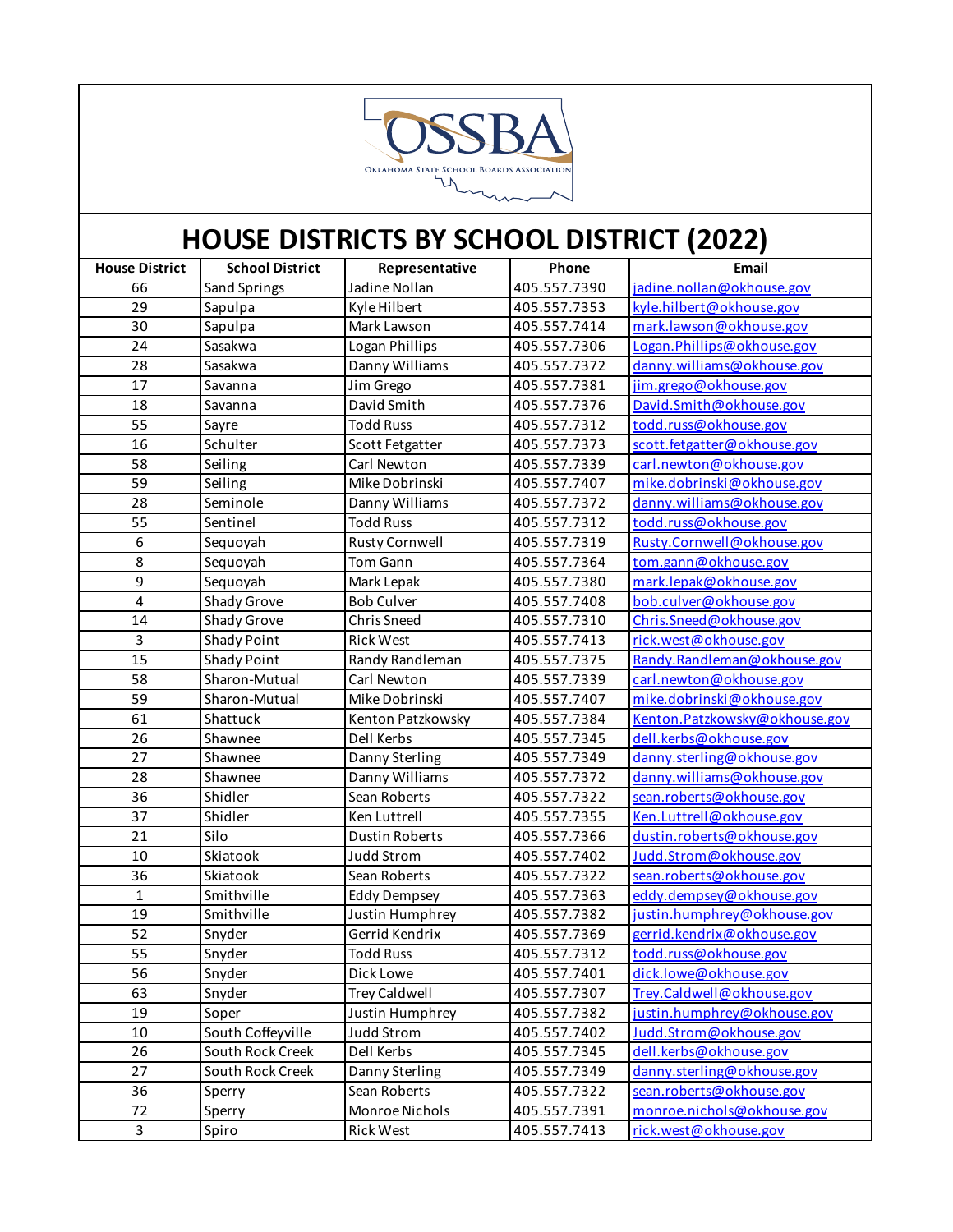

| <b>House District</b>   | <b>School District</b>              | Representative          | Phone        | Email                             |
|-------------------------|-------------------------------------|-------------------------|--------------|-----------------------------------|
| 15                      | Spiro                               | Randy Randleman         | 405.557.7375 | Randy.Randleman@okhouse.gov       |
| 48                      | Springer                            | <b>Tammy Townley</b>    | 405.557.7326 | Tammy.Townley@okhouse.gov         |
| 49                      | Springer                            | Tommy Hardin            | 405.557.7383 | tommy.hardin@okhouse.gov          |
| 64                      | Sterling                            | Rande Worthen           | 405.557.7398 | rande.worthen@okhouse.gov         |
| 65                      | Sterling                            | Toni Hasenbeck          | 405.557.7305 | toni.hasenbeck@okhouse.gov        |
| 18                      | Stidham                             | David Smith             | 405.557.7376 | David.Smith@okhouse.gov           |
| 15                      | Stigler                             | Randy Randleman         | 405.557.7375 | Randy.Randleman@okhouse.gov       |
| 33                      | Stillwater                          | John Talley             | 405.557.7304 | John.Talley@okhouse.gov           |
| 34                      | Stillwater                          | <b>Trish Ranson</b>     | 405.557.7411 | Trish.Ranson@okhouse.gov          |
| 35                      | Stillwater                          | <b>Ty Burns</b>         | 405.557.7344 | Ty.Burns@okhouse.gov              |
| 86                      | Stilwell                            | David Hardin            | 405.557.7394 | david.hardin@okhouse.gov          |
| 18                      | Stonewall                           | David Smith             | 405.557.7376 | David.Smith@okhouse.gov           |
| 22                      | Stonewall                           | <b>Charles McCall</b>   | 405.557.7412 | charles.mccall@okhouse.gov        |
| 25                      | Stonewall                           | Ronny Johns             | 405.557.7336 | ronny.johns@okhouse.gov           |
| 61                      | Straight                            | Kenton Patzkowsky       | 405.557.7384 | Kenton.Patzkowsky@okhouse.gov     |
| 20                      | Stratford                           | Sherrie Conley          | 405.557.7308 | Sherrie.Conley@okhouse.gov        |
| $\overline{22}$         | Stratford                           | <b>Charles McCall</b>   | 405.557.7412 | charles.mccall@okhouse.gov        |
| 25                      | Stratford                           | Ronny Johns             | 405.557.7336 | ronny.johns@okhouse.gov           |
| 19                      | Stringtown                          | Justin Humphrey         | 405.557.7382 | justin.humphrey@okhouse.gov       |
| 22                      | Stringtown                          | <b>Charles McCall</b>   | 405.557.7412 | charles.mccall@okhouse.gov        |
| 26                      | Strother                            | Dell Kerbs              | 405.557.7345 | dell.kerbs@okhouse.gov            |
| 28                      | Strother                            | Danny Williams          | 405.557.7372 | danny.williams@okhouse.gov        |
| 32                      | Stroud                              | Kevin Wallace           | 405.557.7368 | kevin.wallace@okhouse.gov         |
| 18                      | Stuart                              | David Smith             | 405.557.7376 | David.Smith@okhouse.gov           |
| 22                      | Sulphur                             | <b>Charles McCall</b>   | 405.557.7412 | charles.mccall@okhouse.gov        |
| 55                      | Sweetwater                          | <b>Todd Russ</b>        | 405.557.7312 | todd.russ@okhouse.gov             |
| $\overline{\mathbf{4}}$ | Tahlequah                           | <b>Bob Culver</b>       | 405.557.7408 | bob.culver@okhouse.gov            |
| 86                      | Tahlequah                           | David Hardin            | 405.557.7394 | david.hardin@okhouse.gov          |
| $\mathbf{1}$            | Talihina                            | <b>Eddy Dempsey</b>     | 405.557.7363 | eddy.dempsey@okhouse.gov          |
| 17                      | Talihina                            | Jim Grego               | 405.557.7381 | jim.grego@okhouse.gov             |
| 59                      | Taloga                              | Mike Dobrinski          | 405.557.7407 | mike.dobrinski@okhouse.gov        |
| 18                      | Tannehill                           | David Smith             | 405.557.7376 | David.Smith@okhouse.gov           |
| 26                      | Tecumseh                            | Dell Kerbs              | 405.557.7345 | dell.kerbs@okhouse.gov            |
| 27                      | Tecumseh                            | Danny Sterling          | 405.557.7349 | danny.sterling@okhouse.gov        |
| 50                      | Temple                              | Marcus McEntire         | 405.557.7327 | marcus.mcentire@okhouse.gov       |
| 65                      | Temple                              | Toni Hasenbeck          | 405.557.7305 | toni.hasenbeck@okhouse.gov        |
| 4                       | Tenkiller                           | <b>Bob Culver</b>       | 405.557.7408 | bob.culver@okhouse.gov            |
| 50                      | Terral                              | Marcus McEntire         | 405.557.7327 | marcus.mcentire@okhouse.gov       |
| 61                      | Texhoma                             | Kenton Patzkowsky       | 405.557.7384 | Kenton.Patzkowsky@okhouse.gov     |
| 49                      | Thackerville                        | Tommy Hardin            | 405.557.7383 | tommy.hardin@okhouse.gov          |
| 57                      | Thomas-Fay-Custer Un Anthony Moore  |                         | 405.557.7325 | anthony.moore@okhouse.gov         |
| 59                      | Thomas-Fay-Custer Un Mike Dobrinski |                         | 405.557.7407 | mike.dobrinski@okhouse.gov        |
| 38                      | Timberlake                          | John Pfeiffer           | 405.557.7332 | john.pfeiffer@okhouse.gov         |
| 41                      | Timberlake                          | Denise Crosswhite Hader | 405.557.7321 | Denise.Crosswhitehader@okhouse.go |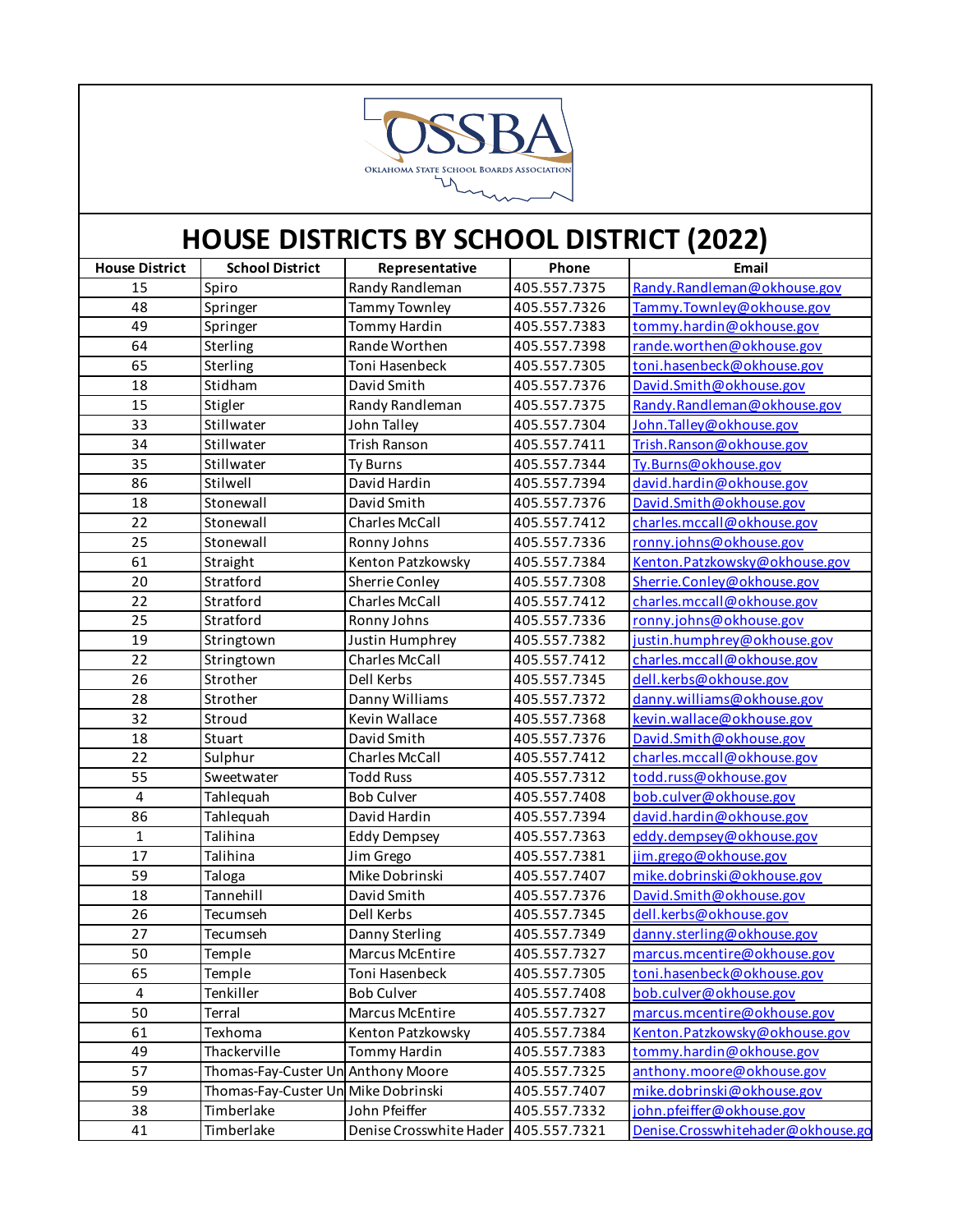

| <b>House District</b> | <b>School District</b> | Representative        | Phone        | Email                           |
|-----------------------|------------------------|-----------------------|--------------|---------------------------------|
| 58                    | Timberlake             | Carl Newton           | 405.557.7339 | carl.newton@okhouse.gov         |
| 63                    | Tipton                 | <b>Trey Caldwell</b>  | 405.557.7307 | Trey.Caldwell@okhouse.gov       |
| 22                    | Tishomingo             | <b>Charles McCall</b> | 405.557.7412 | charles.mccall@okhouse.gov      |
| 38                    | Tonkawa                | John Pfeiffer         | 405.557.7332 | john.pfeiffer@okhouse.gov       |
| 23                    | Tulsa                  | Terry O'Donnell       | 405.557.7379 | terry.odonnell@okhouse.gov      |
| 29                    | Tulsa                  | Kyle Hilbert          | 405.557.7353 | kyle.hilbert@okhouse.gov        |
| 30                    | Tulsa                  | Mark Lawson           | 405.557.7414 | mark.lawson@okhouse.gov         |
| 36                    | Tulsa                  | Sean Roberts          | 405.557.7322 | sean.roberts@okhouse.gov        |
| 66                    | Tulsa                  | Jadine Nollan         | 405.557.7390 | jadine.nollan@okhouse.gov       |
| 67                    | Tulsa                  | Jeff Boatman          | 405.557.7341 | Jeff.Boatman@okhouse.gov        |
| 68                    | Tulsa                  | Lonnie Sims           | 405.557.7340 | Lonnie.Sims@okhouse.gov         |
| 70                    | Tulsa                  | Carol Bush            | 405.557.7359 | carol.bush@okhouse.gov          |
| 71                    | Tulsa                  | Denise Brewer         | 405.557.7361 | Denise.Brewer@okhouse.gov       |
| $\overline{72}$       | Tulsa                  | Monroe Nichols        | 405.557.7391 | monroe.nichols@okhouse.gov      |
| 73                    | Tulsa                  | Regina Goodwin        | 405.557.7406 | regina.goodwin@okhouse.gov      |
| 75                    | Tulsa                  | T.J. Marti            | 405.557.7356 | tj.marti@okhouse.gov            |
| 77                    | Tulsa                  | John Waldron          | 405.557.7410 | John. Waldron@okhouse.gov       |
| 78                    | Tulsa                  | Meloyde Blancett      | 405.557.7334 | meloyde.blancett@okhouse.gov    |
| 79                    | Tulsa                  | Melissa Provenzano    | 405.557.7330 | Melissa. Provenzano@okhouse.gov |
| 18                    | Tupelo                 | David Smith           | 405.557.7376 | David.Smith@okhouse.gov         |
| 25                    | Tupelo                 | Ronny Johns           | 405.557.7336 | ronny.johns@okhouse.gov         |
| $\overline{7}$        | <b>Turkey Ford</b>     | <b>Steve Bashore</b>  | 405.557.7399 | steve.bashore@okhouse.gov       |
| 49                    | Turner                 | Tommy Hardin          | 405.557.7383 | tommy.hardin@okhouse.gov        |
| 61                    | Turpin                 | Kenton Patzkowsky     | 405.557.7384 | Kenton.Patzkowsky@okhouse.gov   |
| 22                    | Tushka                 | <b>Charles McCall</b> | 405.557.7412 | charles.mccall@okhouse.gov      |
| 17                    | Tuskahoma              | Jim Grego             | 405.557.7381 | iim.grego@okhouse.gov           |
| 19                    | Tuskahoma              | Justin Humphrey       | 405.557.7382 | justin.humphrey@okhouse.gov     |
| 47                    | Tuttle                 | <b>Brian Hill</b>     | 405.557.7333 | brian.hill@okhouse.gov          |
| 51                    | Tuttle                 | <b>Brad Boles</b>     | 405.557.7405 | brad.boles@okhouse.gov          |
| 56                    | Tuttle                 | Dick Lowe             | 405.557.7401 | dick.lowe@okhouse.gov           |
| 16                    | <b>Twin Hills</b>      | Scott Fetgatter       | 405.557.7373 | scott.fetgatter@okhouse.gov     |
| 24                    | <b>Twin Hills</b>      | Logan Phillips        | 405.557.7306 | Logan.Phillips@okhouse.gov      |
| 61                    | Tyrone                 | Kenton Patzkowsky     | 405.557.7384 | Kenton.Patzkowsky@okhouse.gov   |
| 23                    | Union                  | Terry O'Donnell       | 405.557.7379 | terry.odonnell@okhouse.gov      |
| 67                    | Union                  | Jeff Boatman          | 405.557.7341 | Jeff.Boatman@okhouse.gov        |
| 75                    | Union                  | T.J. Marti            | 405.557.7356 | tj.marti@okhouse.gov            |
| 76                    | Union                  | Ross Ford             | 405.557.7347 | ross.ford@okhouse.gov           |
| 78                    | Union                  | Meloyde Blancett      | 405.557.7334 | meloyde.blancett@okhouse.gov    |
| 79                    | Union                  | Melissa Provenzano    | 405.557.7330 | Melissa. Provenzano@okhouse.gov |
| 47                    | <b>Union City</b>      | <b>Brian Hill</b>     | 405.557.7333 | brian.hill@okhouse.gov          |
| 60                    | <b>Union City</b>      | Rhonda Baker          | 405.557.7311 | rhonda.baker@okhouse.gov        |
| $1\,$                 | Valliant               | <b>Eddy Dempsey</b>   | 405.557.7363 | eddy.dempsey@okhouse.gov        |
| 19                    | Valliant               | Justin Humphrey       | 405.557.7382 | justin.humphrey@okhouse.gov     |
| 25                    | Vanoss                 | Ronny Johns           | 405.557.7336 | ronny.johns@okhouse.gov         |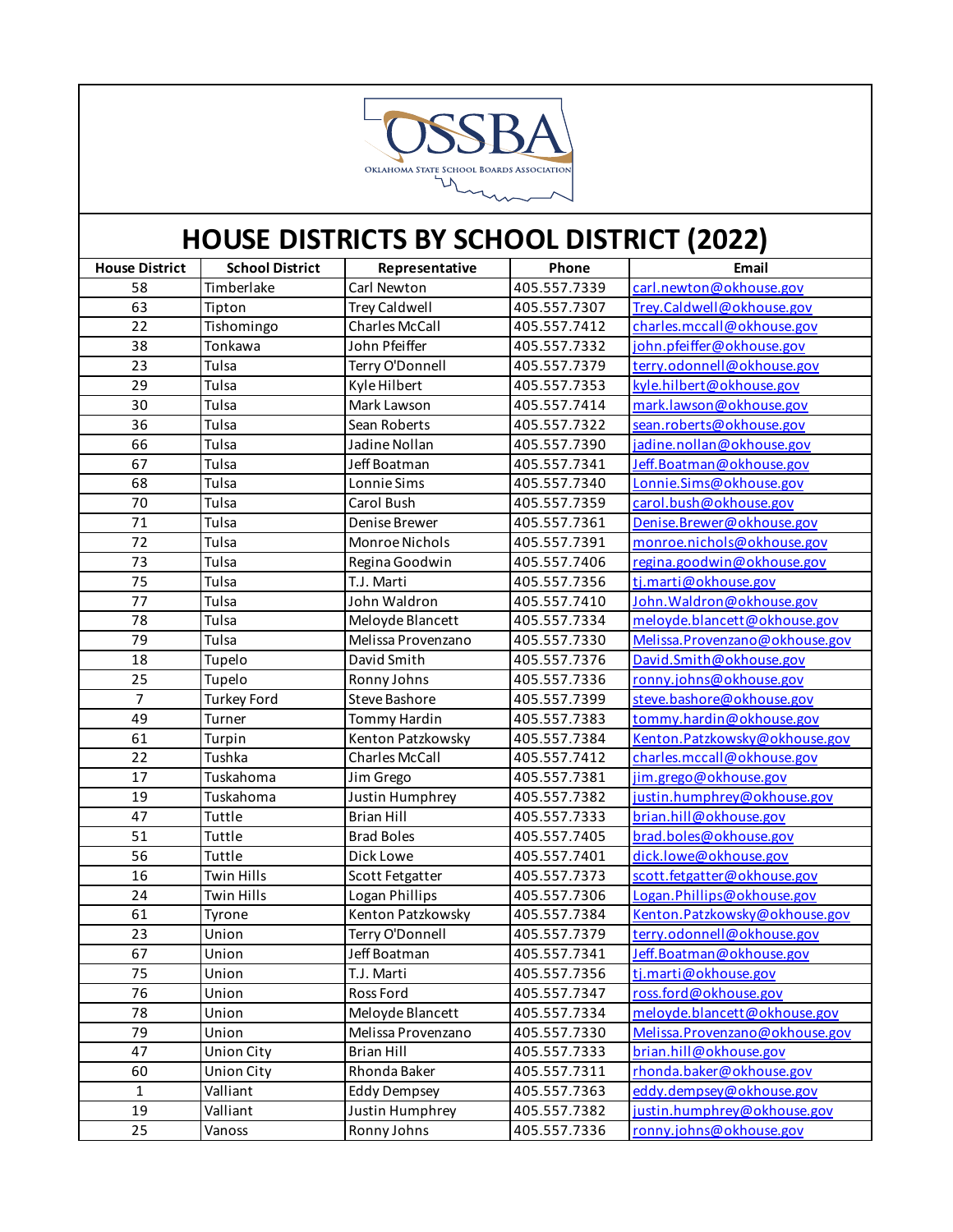

| <b>House District</b> | <b>School District</b> | Representative          | Phone        | Email                             |
|-----------------------|------------------------|-------------------------|--------------|-----------------------------------|
| 28                    | Varnum                 | Danny Williams          | 405.557.7372 | danny.williams@okhouse.gov        |
| 48                    | Velma-Alma             | <b>Tammy Townley</b>    | 405.557.7326 | Tammy.Townley@okhouse.gov         |
| 50                    | Velma-Alma             | <b>Marcus McEntire</b>  | 405.557.7327 | marcus.mcentire@okhouse.gov       |
| 51                    | Velma-Alma             | <b>Brad Boles</b>       | 405.557.7405 | brad.boles@okhouse.gov            |
| 56                    | Verden                 | Dick Lowe               | 405.557.7401 | dick.lowe@okhouse.gov             |
| 9                     | Verdigris              | Mark Lepak              | 405.557.7380 | mark.lepak@okhouse.gov            |
| 23                    | Verdigris              | Terry O'Donnell         | 405.557.7379 | terry.odonnell@okhouse.gov        |
| $\overline{2}$        | Vian                   | Jim Olsen               | 405.557.7315 | Jim.Olsen@okhouse.gov             |
| 15                    | Vian                   | Randy Randleman         | 405.557.7375 | Randy.Randleman@okhouse.gov       |
| 59                    | Vici                   | Mike Dobrinski          | 405.557.7407 | mike.dobrinski@okhouse.gov        |
| 61                    | Vici                   | Kenton Patzkowsky       | 405.557.7384 | Kenton.Patzkowsky@okhouse.gov     |
| 5                     | Vinita                 | Josh West               | 405.557.7415 | josh.west@okhouse.gov             |
| 6                     | Vinita                 | <b>Rusty Cornwell</b>   | 405.557.7319 | Rusty.Cornwell@okhouse.gov        |
| 12                    | Wagoner                | Kevin McDugle           | 405.557.7388 | kevin.mcdugle@okhouse.gov         |
| 13                    | Wainwright             | Avery Frix              | 405.557.7302 | Avery.Frix@okhouse.gov            |
| 16                    | Wainwright             | Scott Fetgatter         | 405.557.7373 | scott.fetgatter@okhouse.gov       |
| 50                    | Walters                | <b>Marcus McEntire</b>  | 405.557.7327 | marcus.mcentire@okhouse.gov       |
| 63                    | Walters                | <b>Trey Caldwell</b>    | 405.557.7307 | Trey.Caldwell@okhouse.gov         |
| 65                    | Walters                | Toni Hasenbeck          | 405.557.7305 | toni.hasenbeck@okhouse.gov        |
| 20                    | Wanette                | Sherrie Conley          | 405.557.7308 | Sherrie.Conley@okhouse.gov        |
| 27                    | Wanette                | Danny Sterling          | 405.557.7349 | danny.sterling@okhouse.gov        |
| 18                    | Wapanucka              | David Smith             | 405.557.7376 | David.Smith@okhouse.gov           |
| 22                    | Wapanucka              | <b>Charles McCall</b>   | 405.557.7412 | charles.mccall@okhouse.gov        |
| 13                    | Warner                 | Avery Frix              | 405.557.7302 | Avery.Frix@okhouse.gov            |
| 14                    | Warner                 | <b>Chris Sneed</b>      | 405.557.7310 | Chris.Sneed@okhouse.gov           |
| 15                    | Warner                 | Randy Randleman         | 405.557.7375 | Randy.Randleman@okhouse.gov       |
| 20                    | Washington             | Sherrie Conley          | 405.557.7308 | Sherrie.Conley@okhouse.gov        |
| 42                    | Washington             | Cynthia Roe             | 405.557.7365 | Cynthia.Roe@okhouse.gov           |
| 59                    | Watonga                | Mike Dobrinski          | 405.557.7407 | mike.dobrinski@okhouse.gov        |
| 86                    | Watts                  | David Hardin            | 405.557.7394 | david.hardin@okhouse.gov          |
| 41                    | Waukomis               | Denise Crosswhite Hader | 405.557.7321 | Denise.Crosswhitehader@okhouse.go |
| 50                    | Waurika                | Marcus McEntire         | 405.557.7327 | marcus.mcentire@okhouse.gov       |
| 65                    | Waurika                | Toni Hasenbeck          | 405.557.7305 | toni.hasenbeck@okhouse.gov        |
| 20                    | Wayne                  | Sherrie Conley          | 405.557.7308 | Sherrie.Conley@okhouse.gov        |
| 42                    | Wayne                  | Cynthia Roe             | 405.557.7365 | Cynthia.Roe@okhouse.gov           |
| 58                    | Waynoka                | Carl Newton             | 405.557.7339 | carl.newton@okhouse.gov           |
| 55                    | Weatherford            | <b>Todd Russ</b>        | 405.557.7312 | todd.russ@okhouse.gov             |
| 57                    | Weatherford            | <b>Anthony Moore</b>    | 405.557.7325 | anthony.moore@okhouse.gov         |
| 13                    | Webbers Falls          | Avery Frix              | 405.557.7302 | Avery.Frix@okhouse.gov            |
| 14                    | Webbers Falls          | Chris Sneed             | 405.557.7310 | Chris.Sneed@okhouse.gov           |
| 15                    | Webbers Falls          | Randy Randleman         | 405.557.7375 | Randy.Randleman@okhouse.gov       |
| 6                     | Welch                  | <b>Rusty Cornwell</b>   | 405.557.7319 | Rusty.Cornwell@okhouse.gov        |
| $\overline{7}$        | Welch                  | Steve Bashore           | 405.557.7399 | steve.bashore@okhouse.gov         |
| 18                    | Weleetka               | David Smith             | 405.557.7376 | David.Smith@okhouse.gov           |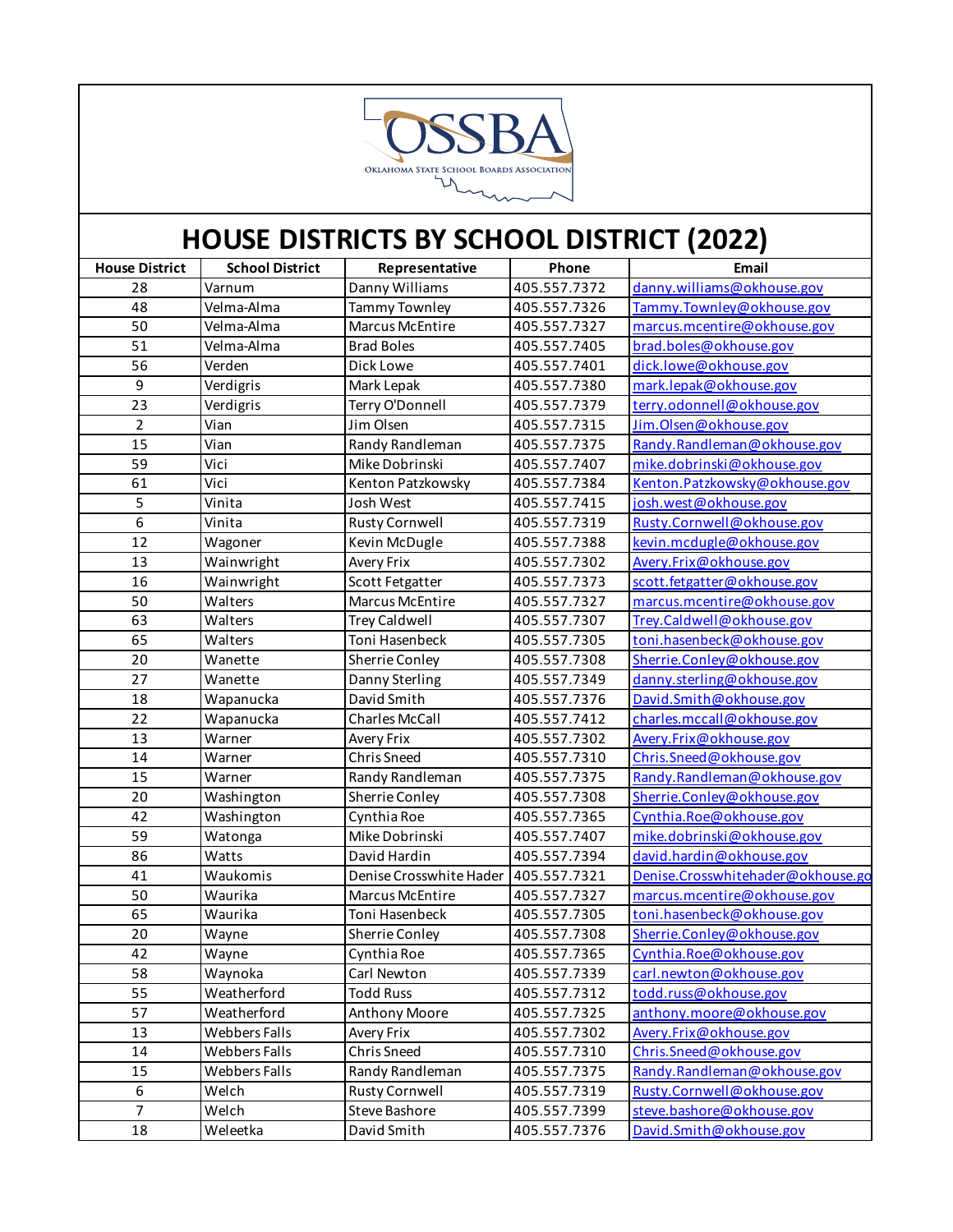

| <b>House District</b> | <b>School District</b> | Representative          | Phone        | Email                             |
|-----------------------|------------------------|-------------------------|--------------|-----------------------------------|
| 24                    | Weleetka               | Logan Phillips          | 405.557.7306 | Logan.Phillips@okhouse.gov        |
| 32                    | Wellston               | Kevin Wallace           | 405.557.7368 | kevin.wallace@okhouse.gov         |
| 84                    | Western Heights        | Tammy West              | 405.557.7348 | tammy.west@okhouse.gov            |
| 90                    | Western Heights        | Jon Echols              | 405.557.7354 | jon.echols@okhouse.gov            |
| 93                    | Western Heights        | Mickey Dollens          | 405.557.7371 | mickey.dollens@okhouse.gov        |
| 86                    | Westville              | David Hardin            | 405.557.7394 | david.hardin@okhouse.gov          |
| 24                    | Wetumka                | Logan Phillips          | 405.557.7306 | Logan.Phillips@okhouse.gov        |
| 24                    | Wewoka                 | Logan Phillips          | 405.557.7306 | Logan.Phillips@okhouse.gov        |
| 28                    | Wewoka                 | Danny Williams          | 405.557.7372 | danny.williams@okhouse.gov        |
| 6                     | White Oak              | <b>Rusty Cornwell</b>   | 405.557.7319 | Rusty.Cornwell@okhouse.gov        |
| 32                    | White Rock             | Kevin Wallace           | 405.557.7368 | kevin.wallace@okhouse.gov         |
| 42                    | Whitebead              | Cynthia Roe             | 405.557.7365 | Cynthia.Roe@okhouse.gov           |
| 15                    | Whitefield             | Randy Randleman         | 405.557.7375 | Randy.Randleman@okhouse.gov       |
| $\mathbf 1$           | Whitesboro             | <b>Eddy Dempsey</b>     | 405.557.7363 | eddy.dempsey@okhouse.gov          |
| $\overline{5}$        | Wicklife               | Josh West               | 405.557.7415 | josh.west@okhouse.gov             |
| 17                    | Wilburton              | Jim Grego               | 405.557.7381 | jim.grego@okhouse.gov             |
| 16                    | Wilson                 | Scott Fetgatter         | 405.557.7373 | scott.fetgatter@okhouse.gov       |
| 24                    | Wilson                 | Logan Phillips          | 405.557.7306 | Logan.Phillips@okhouse.gov        |
| 48                    | Wilson                 | Tammy Townley           | 405.557.7326 | Tammy.Townley@okhouse.gov         |
| 49                    | Wilson                 | Tommy Hardin            | 405.557.7383 | tommy.hardin@okhouse.gov          |
| $\overline{3}$        | Wister                 | <b>Rick West</b>        | 405.557.7413 | rick.west@okhouse.gov             |
| 15                    | Wister                 | Randy Randleman         | 405.557.7375 | Randy.Randleman@okhouse.gov       |
| $\overline{4}$        | Woodall                | <b>Bob Culver</b>       | 405.557.7408 | bob.culver@okhouse.gov            |
| 35                    | Woodland               | Ty Burns                | 405.557.7344 | Ty.Burns@okhouse.gov              |
| 36                    | Woodland               | Sean Roberts            | 405.557.7322 | sean.roberts@okhouse.gov          |
| 37                    | Woodland               | Ken Luttrell            | 405.557.7355 | Ken.Luttrell@okhouse.gov          |
| 58                    | Woodward               | Carl Newton             | 405.557.7339 | carl.newton@okhouse.gov           |
| 59                    | Woodward               | Mike Dobrinski          | 405.557.7407 | mike.dobrinski@okhouse.gov        |
| 61                    | Woodward               | Kenton Patzkowsky       | 405.557.7384 | Kenton.Patzkowsky@okhouse.gov     |
| $\mathbf{1}$          | Wright City            | <b>Eddy Dempsey</b>     | 405.557.7363 | eddy.dempsey@okhouse.gov          |
| $\overline{7}$        | Wyandotte              | <b>Steve Bashore</b>    | 405.557.7399 | steve.bashore@okhouse.gov         |
| 20                    | Wynnewood              | Sherrie Conley          | 405.557.7308 | Sherrie.Conley@okhouse.gov        |
| 22                    | Wynnewood              | <b>Charles McCall</b>   | 405.557.7412 | charles.mccall@okhouse.gov        |
| 42                    | Wynnewood              | Cynthia Roe             | 405.557.7365 | Cynthia.Roe@okhouse.gov           |
| 36                    | Wynona                 | Sean Roberts            | 405.557.7322 | sean.roberts@okhouse.gov          |
| 33                    | Yale                   | John Talley             | 405.557.7304 | John.Talley@okhouse.gov           |
| 35                    | Yale                   | Ty Burns                | 405.557.7344 | Ty.Burns@okhouse.gov              |
| 61                    | Yarbrough              | Kenton Patzkowsky       | 405.557.7384 | Kenton.Patzkowsky@okhouse.gov     |
| 41                    | Yukon                  | Denise Crosswhite Hader | 405.557.7321 | Denise.Crosswhitehader@okhouse.go |
| 43                    | Yukon                  | Jay Steagall            | 405.557.7352 | Jay.Steagall@okhouse.gov          |
| 47                    | Yukon                  | <b>Brian Hill</b>       | 405.557.7333 | brian.hill@okhouse.gov            |
| 59                    | Yukon                  | Mike Dobrinski          | 405.557.7407 | mike.dobrinski@okhouse.gov        |
| 60                    | Yukon                  | Rhonda Baker            | 405.557.7311 | rhonda.baker@okhouse.gov          |
| 48                    | Zaneis                 | Tammy Townley           | 405.557.7326 | Tammy.Townley@okhouse.gov         |